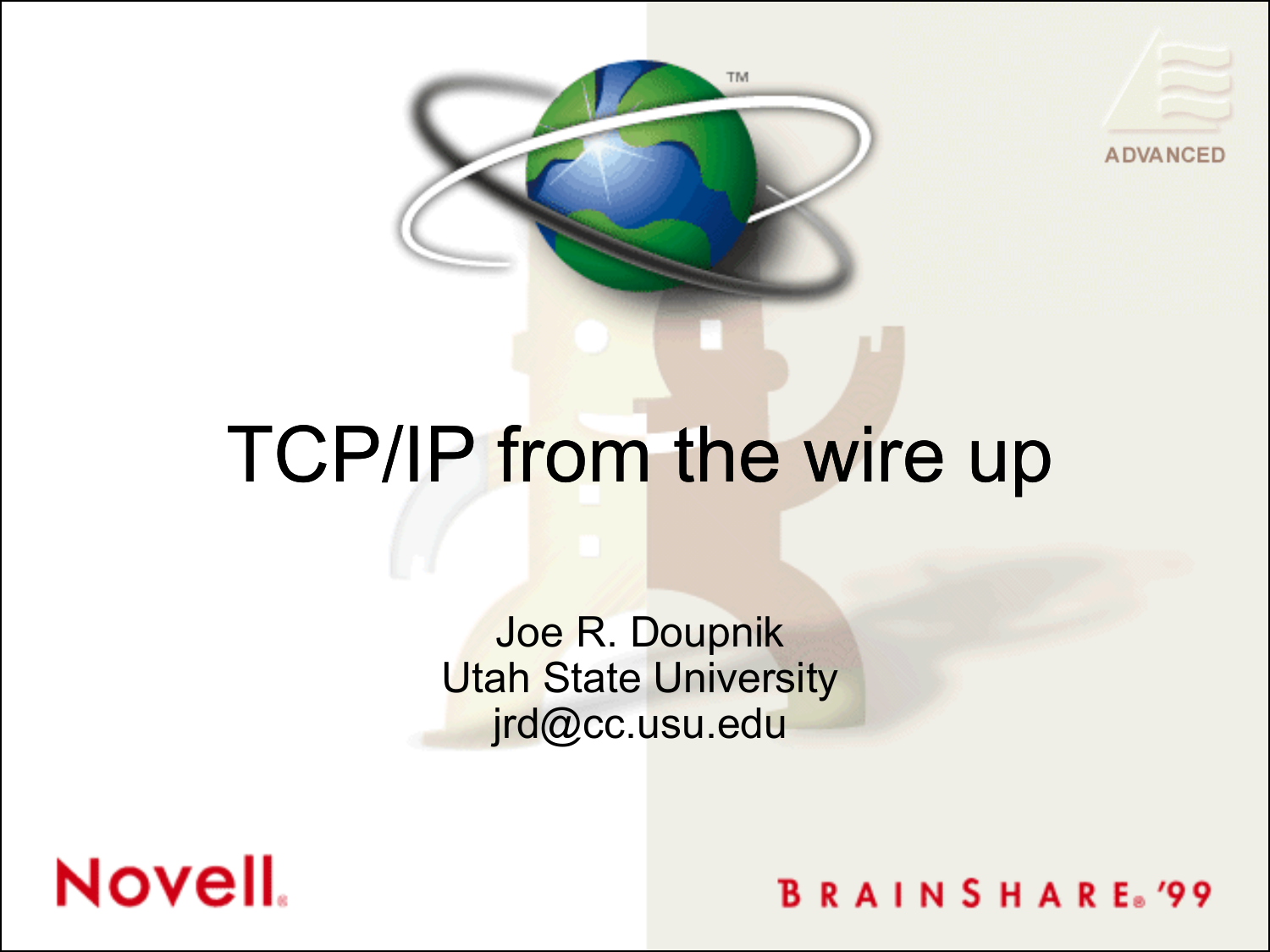### TCP/IP stack layout

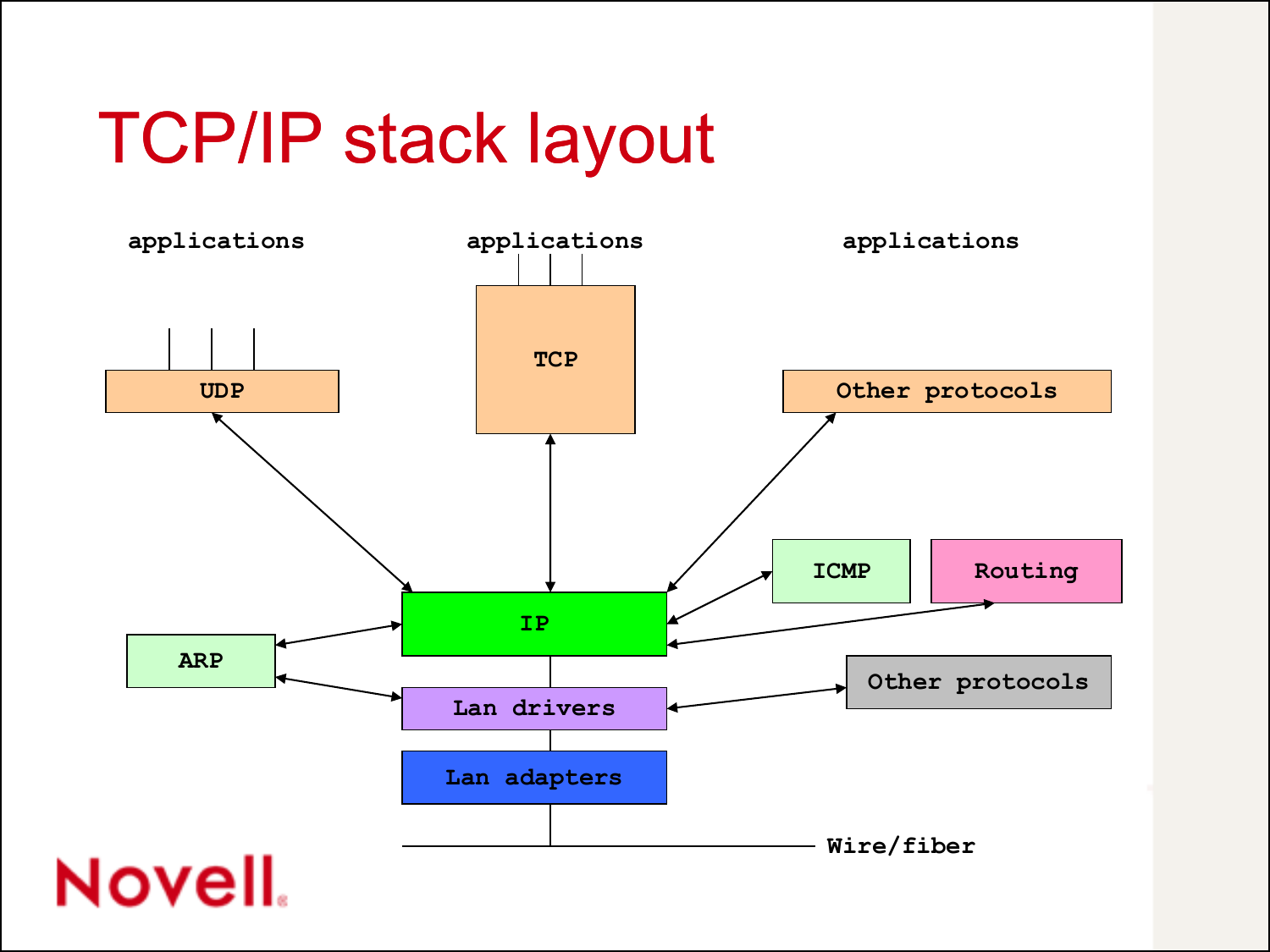### From the wire into the application

**Preamble SFD Data data data CRC From lan adapter Dest MAC** | Src Mac | Type | **Data data data data To protocol stack IP header Data data data pad TCP header Data data data Data data data** Novell. **Application gets this. All else is overhead.**

**On the Ethernet wire**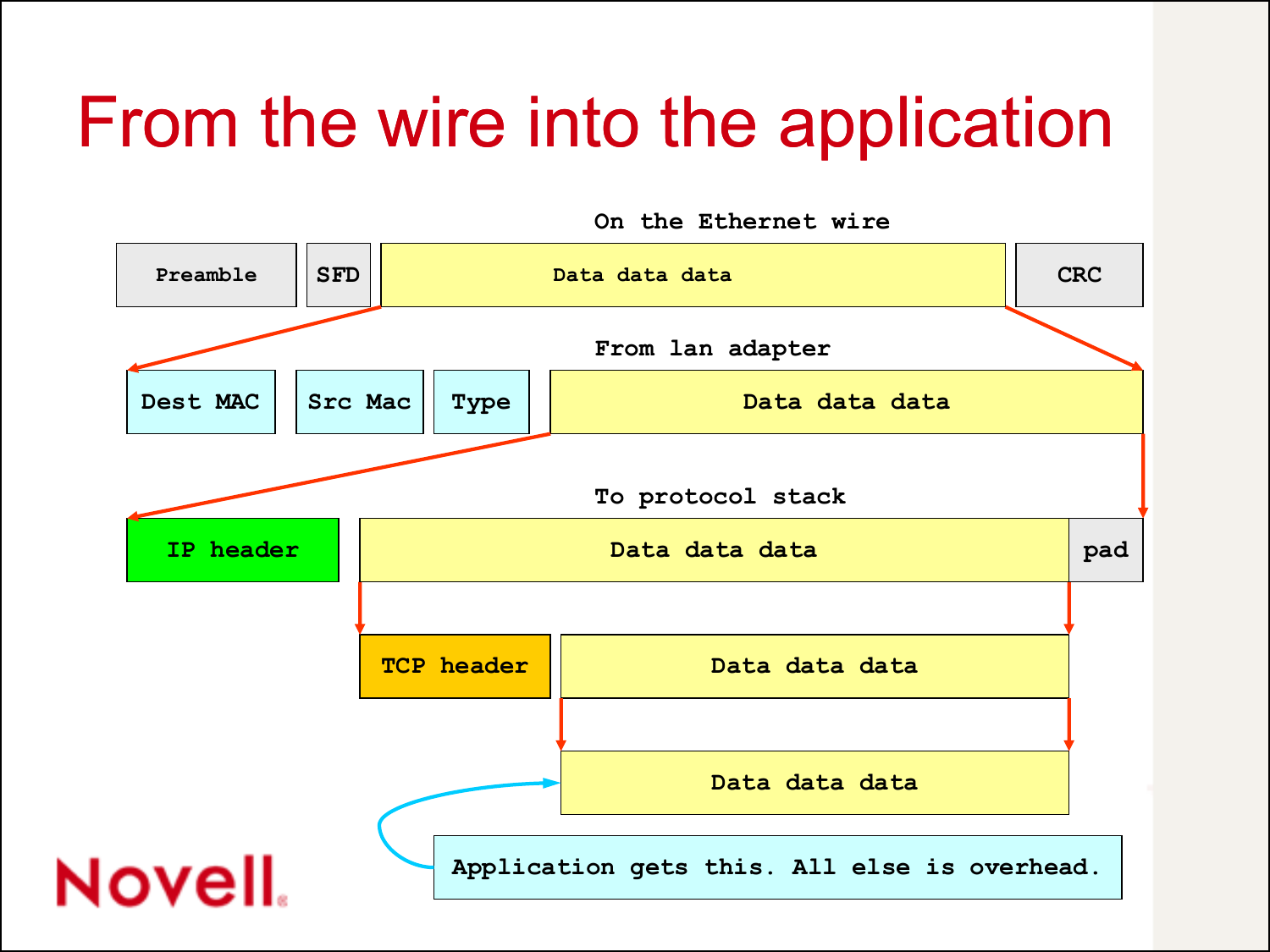# Internet Protocol (IP)

- Transportation services
- Understands IP addresses, elementary routing
- Adds IP header to route traffic with IP addresses
- Performs packet fragmentation and reassembly
- Has Time To Live for routing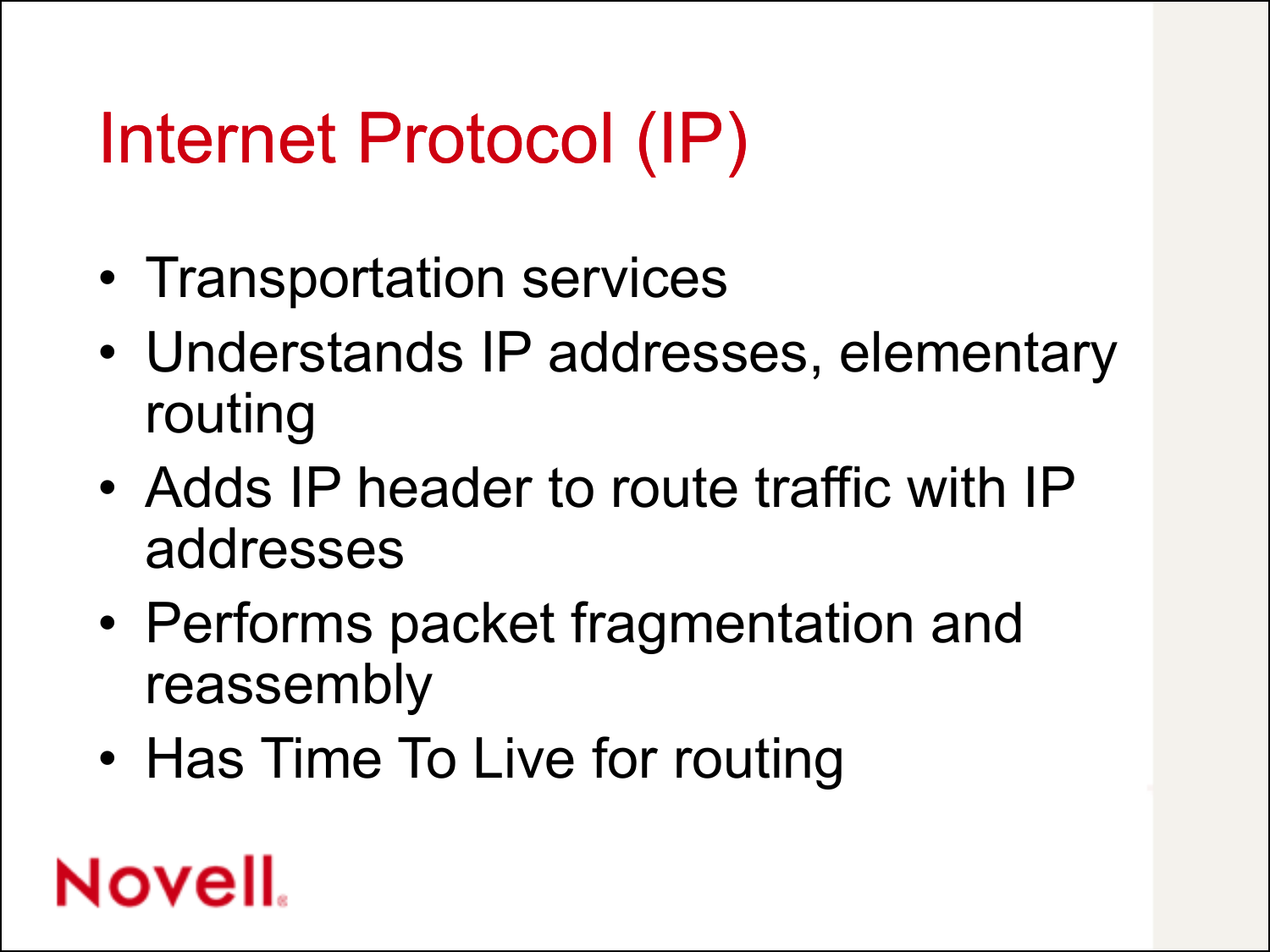### IP, cont'd

- No ACKs; it is send and forget datagrams
- Checksum is only over IP header, not over payload
- Typically 20 bytes of header
- IP options exist, most are blocked or unused
- ARP cache used to assist routing decisions (find MAC address of next hop)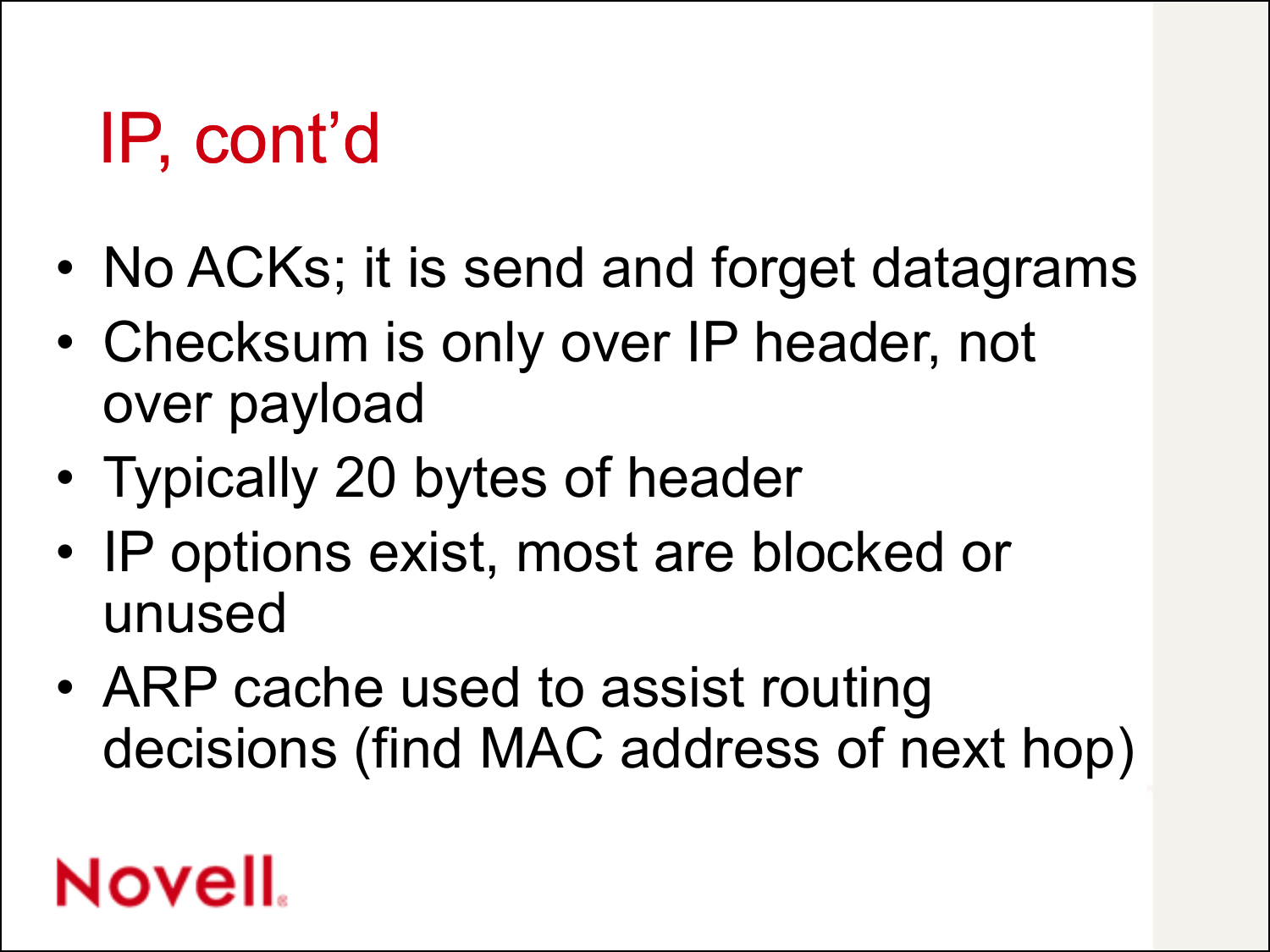#### Address Resolution Protocol

- Connects MAC and IP address of other hosts on the same wire (same IP network)
- Not routable
- Can notify other local hosts of our MAC and IP address (gratuitous ARPing, spam)
- Can look for stations using our IP address
- Results are cached for lookup per packet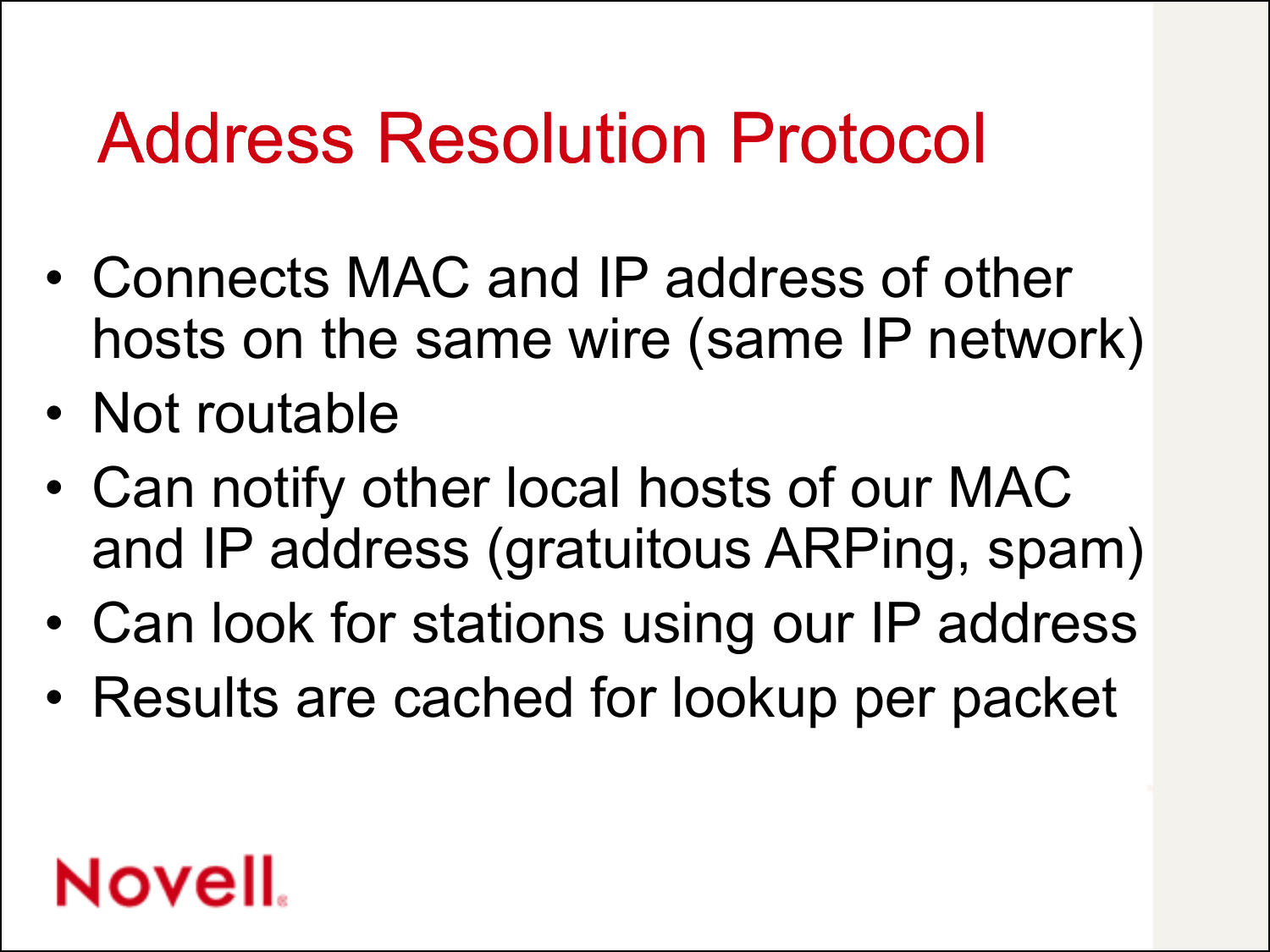#### Address Resolution Protocol



|                                                                                    |  |                               |  |  |  |  |  | 0: FF FF FF FF FF FF 00 80 C7 52 2C 9E 08 06 <mark>00 01</mark> |  |
|------------------------------------------------------------------------------------|--|-------------------------------|--|--|--|--|--|-----------------------------------------------------------------|--|
| 10: <mark>08  00  06  04  00  01  00  80  C7  52  2C  9E  81  7B  01  47   </mark> |  |                               |  |  |  |  |  |                                                                 |  |
| -20 H                                                                              |  | 00 00 00 00 00 00 81 7B 01 31 |  |  |  |  |  |                                                                 |  |
| 30:                                                                                |  |                               |  |  |  |  |  |                                                                 |  |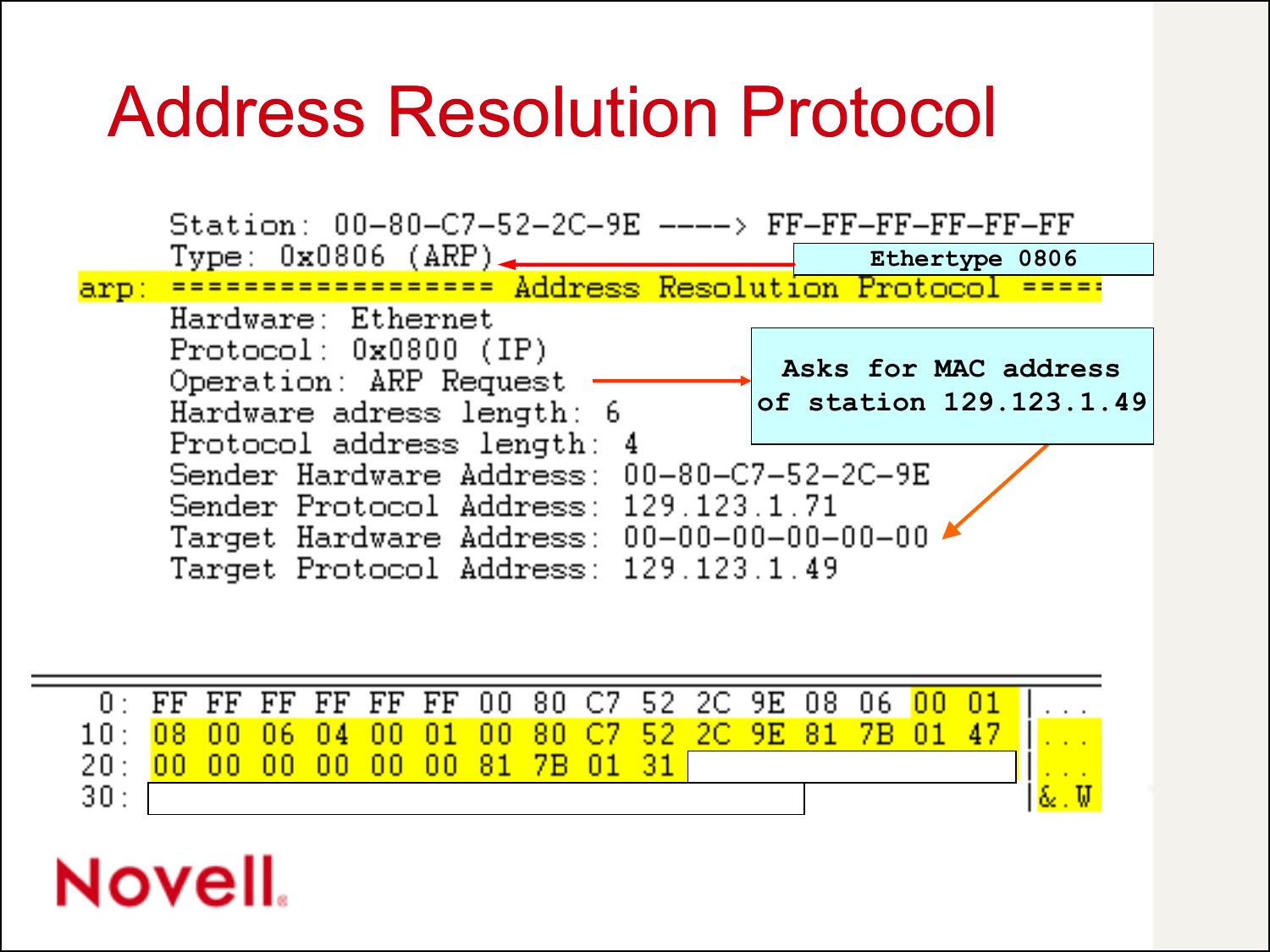#### Address Resolution Protocol, not routable

| 0 1 2 3 4 5 6 7 8 9 0 1 2 3 4 5 6 7 8 9 0 1 2 3 4 5 6 7 8 9 0 1<br>Hardware Type (Ethernet etc)   Protocol Type (IP)<br>hw len   proto len   Opcode (request/reply)<br>------+------- |  |
|---------------------------------------------------------------------------------------------------------------------------------------------------------------------------------------|--|
|                                                                                                                                                                                       |  |
|                                                                                                                                                                                       |  |
|                                                                                                                                                                                       |  |
|                                                                                                                                                                                       |  |
| Sender MAC (hw len bits, typ 48)<br>------+-------                                                                                                                                    |  |
| Sender MAC cont'd<br>Sender IP (proto len)                                                                                                                                            |  |
| Sender IP cont'd<br>Target MAC (hw len bits)                                                                                                                                          |  |
| Target MAC cont'd (typ 48 bits)                                                                                                                                                       |  |
| Target IP (proto len, 32 bits)<br>----+----                                                                                                                                           |  |

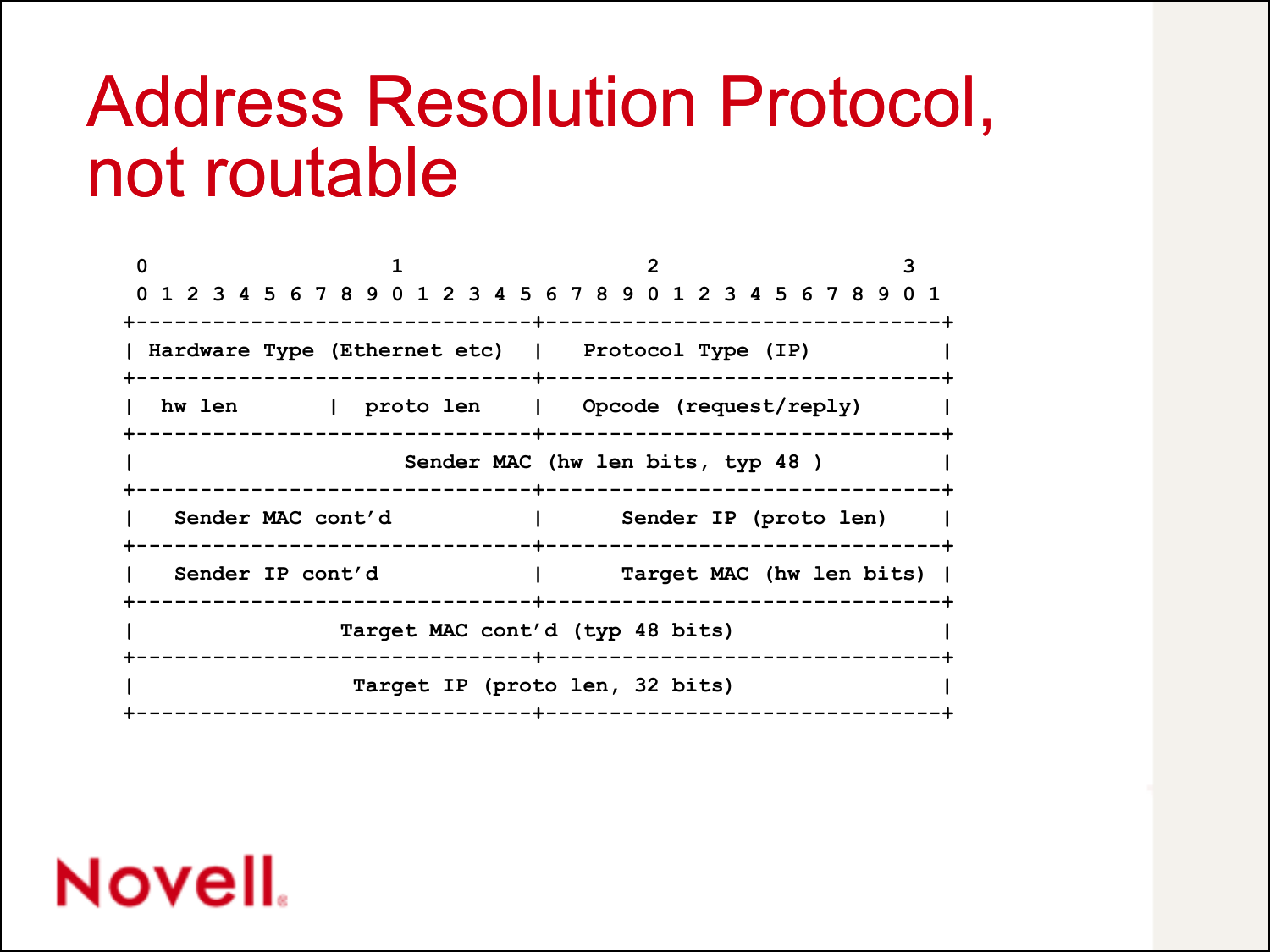#### Internet Datagram Header

**Bits in a 32 bit quantity**

|                                          | 0 1 2 3 4 5 6 7 8 9 0 1 2 3 4 5 6 7 8 9 0 1 2 3 4 5 6 7 8 9 0 1<br>---------+----------------------- |
|------------------------------------------|------------------------------------------------------------------------------------------------------|
| Version  IHL   Type of Service           | Total Length<br>------------+-------------                                                           |
| Identification                           | Flags  Fragment Offset<br>----------+------------                                                    |
| Time to Live   Protocol                  | Header Checksum<br>-------------------+----------------<br>--------                                  |
|                                          | Source Address                                                                                       |
|                                          | Destination Address<br>-------+------------------------                                              |
| Options<br>------------ <b>-</b> ------- | Padding<br>------------                                                                              |

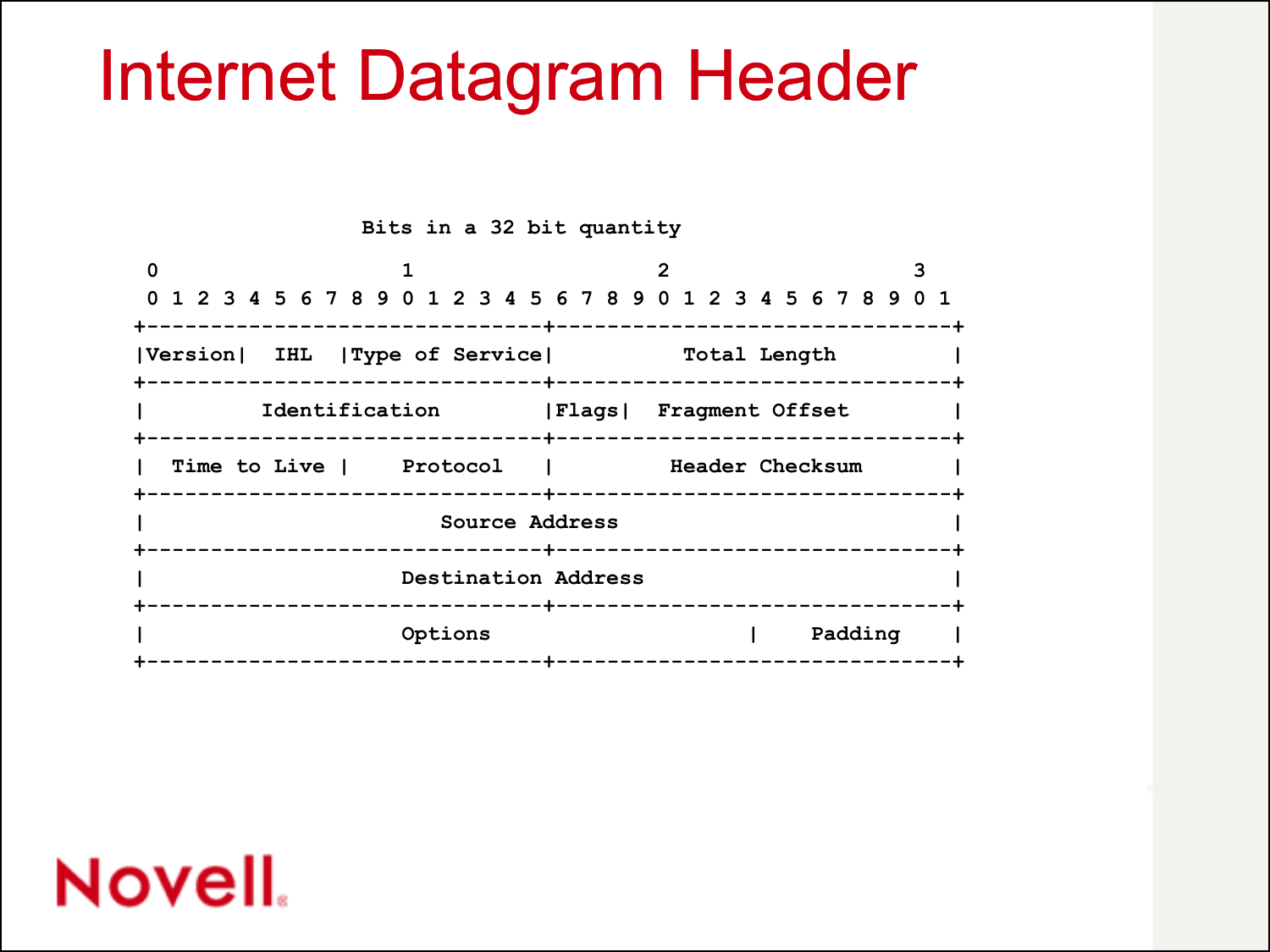### IP datagram details

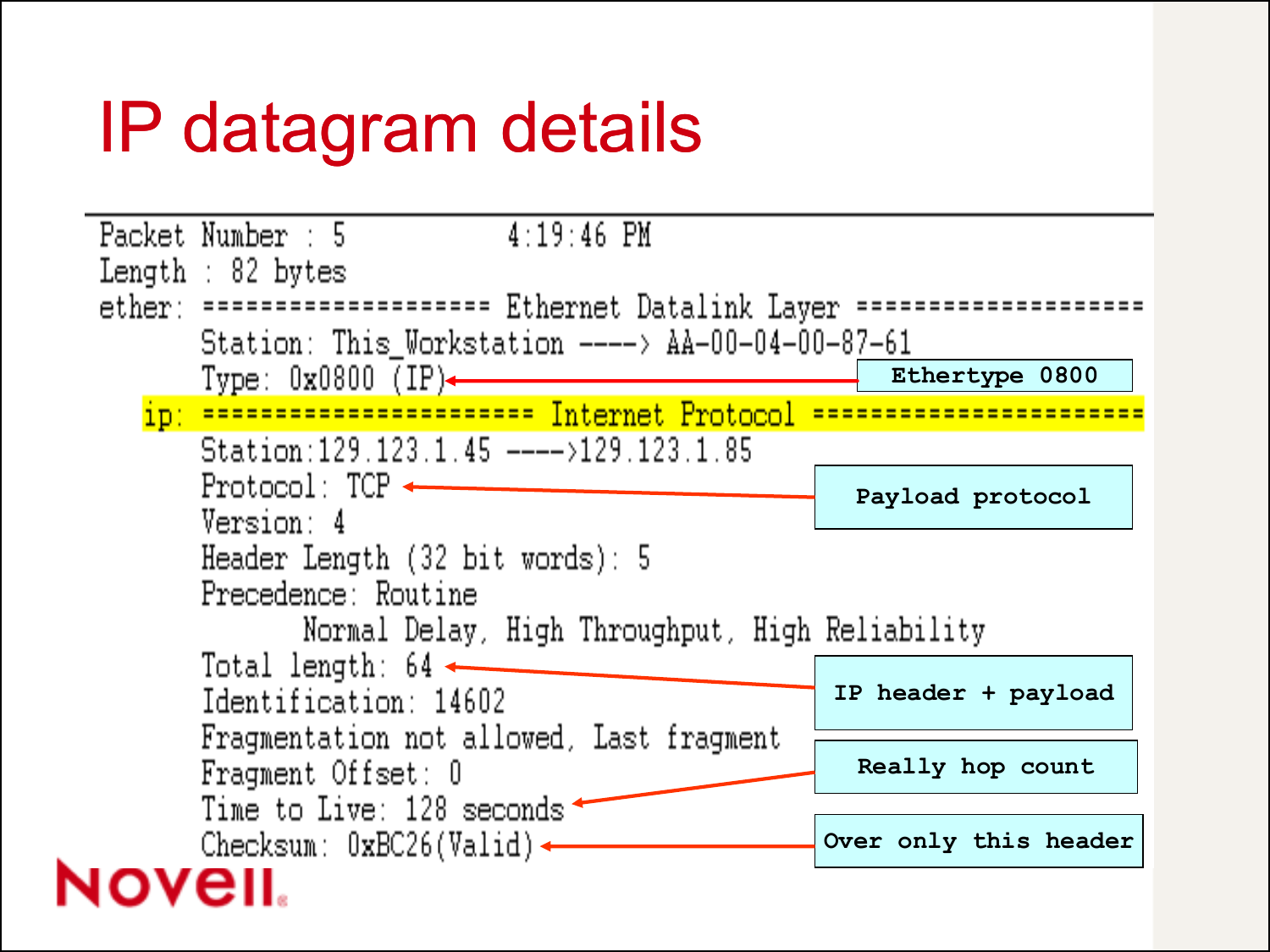### IP datagram in TCP connection

| Source           | Destination      | Layer | Summary                       | Error Size |      | Interpacki               |
|------------------|------------------|-------|-------------------------------|------------|------|--------------------------|
| This_Workstation | AA0004008761     | tcp   | Port:1288 --> TELNET SYN      |            | 82   | $59 \text{ }\mu\text{s}$ |
| AA0004008761     | This_Workstation | tcp   | Port:TELNET —> 1288 ACK SYN   |            | 78.  | $518 \,\mathrm{\mu s}$   |
| This_Workstation | AA0004008761     | ltcp. | Port:1288 —> TELNET ACK       |            | 70.  | $124 \mu s$              |
| AA0004008761     | This_Workstation | tcp   | Port:TELNET —> 1288 ACK PUSH  |            | 94 I | 1 msl                    |
| This_Workstation | AA0004008761     | ltcp. | Port:1288 —> TELNET ACK PUSH  |            | 73 I | 47 ms                    |
| AA0004008761     | This_Workstation | top   | Port:TELNET --> 1288 ACK PUSH |            | 76.  | $355 \,\mathrm{\mu s}$   |
| This_Workstation | AA0004008761     | ltcp  | Port:1288 --> TELNET ACK PUSH |            | 73 I | 3 ms                     |
| AA0004008761     | This_Workstation | top   | Port:TELNET --> 1288 ACK PUSH |            | 73.  | $20 \,\mathrm{ms}$       |
| This_Workstation | AA0004008761     | ltcp  | Port:1288 --> TELNET ACK PUSH |            | 73.  | $118 \,\mathrm{\mu s}$   |

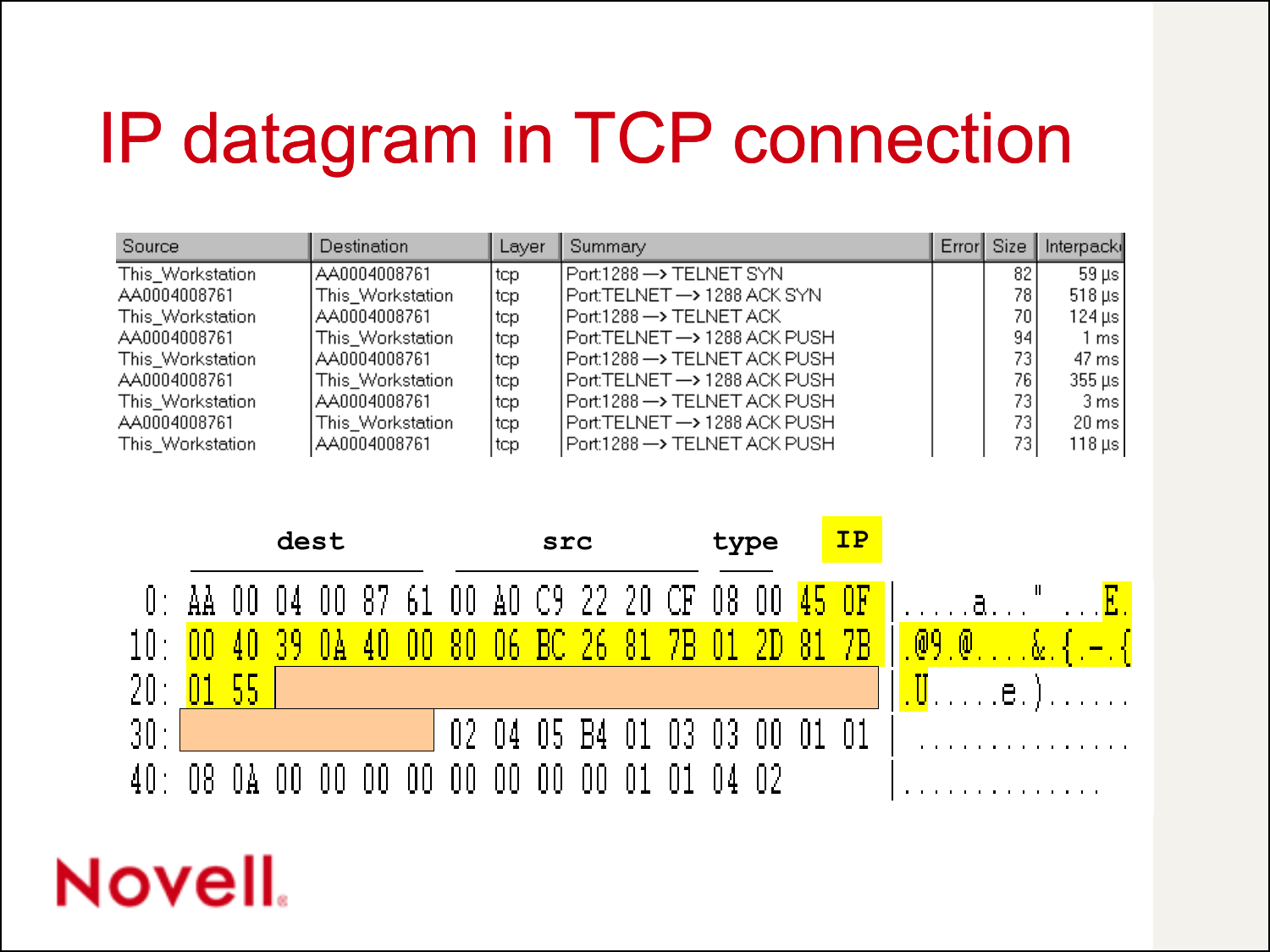#### IP addresses

- An IP V4 address is a 32-bit binary quantity
- It is not a numeric value, even though we humans write it in dotted decimal or hexadecmial forms
- An IP address represents both a network and a host field, and optionally a locally constructed "subnet" field
- IP fields are bit widths, not decimal values

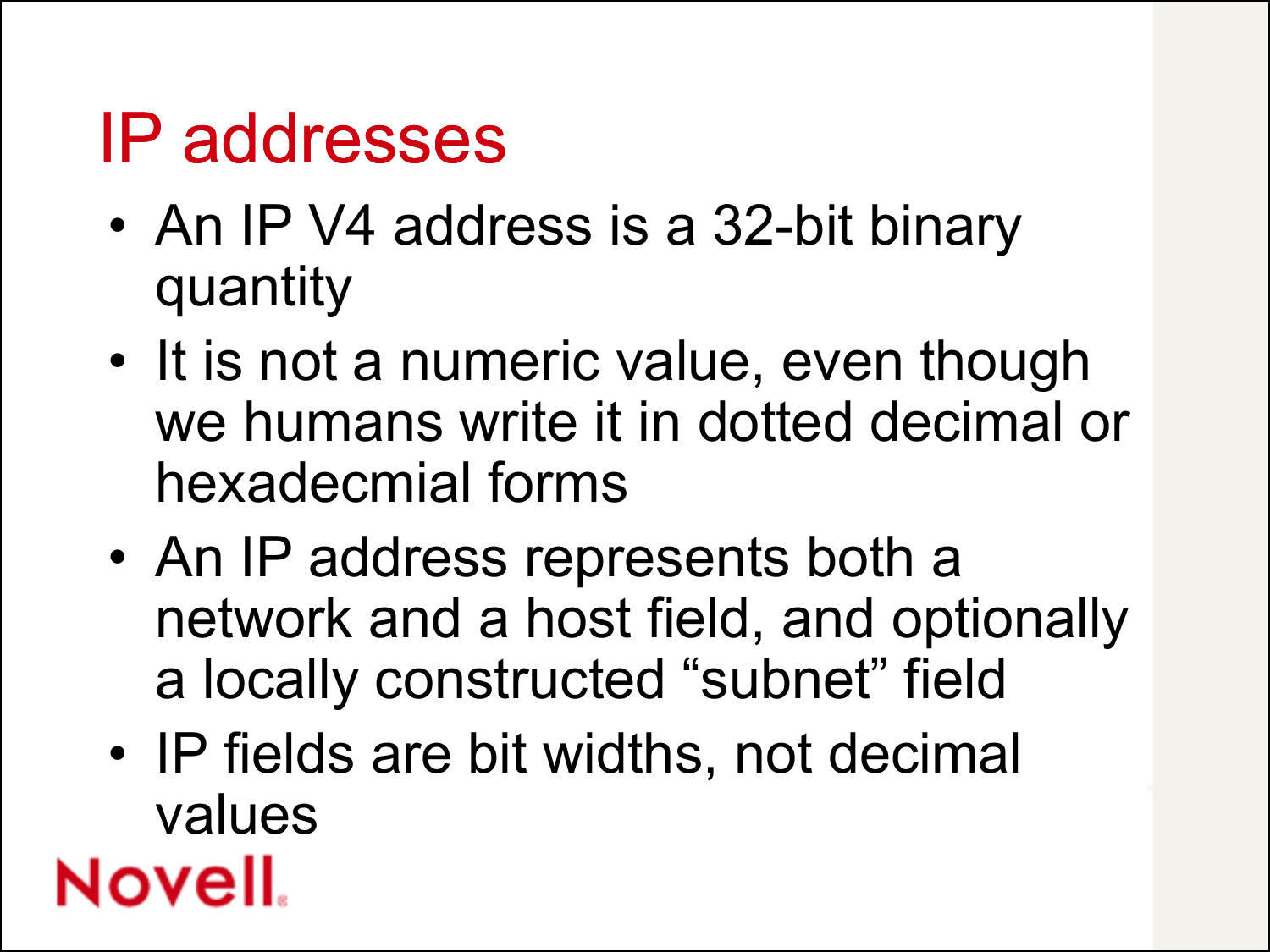#### IP Address Classes

- Class A:0..b 0.host 127.host
- Class B:10..b 128.x.host 191.x.host
- Class C:110..b 192.x.x.host 223.x.x.host
- Class D:111..b 224.multicast
- Class E:1111..b 240.reserved
- Classless Internet Domain Routing (CIDR) groups contiguous nets (typically Class C nets). Uses an explicit netmask in routers.

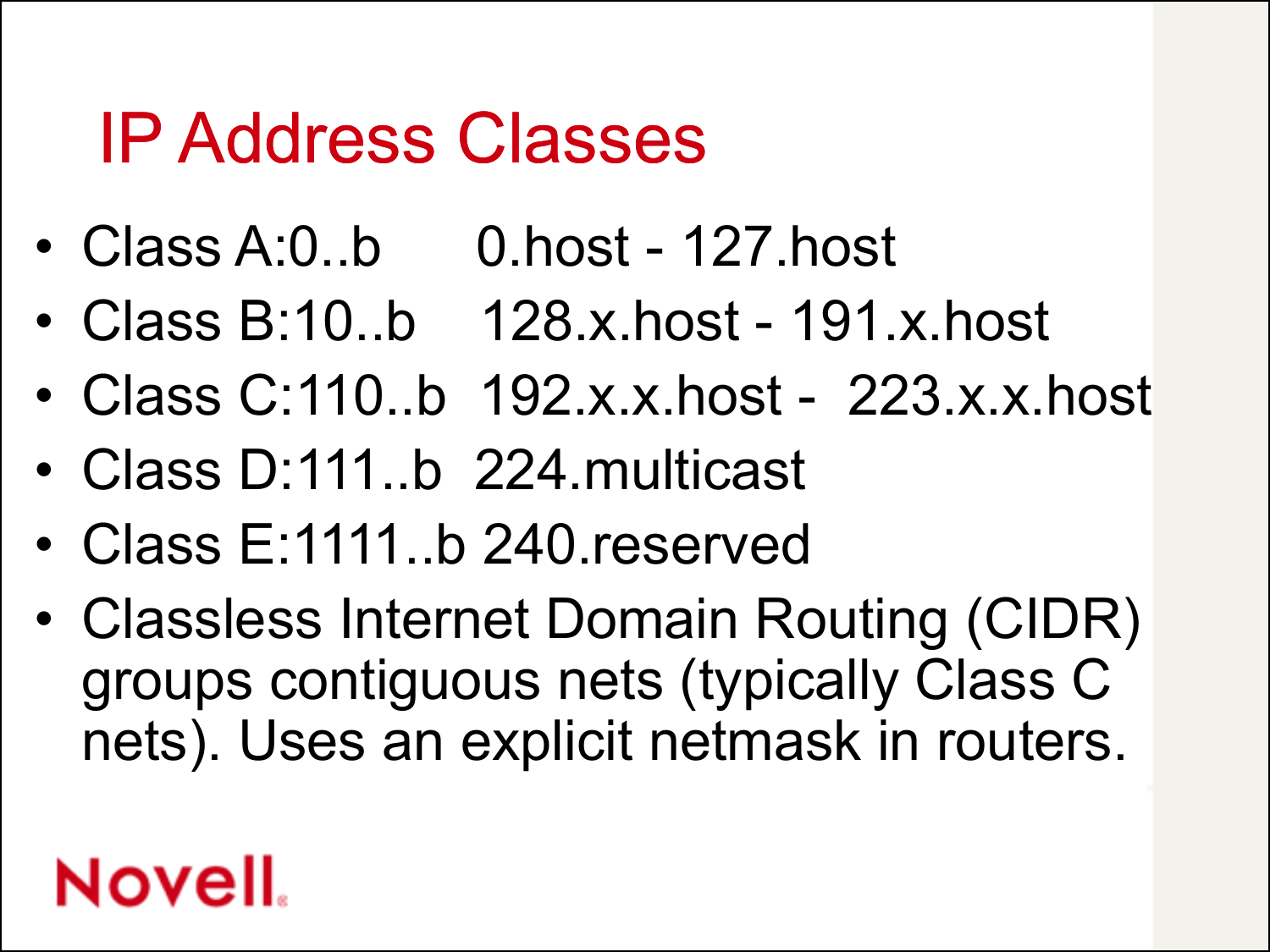# Simple IP routing (netmask)

- Every machine asks this routing question: "Is the destination IP on my IP network?"
- If yes we can send to it directly after obtaining its MAC address (ARP)
- If no we must use a gateway to relay for us. We get the gateway's MAC address (ARP) and use the destination machine IP address. The router knows to send it onward (its job)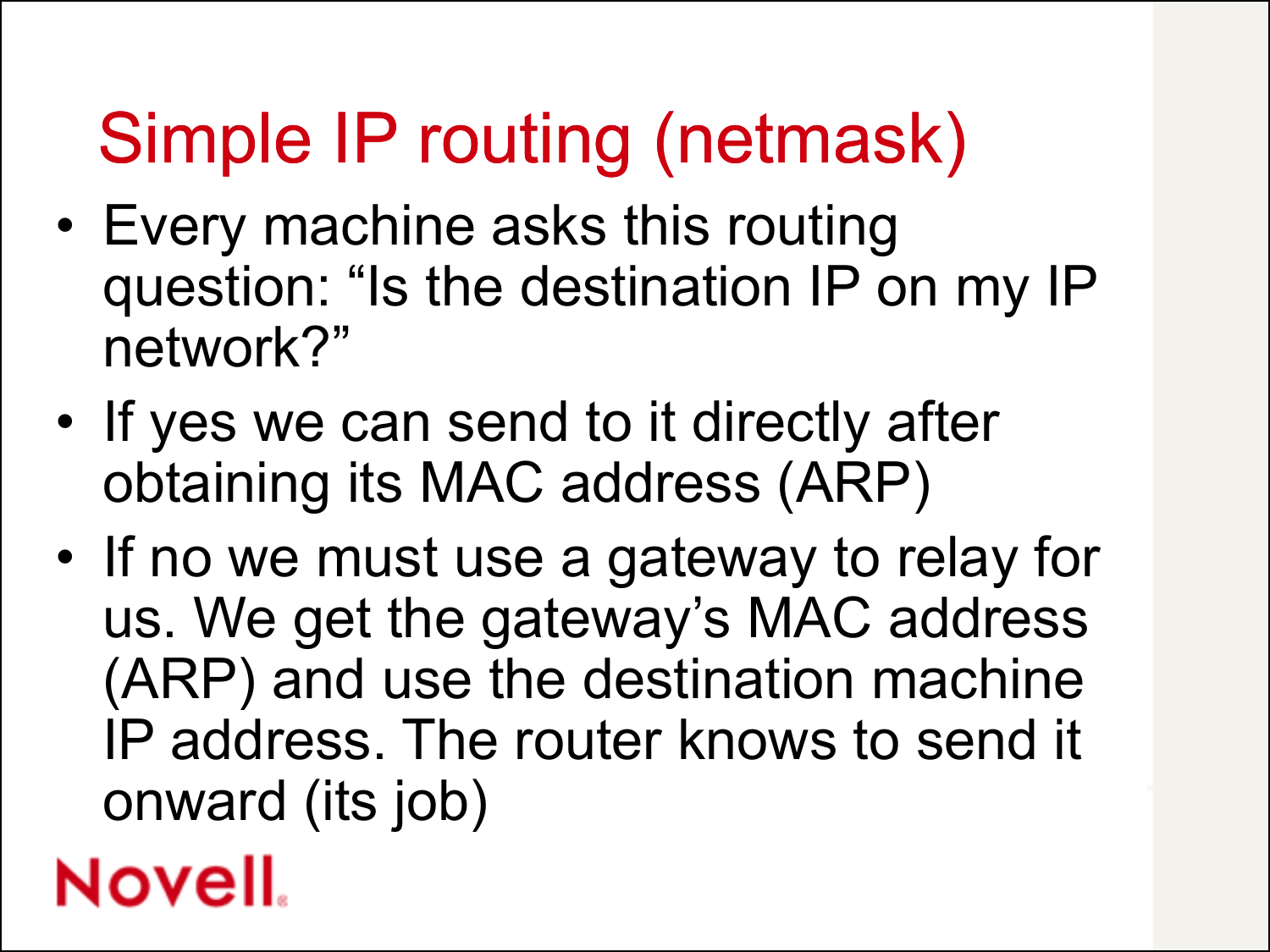#### Netmask



- The way the decision is made uses a 32-bit netmask and it confuses almost everyone.
- IP address has both "network" and "host" identification in the same 32 bit quantity.
- Host means one attachment point to the net, with likely other attachments on the same net by this or other machines.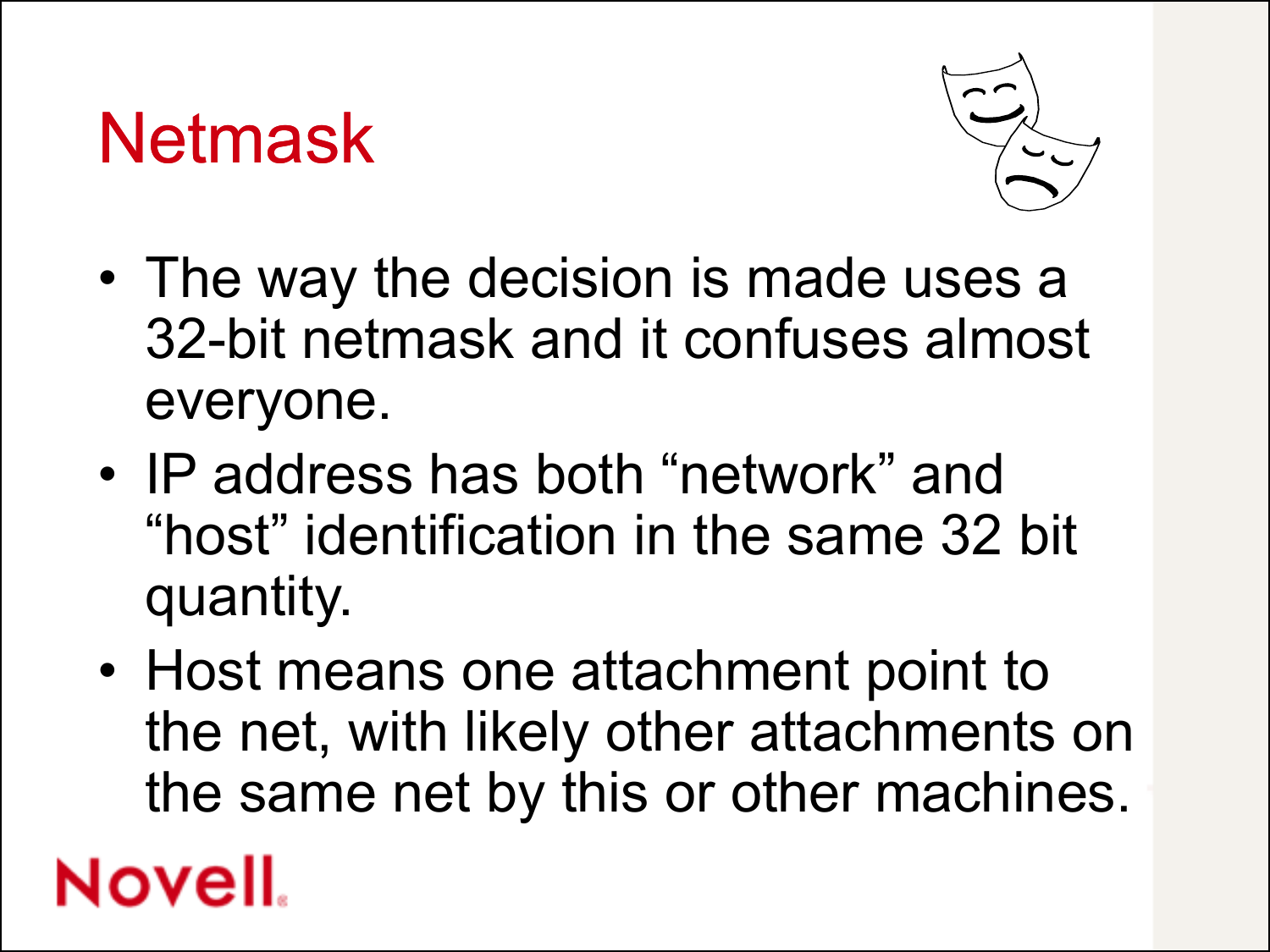#### Network same/different calc

```
10000000 00111011 00100111 00000010 their_IP 128.59.39.2
10000001 01111001 00000001 00101011 my_IP 129.123.1.43
                                     XOR column at a time
00000001 01000010 00100110 00101001 -> differences
                                     (1 = different, 0 = same)
  AND column at a time with netmask to show only network diffs
11111111 11111111 11111111 00000000 netmask 255.255.255.0
        (networks) (hosts)
 (mask is transparent) (is opaque)
00000001 010000010 00100110 00000000 -> masked differences
Non-zero final result means the IP networks are not the 
same and thus we must use a gateway/router to talk.
  If ((\text{their\_IP} \land my\_IP) \& \text{netmask})) != 0)use_gateway(); /* long distance */
  else
       go_direct(); /* on same wire */
```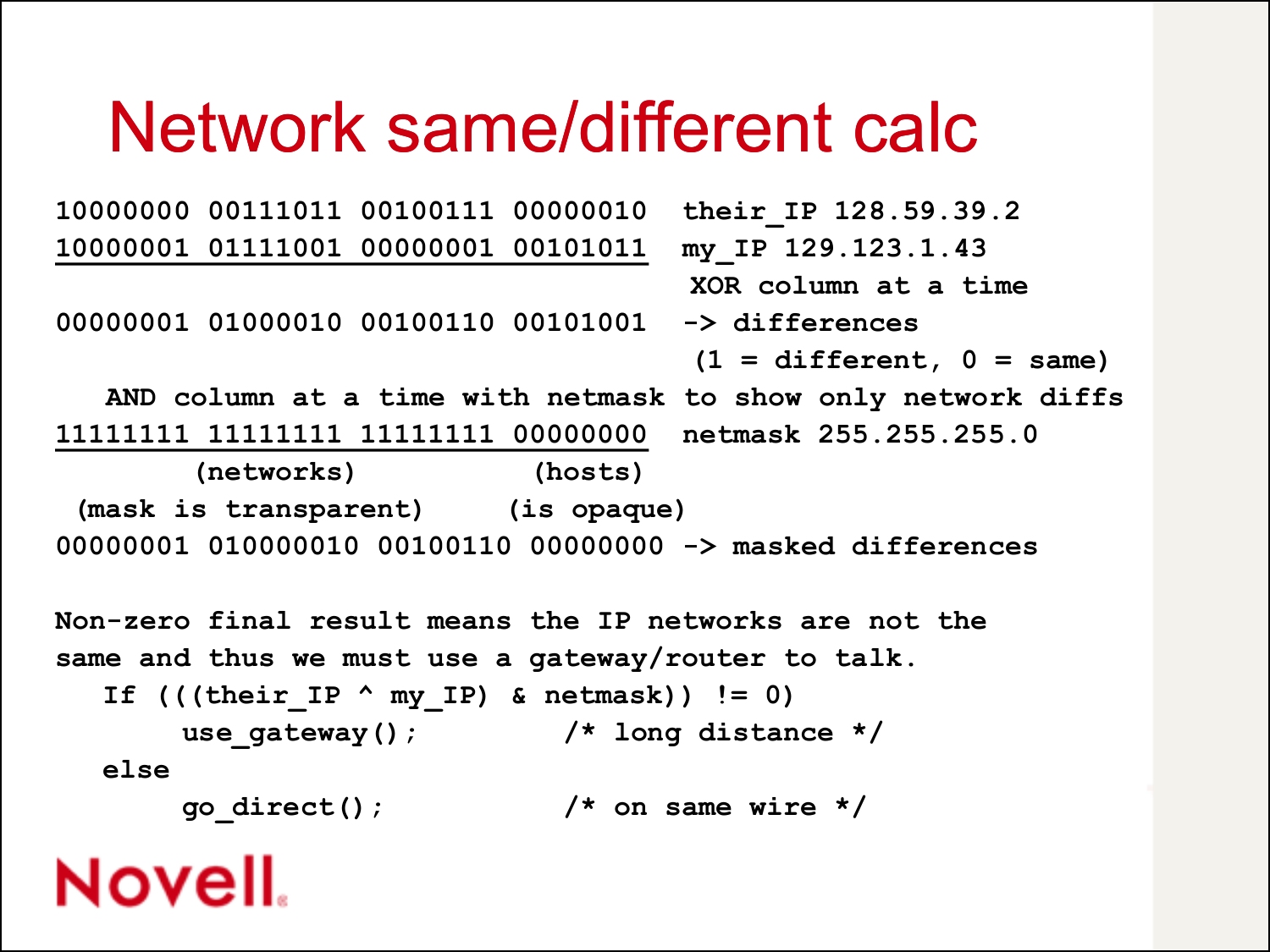### **Subnetting**

#### Single Class B example.

| Classful network                                    | Hosts                  |                          | Start with this<br>Class sets division |
|-----------------------------------------------------|------------------------|--------------------------|----------------------------------------|
| Class kind bits                                     |                        |                          |                                        |
| Network mask: netmask,<br>11111111 for network bits |                        | $ 00000'$ s<br>for hosts | Steal host bits<br>to make networks    |
| Network                                             | Subnet<br>new net bits | Hosts                    | Formal field<br>names                  |
|                                                     |                        |                          |                                        |
| Locally perceived network                           |                        | Hosts                    | Perception for routing                 |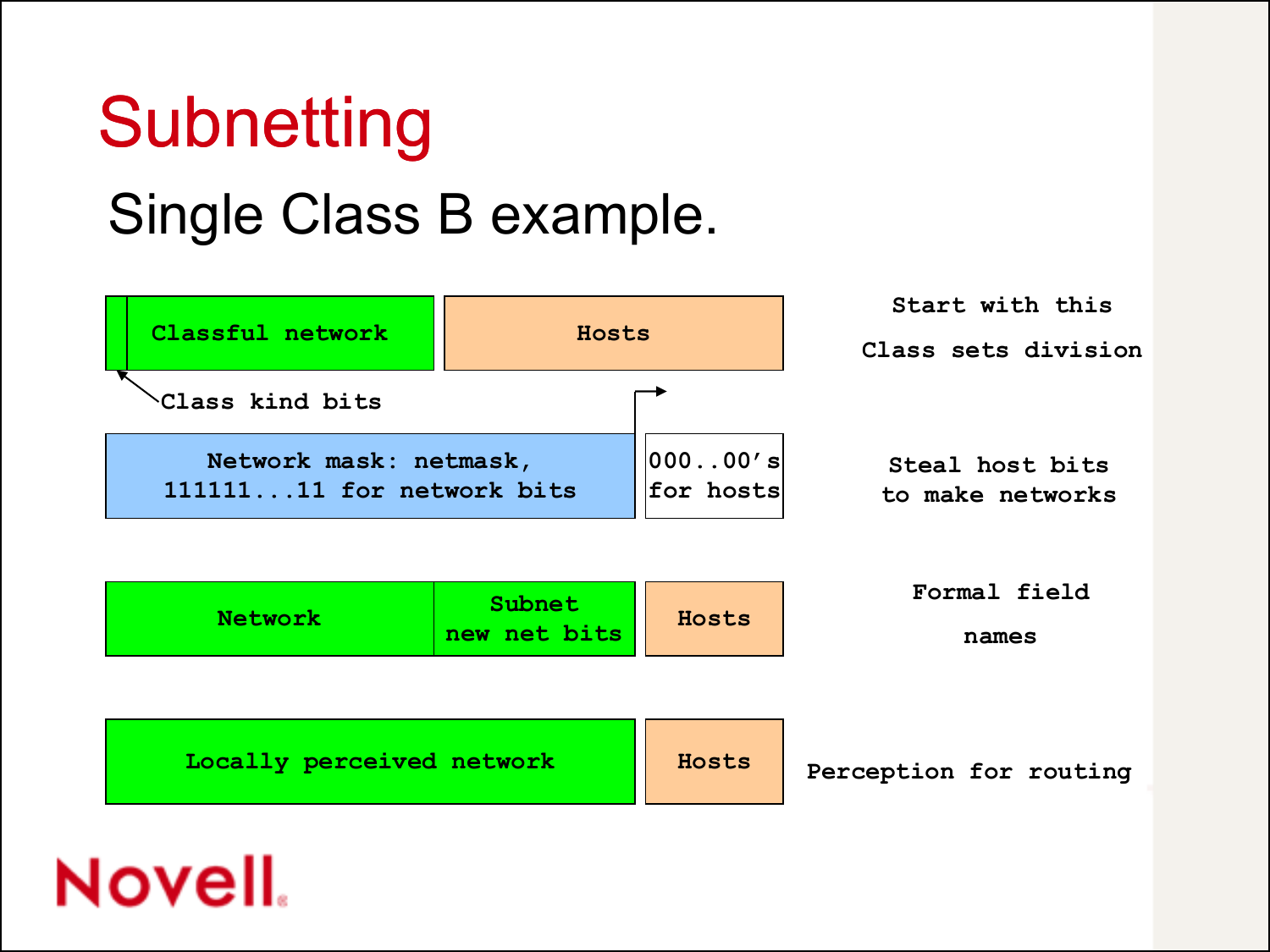# **Supernetting**

#### 1,2,4,8... contiguous Class C addresses

| Classful networks<br>contiguous assignments |                      | Hosts | Start with this                     |
|---------------------------------------------|----------------------|-------|-------------------------------------|
| Network mask: netmask,<br>111111's for nets | 00000's<br>for hosts |       | Steal network bits<br>to make hosts |
| <b>Network</b>                              | Supernet             | Hosts | Formal field<br>names               |
| Locally perceived<br>network                | Hosts                |       | Perception for routing              |

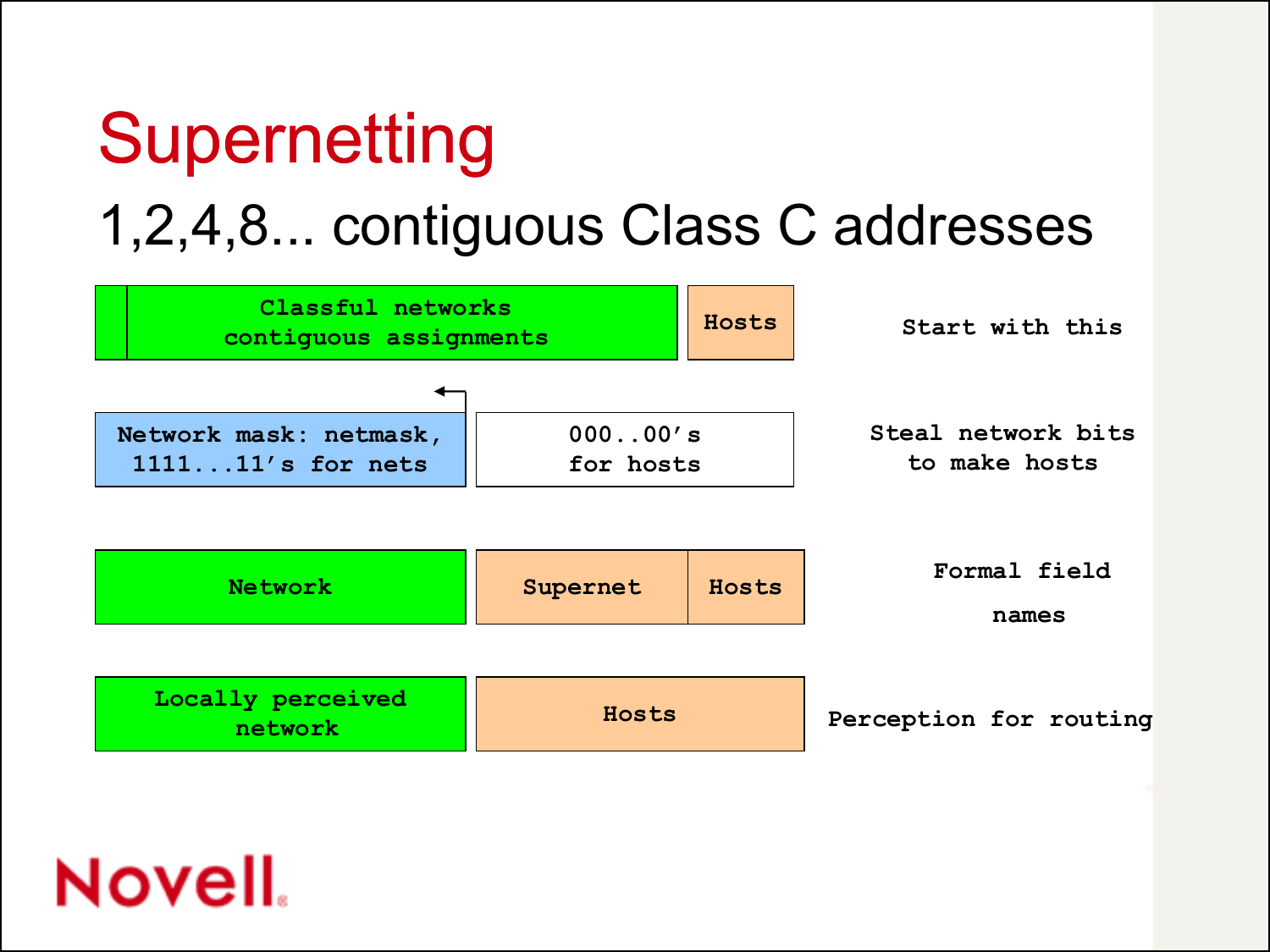#### ICMP

- Internet Control Message Protocol
- IP to IP comms for network control
- Carried in IP datagram, so routable too
- Ping uses ICMP "Echo Request"
- "Source Quench" means slow down
- "Host unreachable"
- Many other detailed kinds
- Not accessible to normal user level programs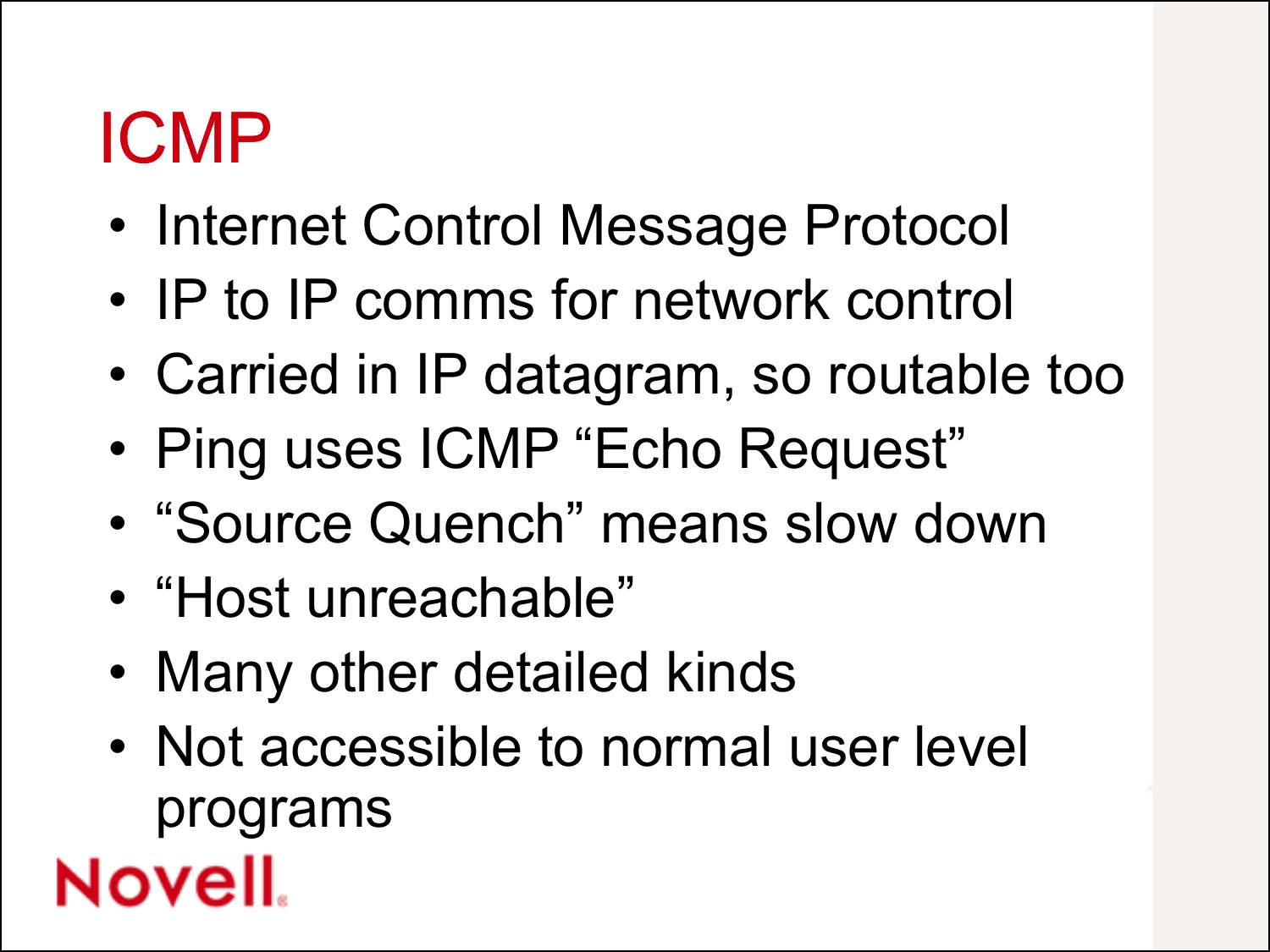# User Datagram Protocol (UDP)

- Does almost nothing
- Adds "ports" to support multiple apps at same time over UDP
- Adds optional checksum over entire UDP datagram
- Uses send and forget mode (datagrams)
- Each datagram is the entire message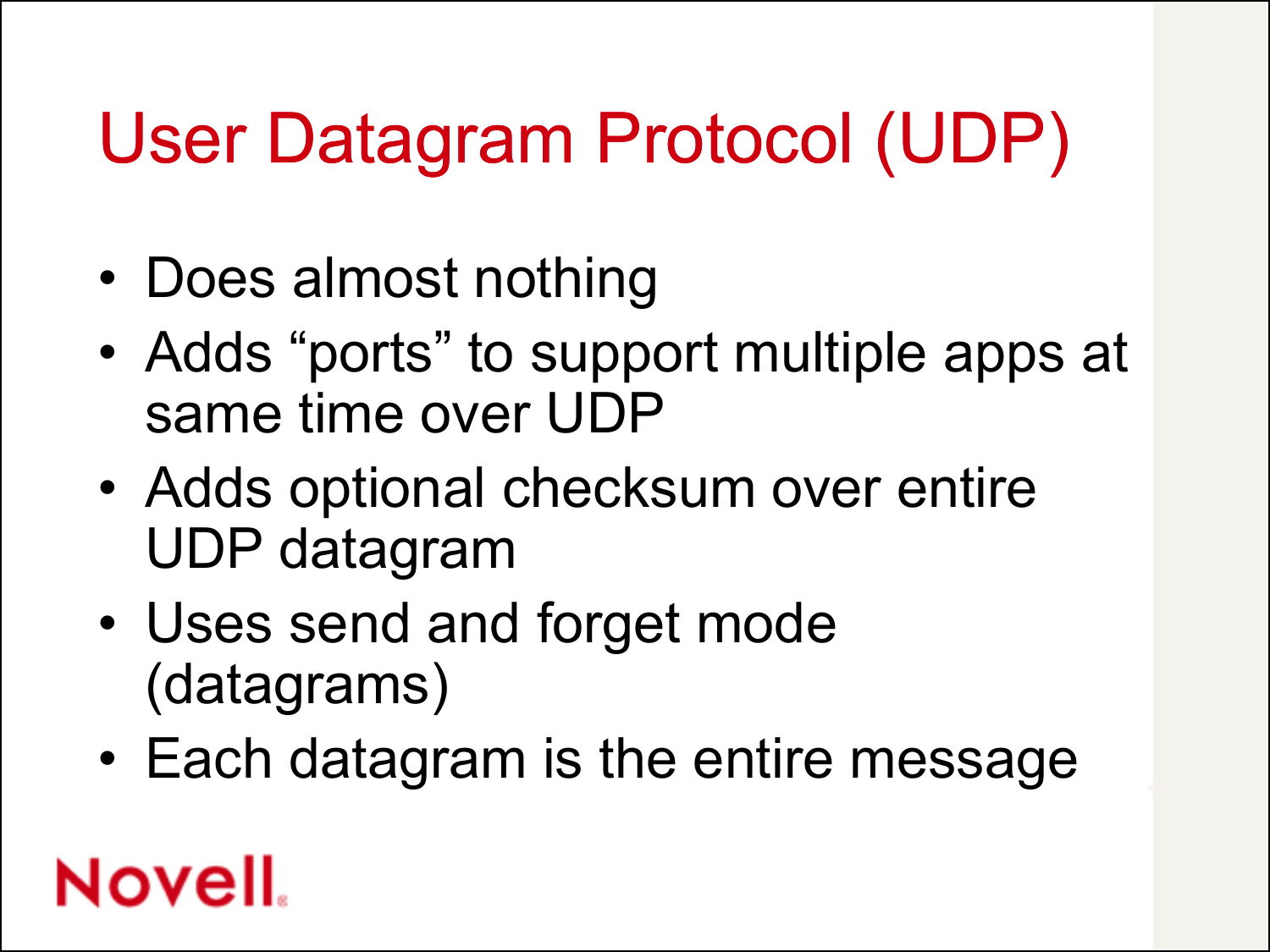#### User datagram Protocol

|                         |                         | 31          |
|-------------------------|-------------------------|-------------|
| -------+-               |                         | --------    |
| Source                  | Destination             |             |
| Port                    | Port                    |             |
| ---------+-             |                         | ----------- |
|                         |                         |             |
| Length                  | Checksum                |             |
| ----------------------- | ----------------------- |             |
|                         |                         |             |
| data data data          |                         |             |
| $\cdots$                |                         |             |

**Length covers header (8 octets) and payload Checksum covers header, payload, and unsent pseudo-header**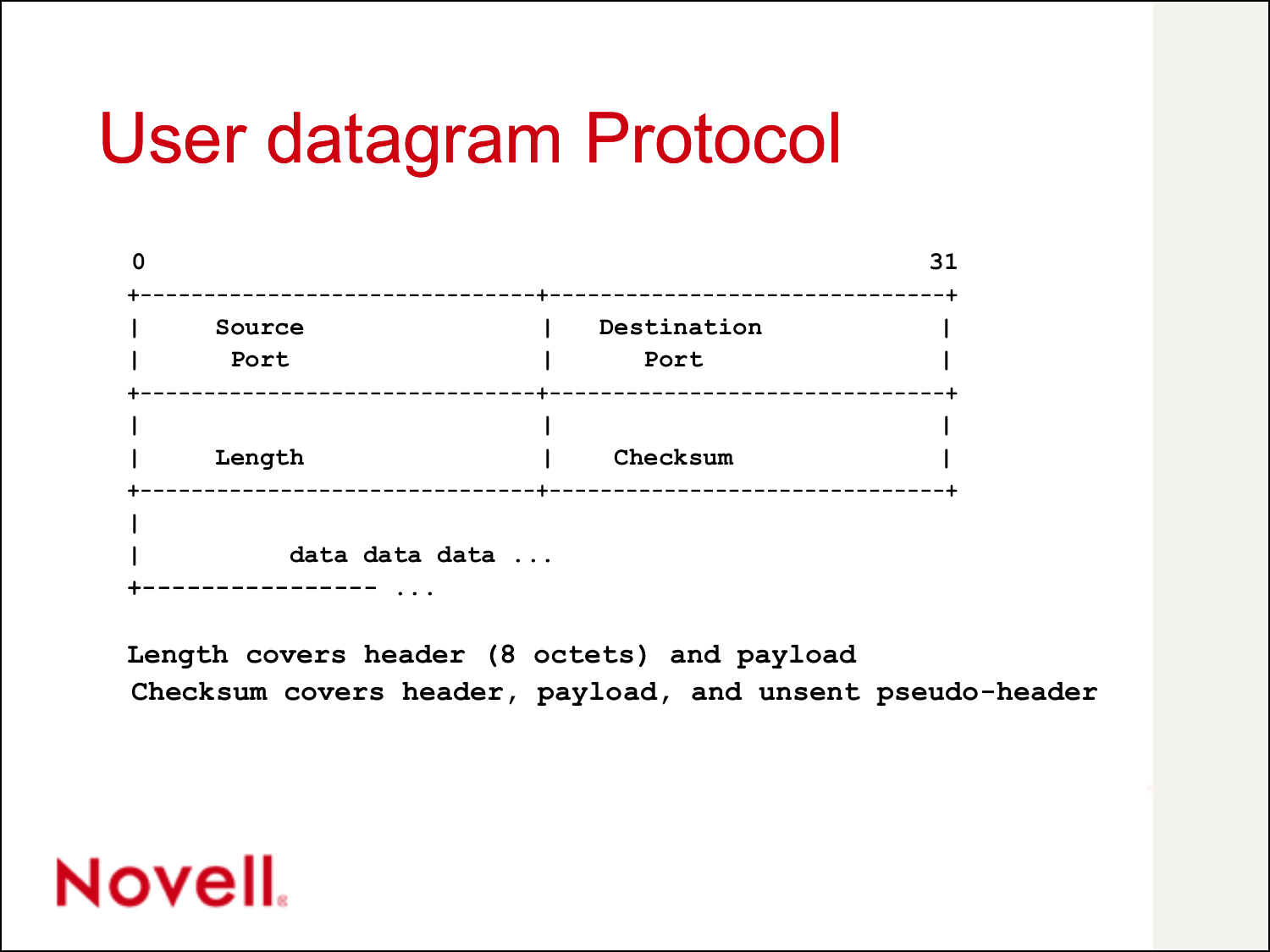### UDP datagram

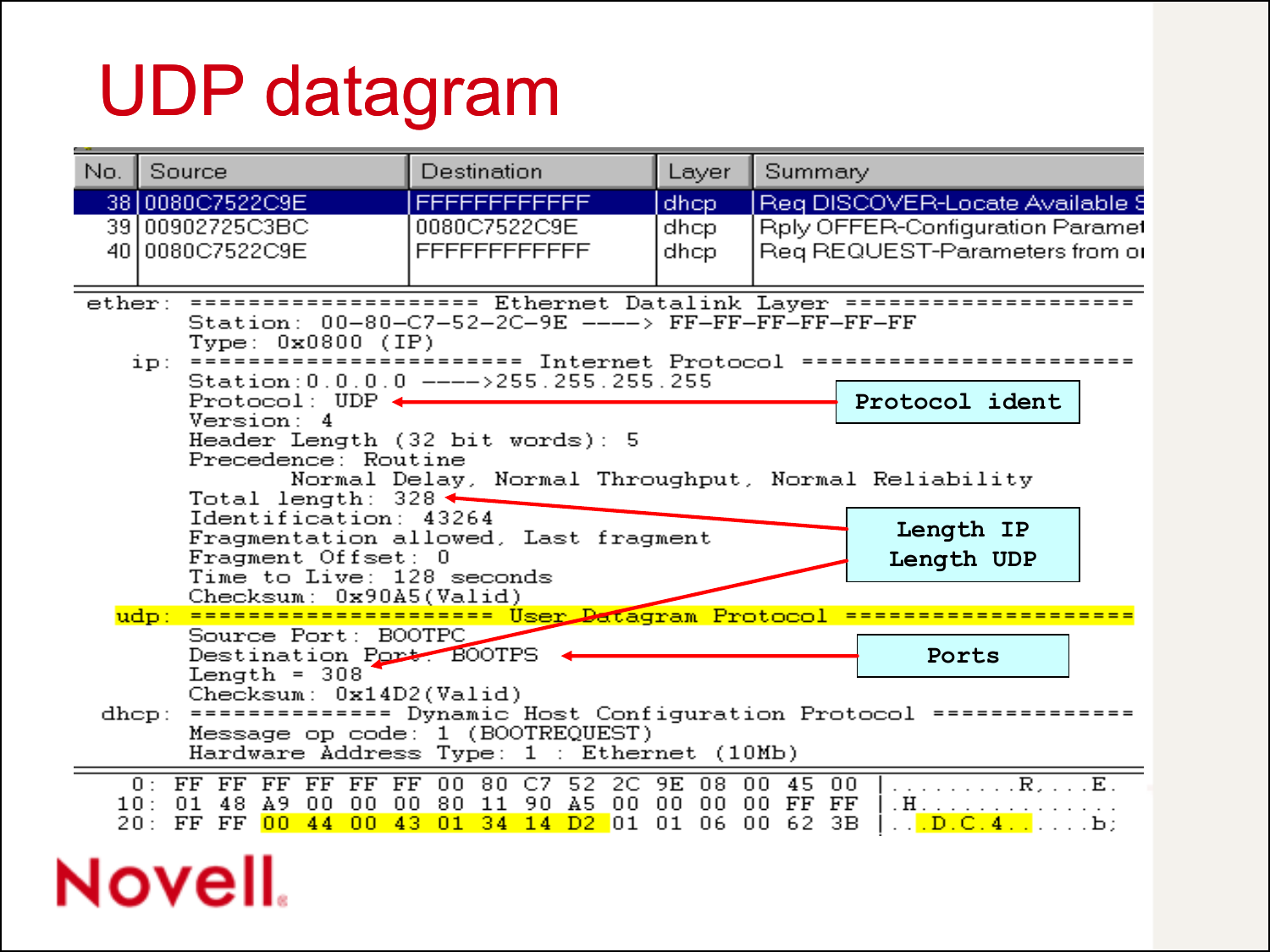#### UDP Transmission Limits

- No ACKs, no feedback, no timer, fragile
- No network throttle: blast & pray
- Must use small buffers (4-8KB) to avoid saturating routers and over running slow receivers
- NFS v2 has the major flow control problems, NFS v3 uses TCP to eliminate them

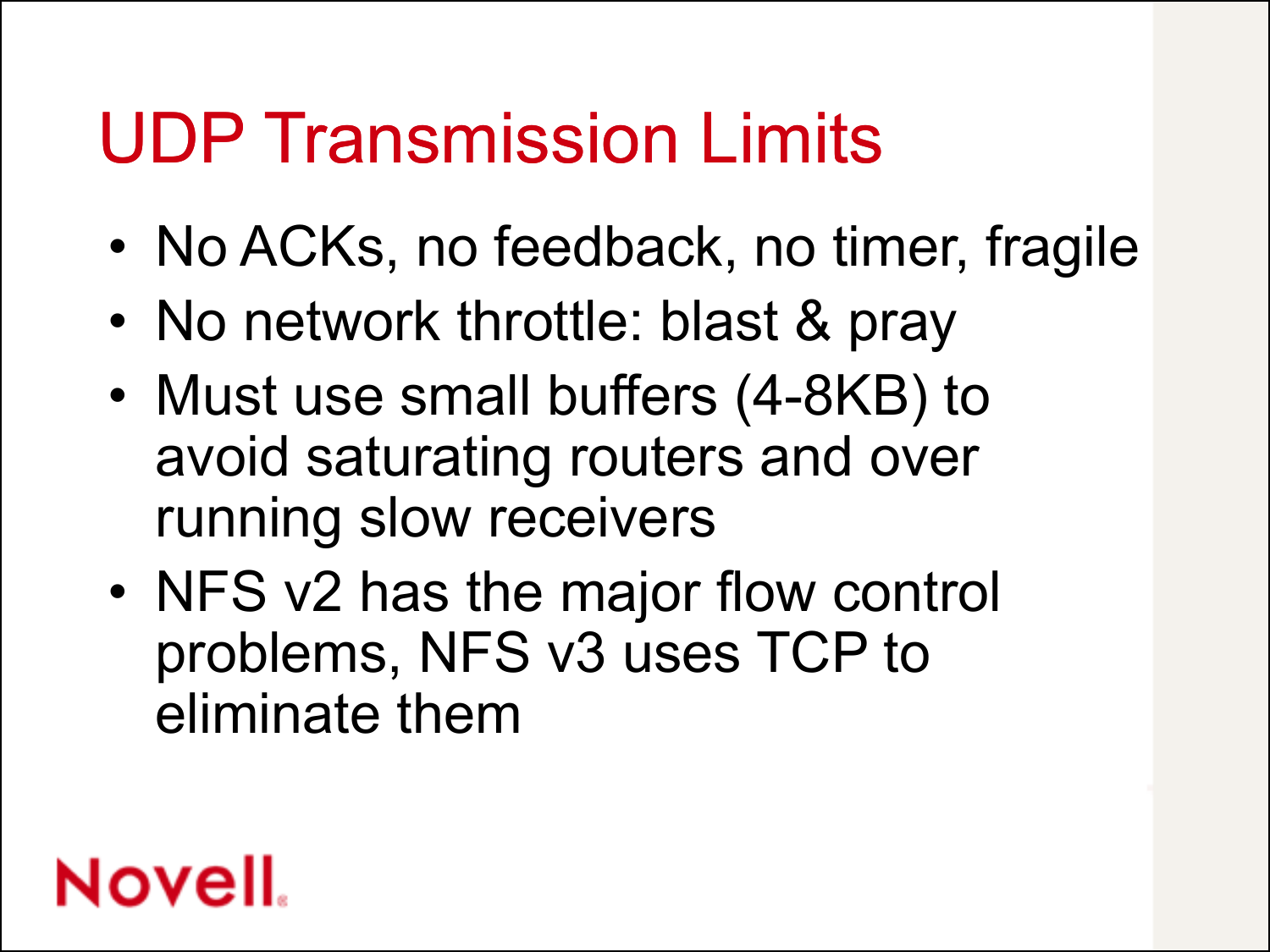### Transmission Control Protocol

- The major protocol of the suite
- Validated robust service
- Checksum covers header and payload
- Continuous session (data delivered in sequence without gaps or duplication)
- Has timers to discover missing packets and to quickly replace them (dynamic)

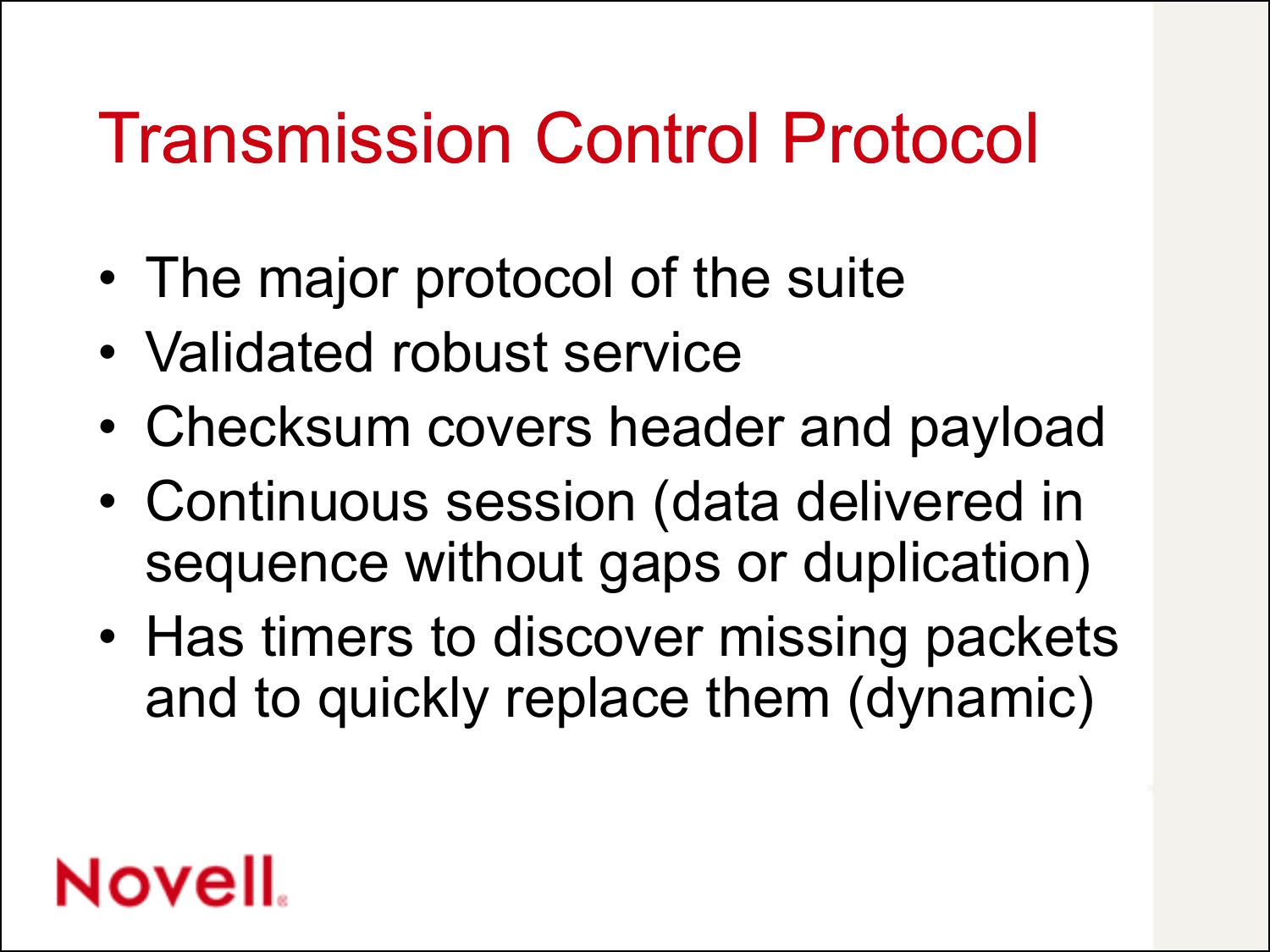- Has "ports" to support multiple applications using TCP at the same time
- Transmission unit is named a "segment"
- IP can send a segment in one or more pieces (fragments if more than one)
- Max Segment Size (MSS) negotiated at connection startup, can be 64KB, typ. 536B(576-40) to 1460B(1500-40)

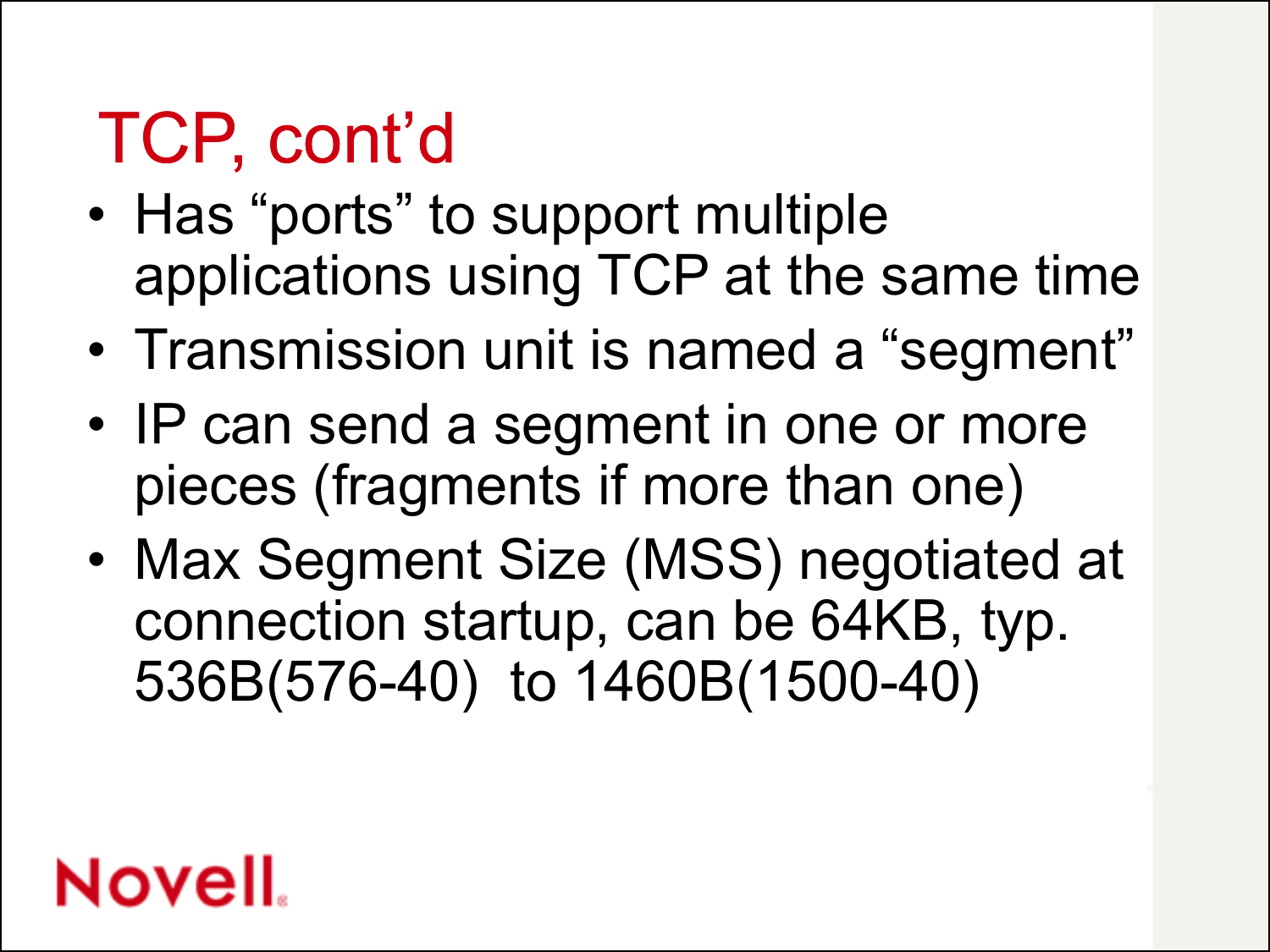- Each session is full duplex: an independent data channel for each direction
- No concept of message boundaries: data is a stream of octets sent however and whenever TCP wishes
- Typically 4-32KB buffers for transmit and receive, can be much larger
- Receive buffer capacity (window) in pkts Novell.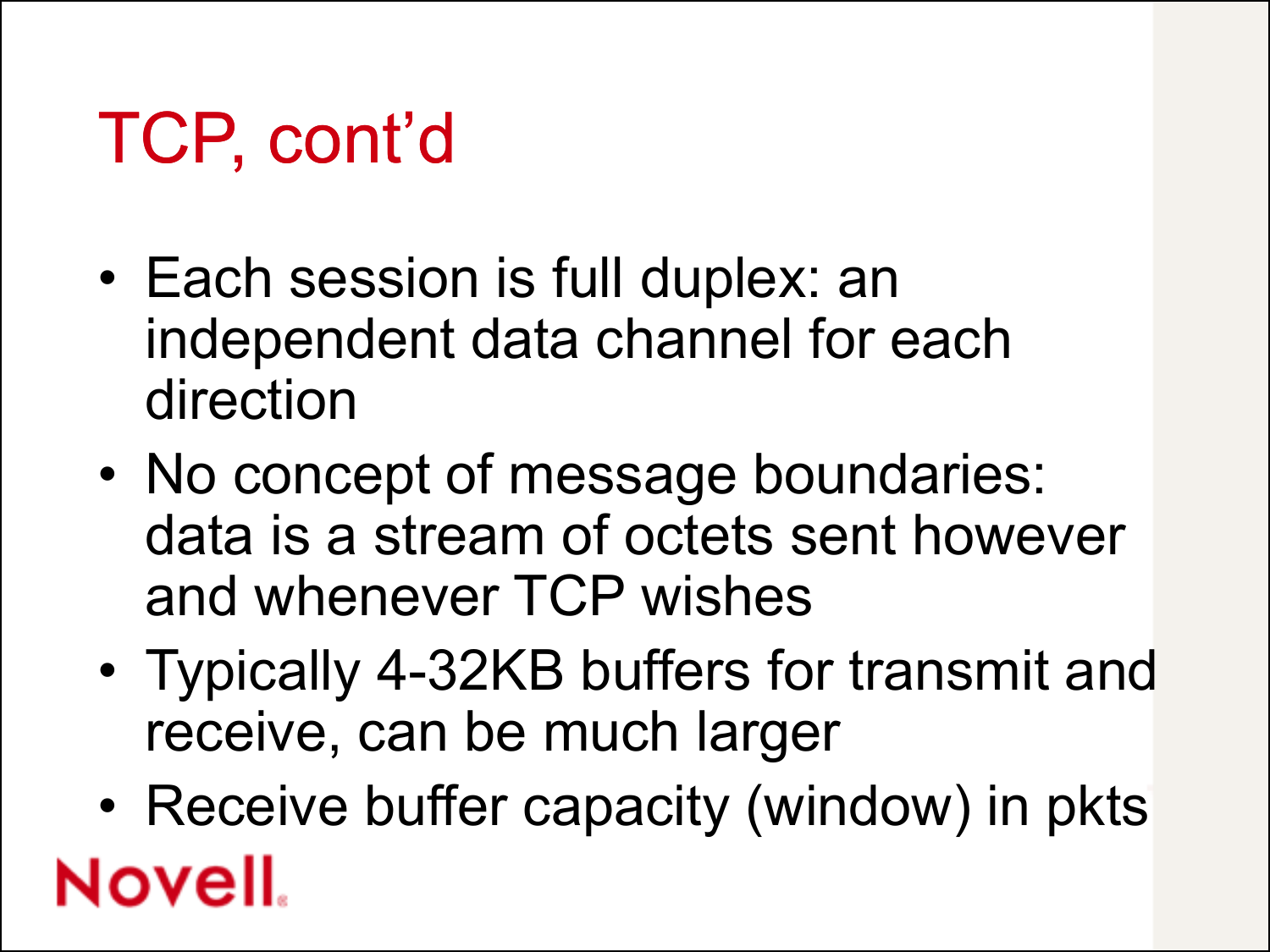- Supports a number of options
- Typical header size is 20 bytes
- Every header carries both sequence number (of data being sent, if any) and acknowledgment number (of last data octet +1 received in order)
- Numbering is by byte in stream
- IP header provides TCP length value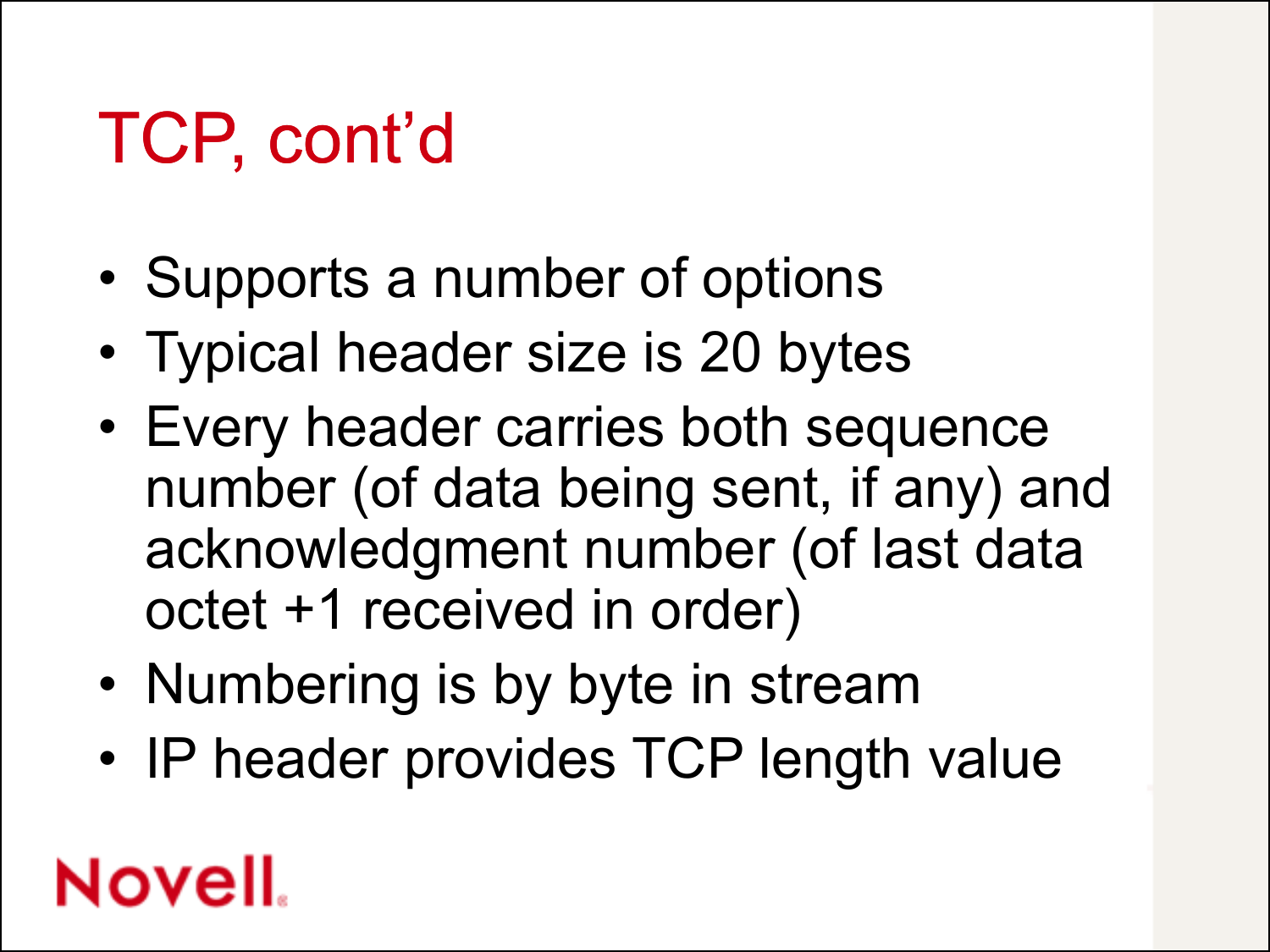- Because sessions span individual segments/packets there is state kept for each session
- Session startup and shutdown requires 3-4 packets, called a "three way handshake"
- Poor clients can leave sessions half open (SYN attack style) or half closed

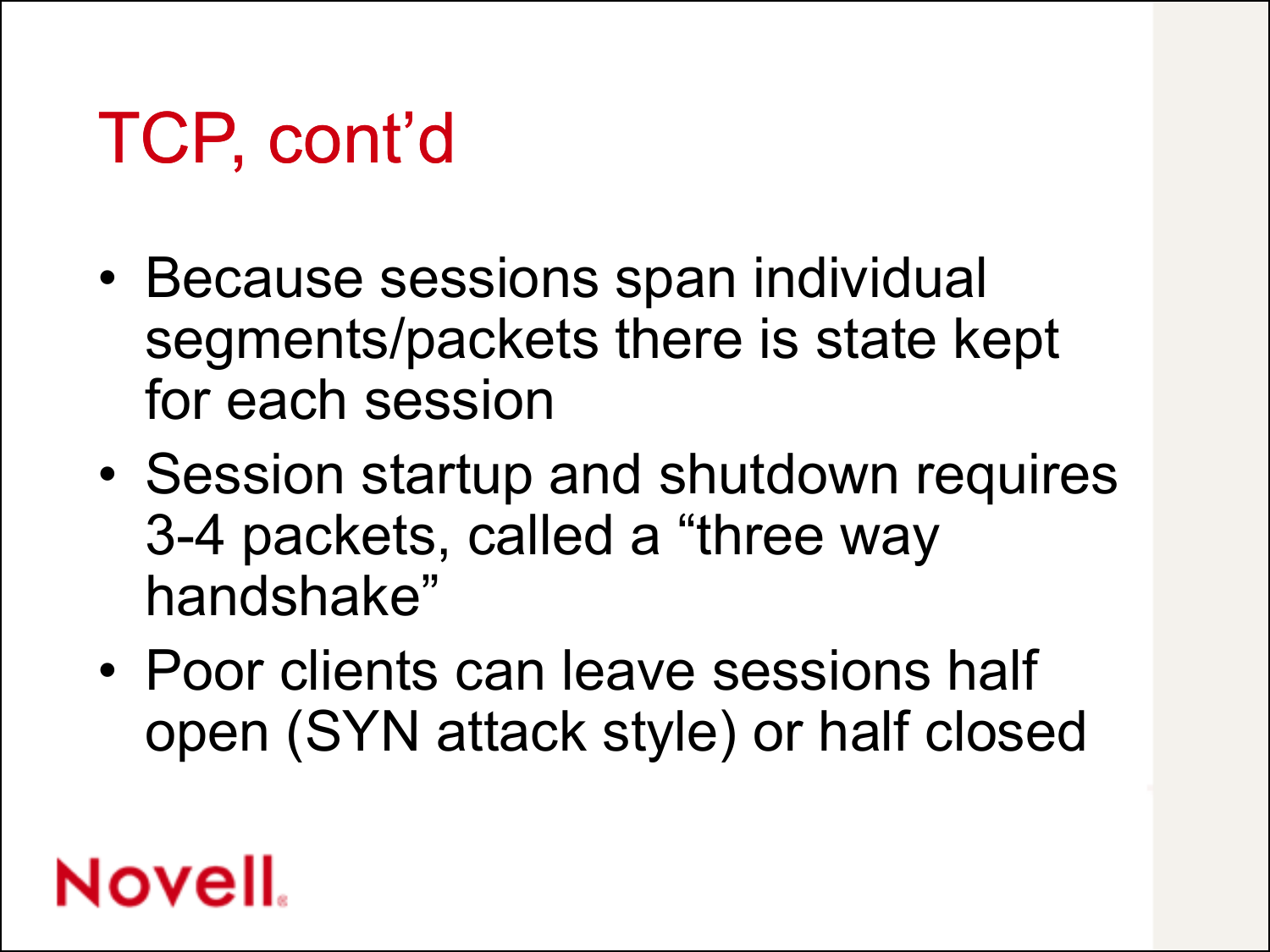#### Transmission Control Protocol

|  |                                     |  |  |             |  |  |         |  | 1 2 3 4 5 6 7 8 9 0 1 2 3 4 5 6 7 8 9 0 1 2 3 4 5 6 7 8 9 0 1 |  |  |  |        |  |                  |         |  |  |
|--|-------------------------------------|--|--|-------------|--|--|---------|--|---------------------------------------------------------------|--|--|--|--------|--|------------------|---------|--|--|
|  |                                     |  |  |             |  |  |         |  | ------------+-------                                          |  |  |  |        |  |                  |         |  |  |
|  |                                     |  |  | Source Port |  |  |         |  |                                                               |  |  |  |        |  | Destination Port |         |  |  |
|  |                                     |  |  |             |  |  |         |  |                                                               |  |  |  |        |  |                  |         |  |  |
|  |                                     |  |  |             |  |  |         |  | Sequence Number                                               |  |  |  |        |  |                  |         |  |  |
|  |                                     |  |  |             |  |  |         |  |                                                               |  |  |  |        |  |                  |         |  |  |
|  |                                     |  |  |             |  |  |         |  | Acknowledgment Number                                         |  |  |  |        |  |                  |         |  |  |
|  | ------+----------------             |  |  |             |  |  |         |  | -------------------------                                     |  |  |  |        |  |                  |         |  |  |
|  | Data I                              |  |  |             |  |  |         |  | U A P R S F                                                   |  |  |  |        |  |                  |         |  |  |
|  | Offset  Reserved   R  C  S  S  Y  I |  |  |             |  |  |         |  |                                                               |  |  |  | Window |  |                  |         |  |  |
|  |                                     |  |  |             |  |  |         |  | G K H T N N                                                   |  |  |  |        |  |                  |         |  |  |
|  | ----- <del>+---------------</del> - |  |  |             |  |  |         |  |                                                               |  |  |  |        |  |                  |         |  |  |
|  |                                     |  |  | Checksum    |  |  |         |  |                                                               |  |  |  |        |  | Urgent Pointer   |         |  |  |
|  |                                     |  |  |             |  |  |         |  |                                                               |  |  |  |        |  |                  |         |  |  |
|  |                                     |  |  |             |  |  | Options |  |                                                               |  |  |  |        |  |                  | Padding |  |  |
|  |                                     |  |  |             |  |  |         |  |                                                               |  |  |  |        |  |                  |         |  |  |

**Checksum covers header, payload, unsent pseudo-header IP supplies length to TCP**

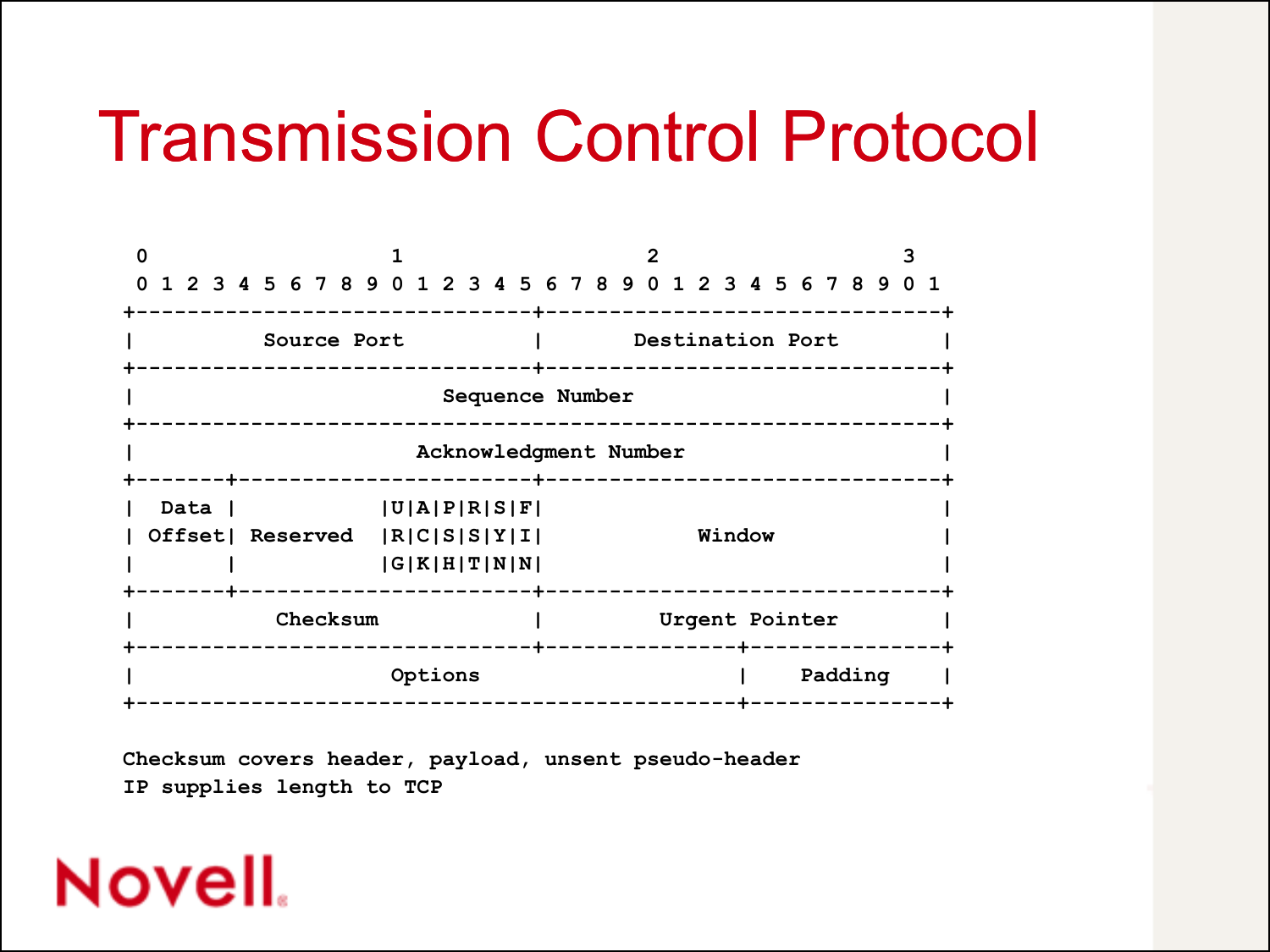### TCP initial segment

Transmission Control Protocol  $top$ :  $=$   $=$   $=$   $=$   $=$ Source Port: 1288 **Client starts** Destination Port: TELNET **Offer our SYN** Sequence Number: 66202014 **Nothing to ACK** Acknowledgement Number: 0 **Note MSS** Data Offset (32-bit words): 11 Window: 8192 Control Bits: Synchronize Sequence Numbers (SYN)  $Checksum: 0x06DC(Valid)$ Urgent Pointer: 0 Option: MAXIMUM SEGMENT SIZE Option Length: 4 Maximum Segment Size : 1460 **1500(Eth)-20(IP)-20(TCP)=1460Novell**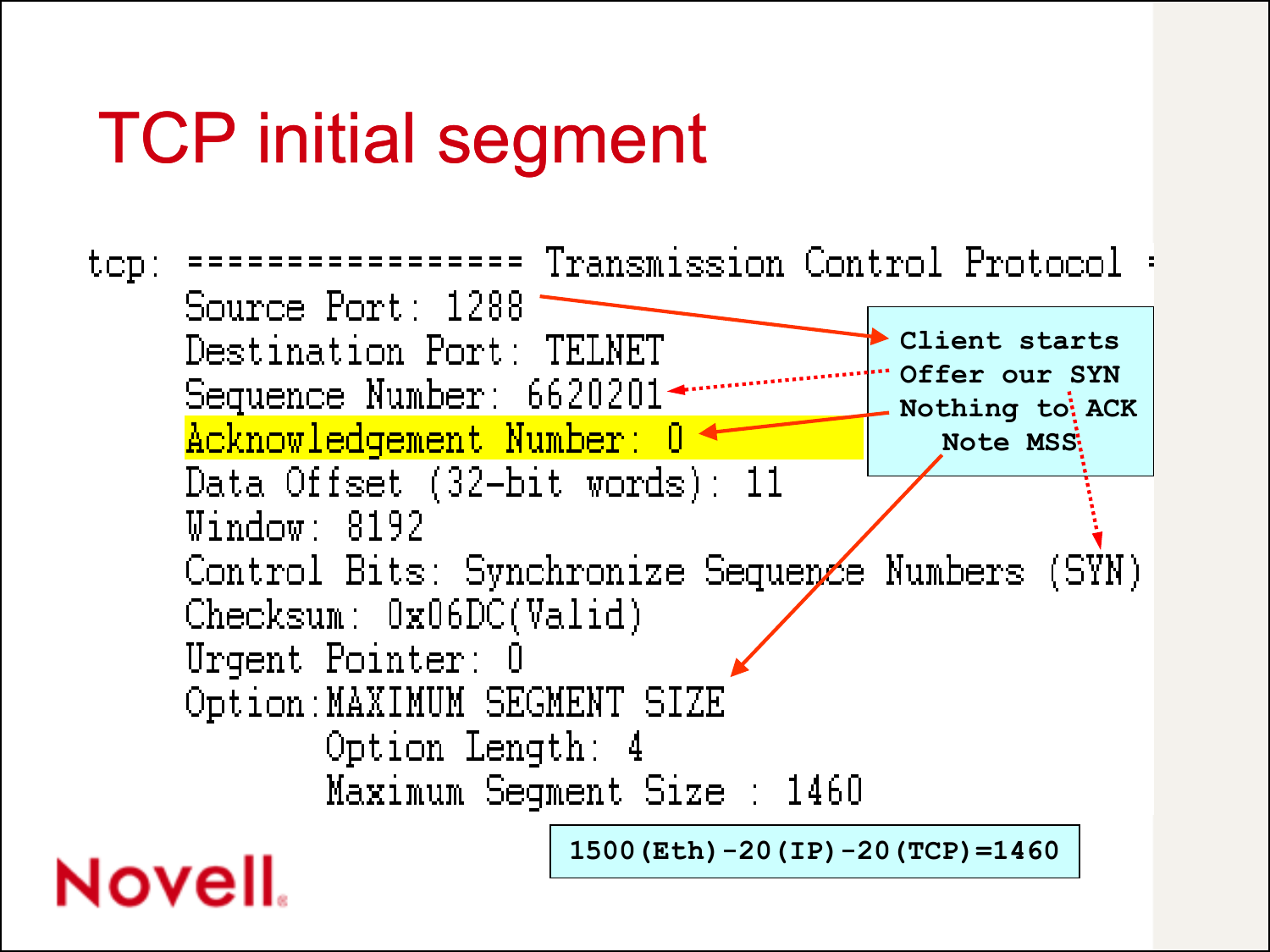

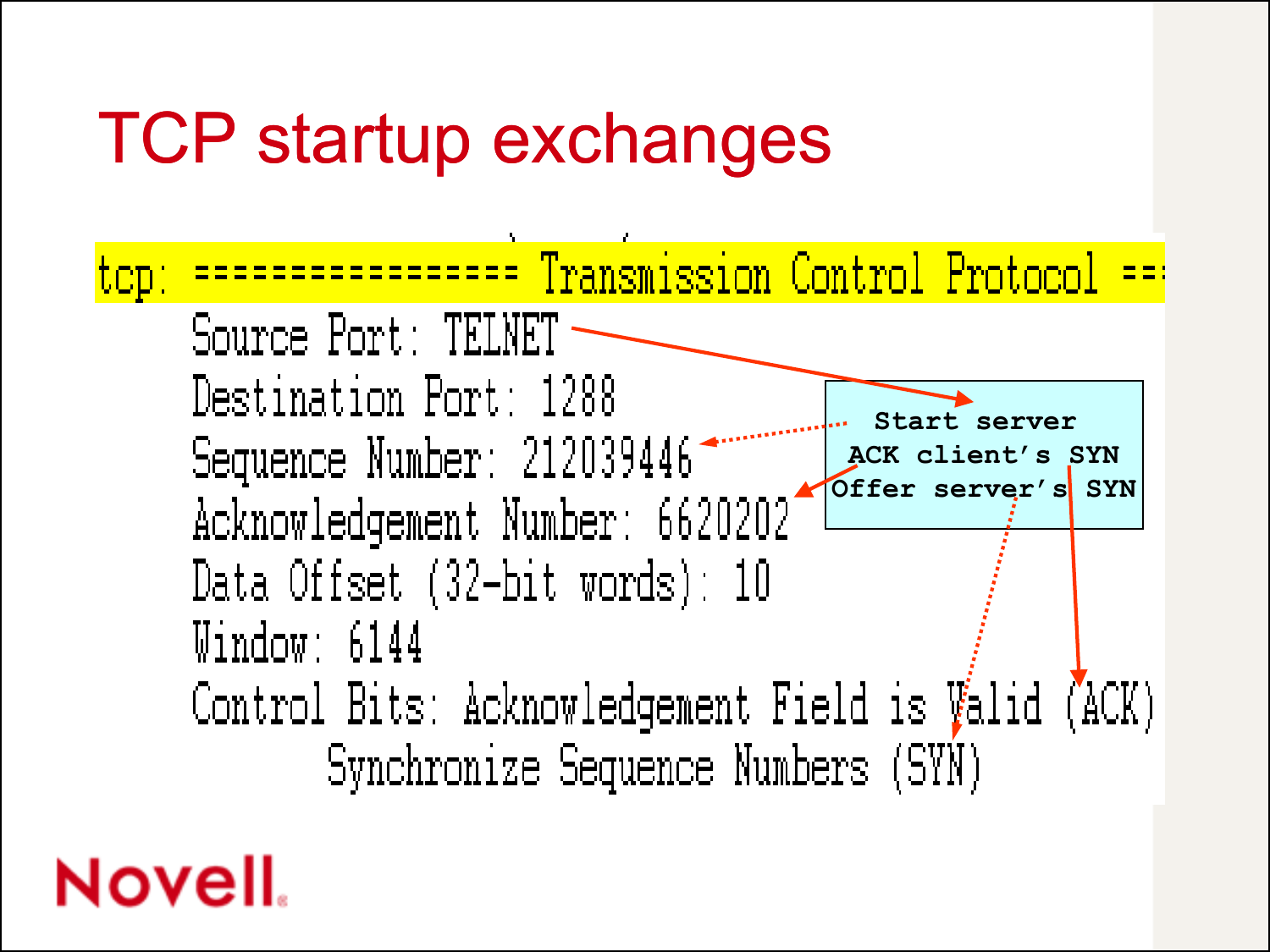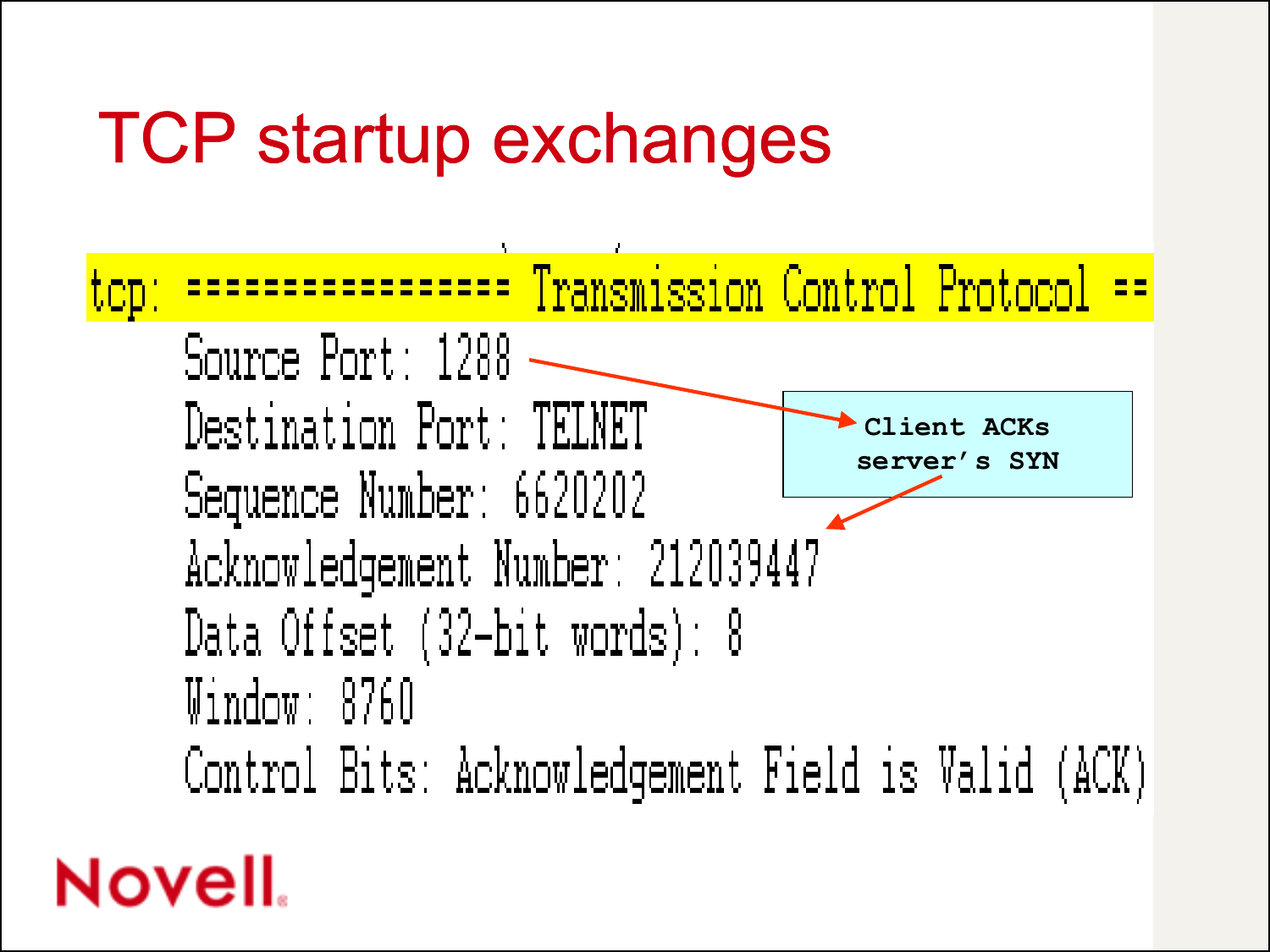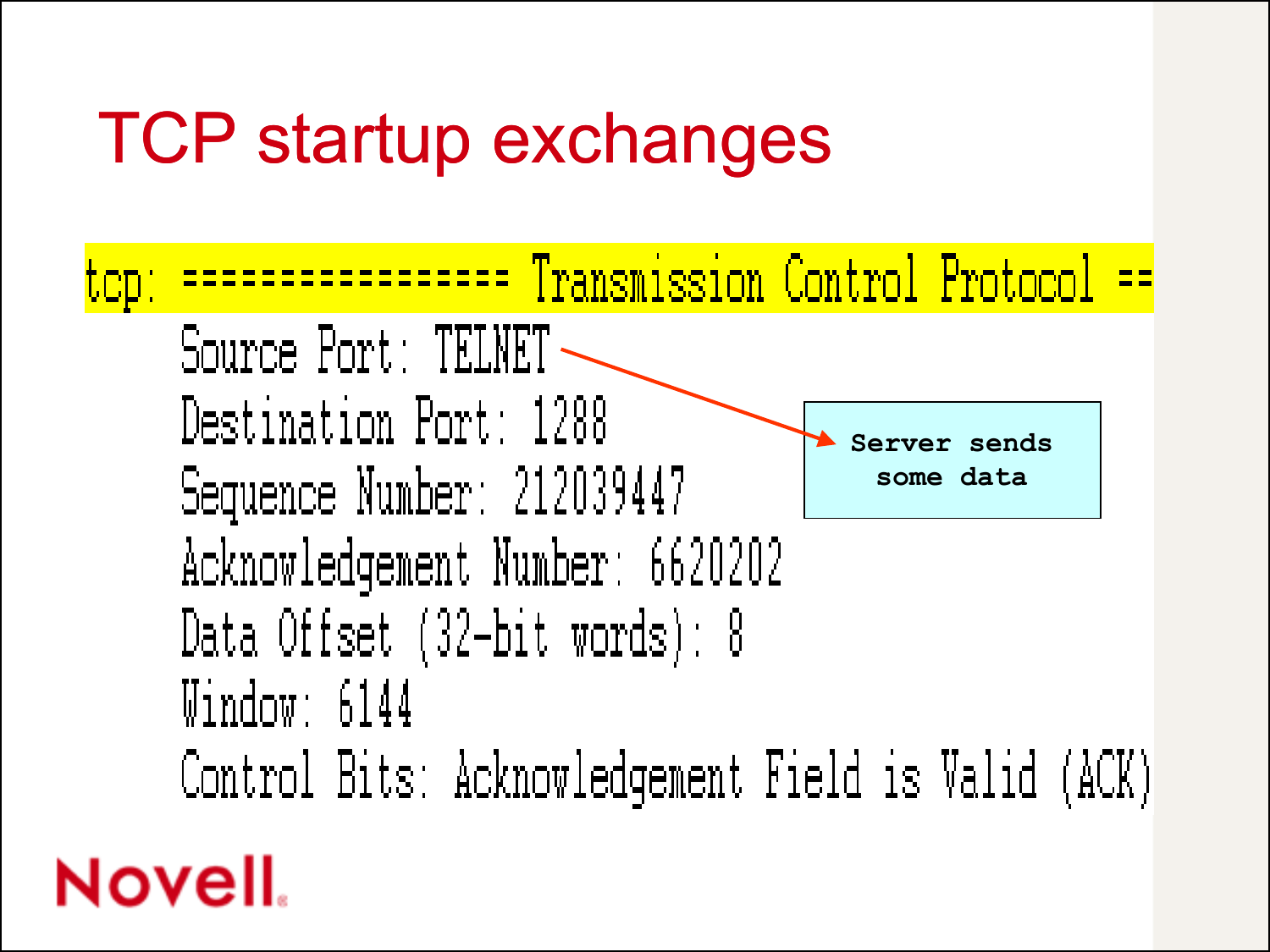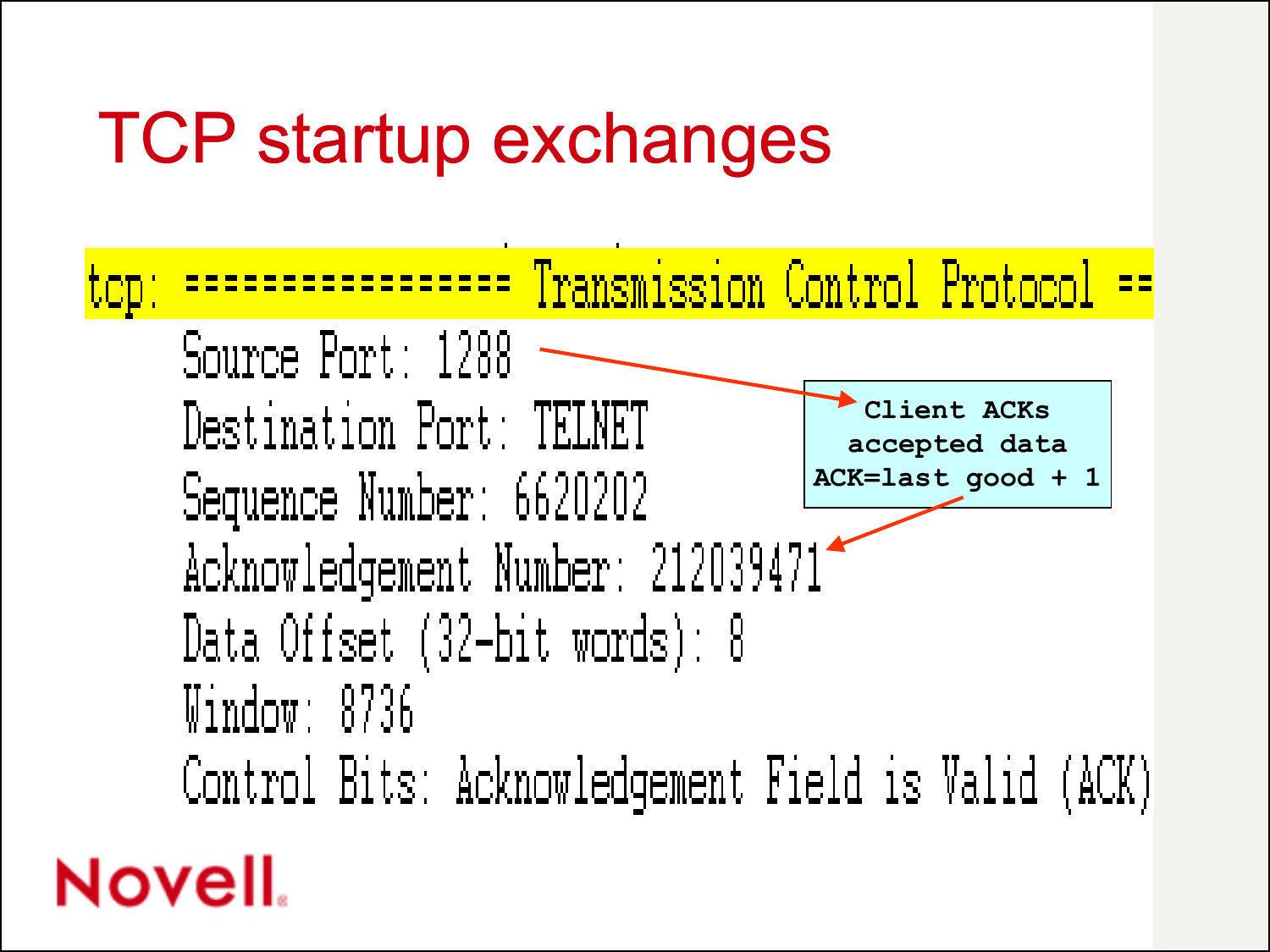### TCP retransmissions

- Retransmission after loss of a packet obeys a truncated exponential backoff schedule:
	- try once at timeout delay
	- double delay for next attempt, double on each following attempt
	- truncate to one minute per try
- Total retry time can be many minutes

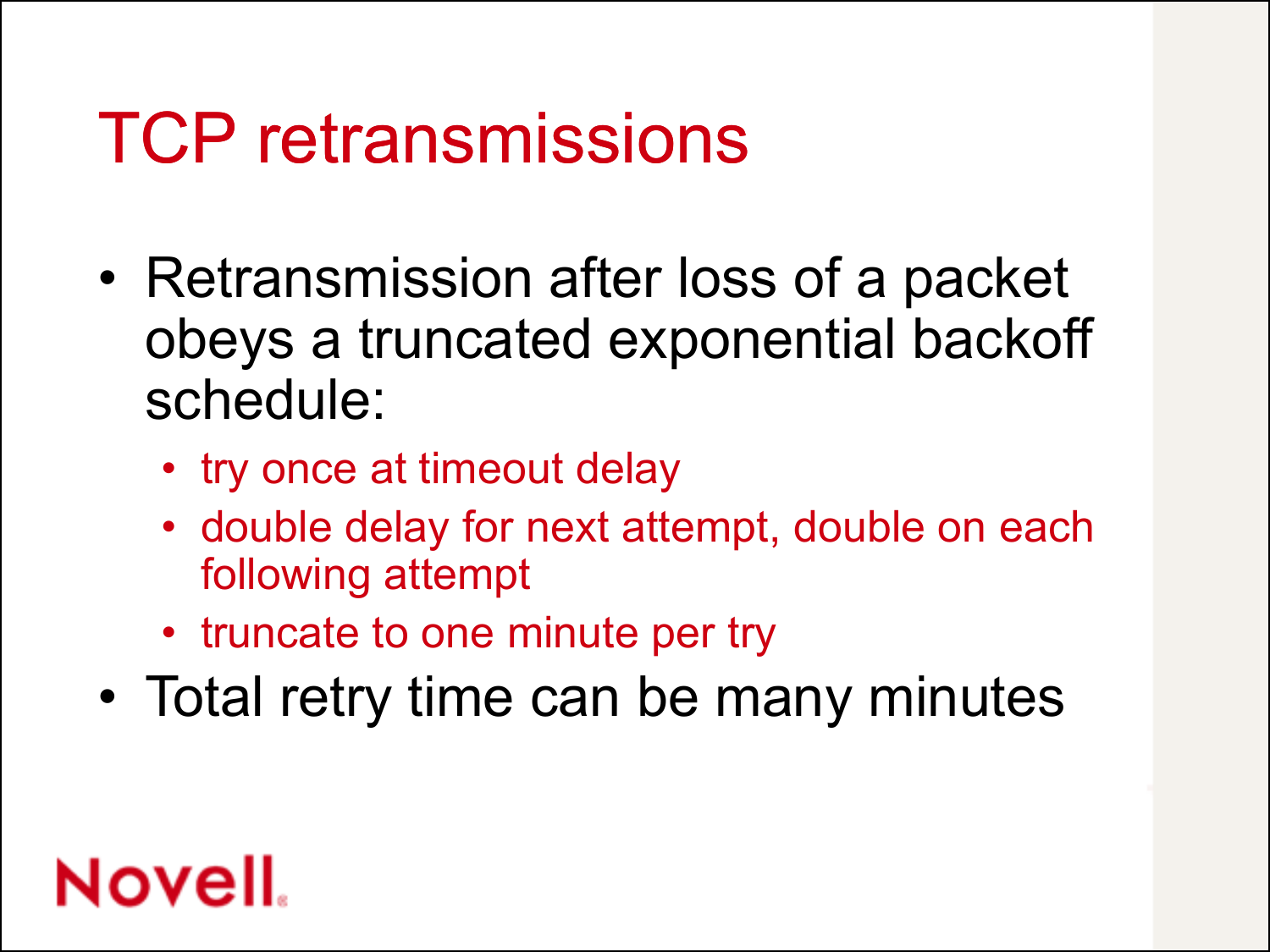### TCP what to do while doing nothing

- When there is nothing to say on the wire then nothing is said on the wire
- No "hello" or link integrity packets
- Routers and links can go up and down (including boom-boom stuff) and the end stations do not care (datagrams)
- Some stacks may employ keep-alive probes to test for logging out

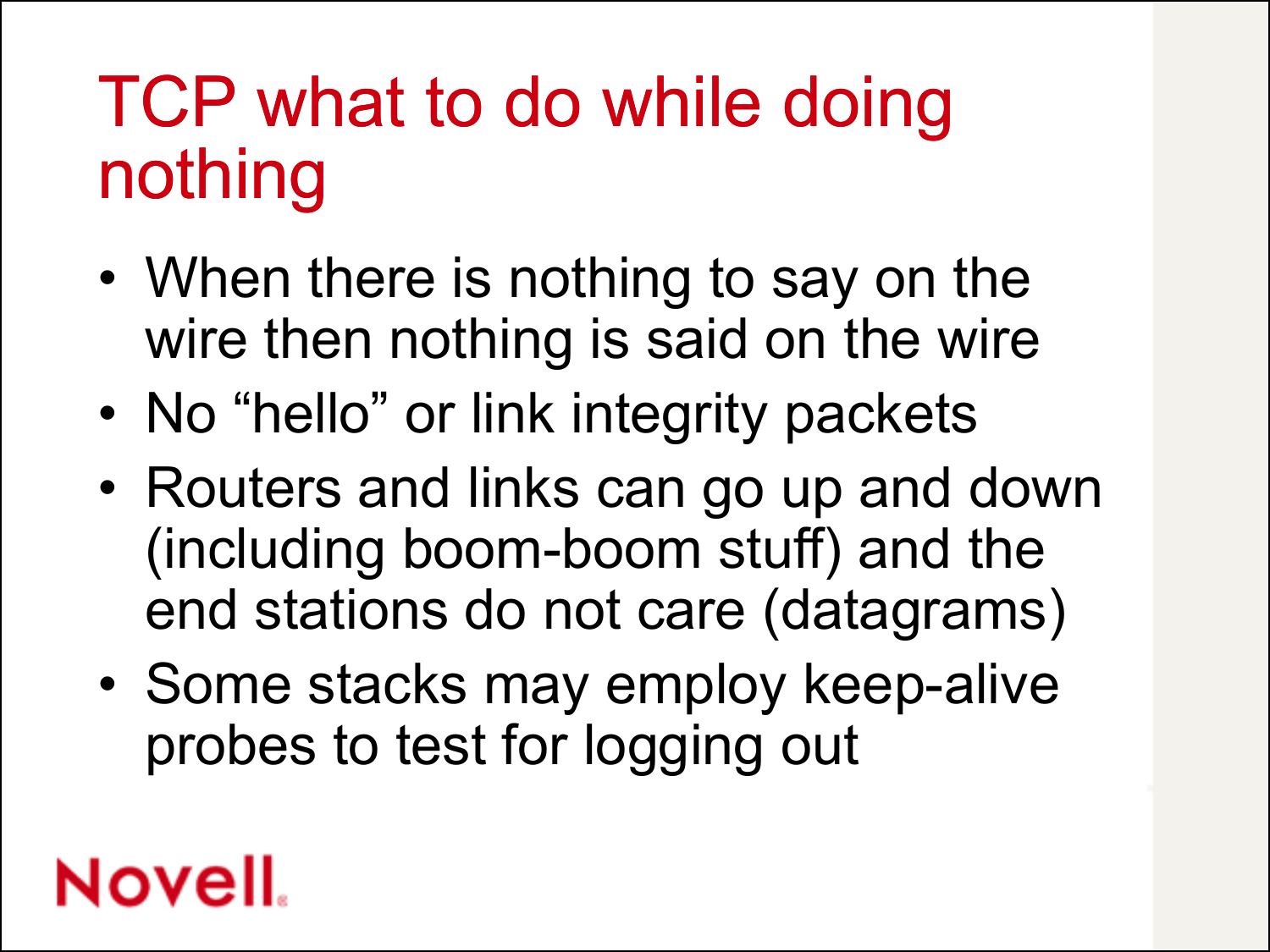

- Items necessary for robust protocols
	- Checksums for data integrity
	- Checksums on both data and ACKs
		- IP: covers only IP header
		- UDP: optional, covers UDP header and data
		- TCP: covers TCP header and data
		- Simple linear addition (1's complement of 1's complement sum)

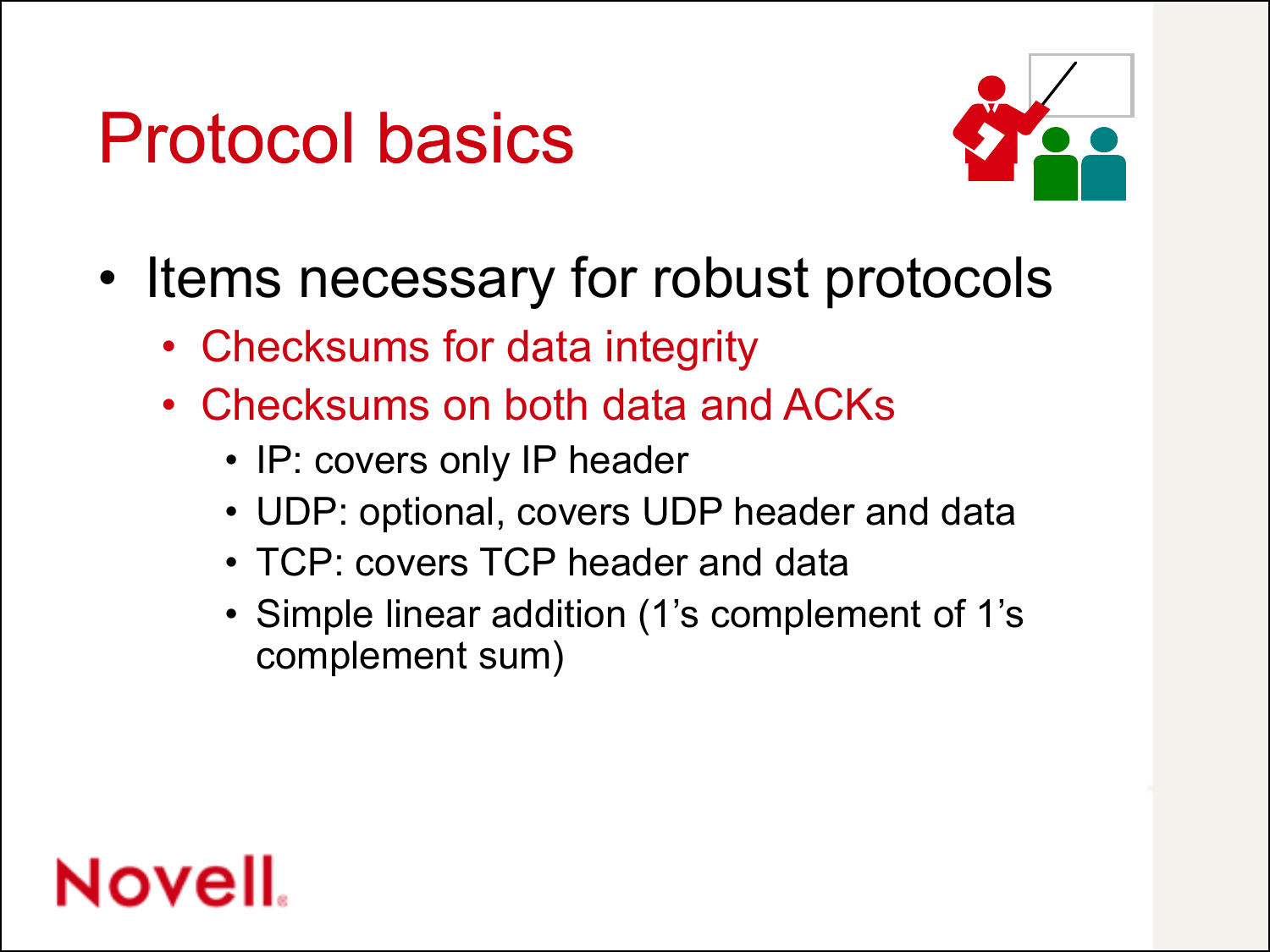- ACKs to confirm delivery and provide flow control, must have sequence numbers to avoid confusion about what is sent and ACKed.
	- IP: none. Pure connectionless datagram
	- UDP: none. Pure connectionless datagram
	- TCP: full, connection oriented. Rules say all TCP data must be ACKed sooner or later, even if old, repeated, or far future data. Soon means < 0.5 sec and that is often 200ms in wide practice.

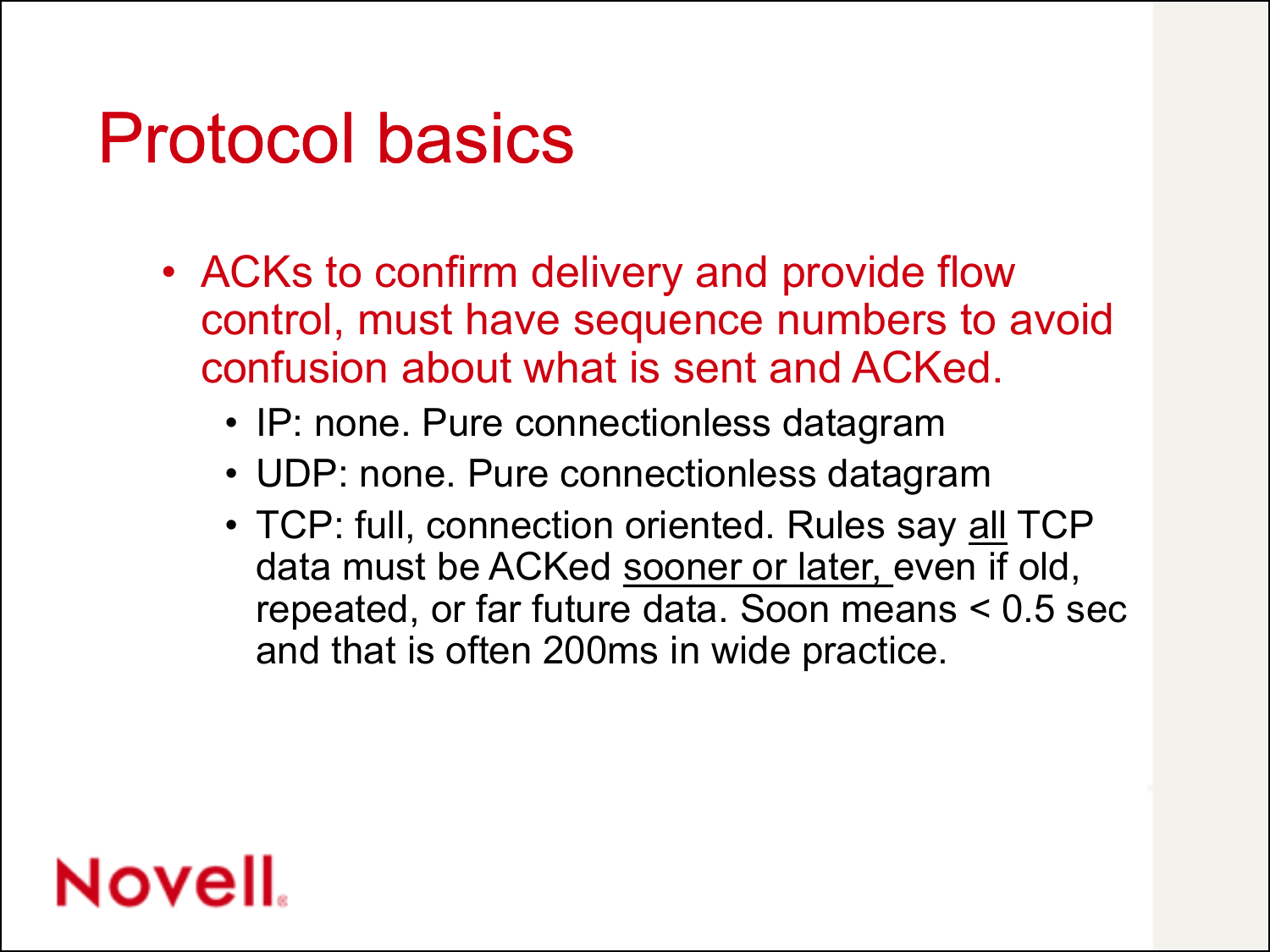- Sequence numbers to distinguish old, new, duplicate data
	- IP: none. IP ident number is different for each datagram, used to reassemble fragments
	- UDP: none, each datagram is the entire message
	- TCP: full, 32-bit, identifies starting octet in this segment, starting point is random and set in SYN segment. Packets are not otherwise numbered.

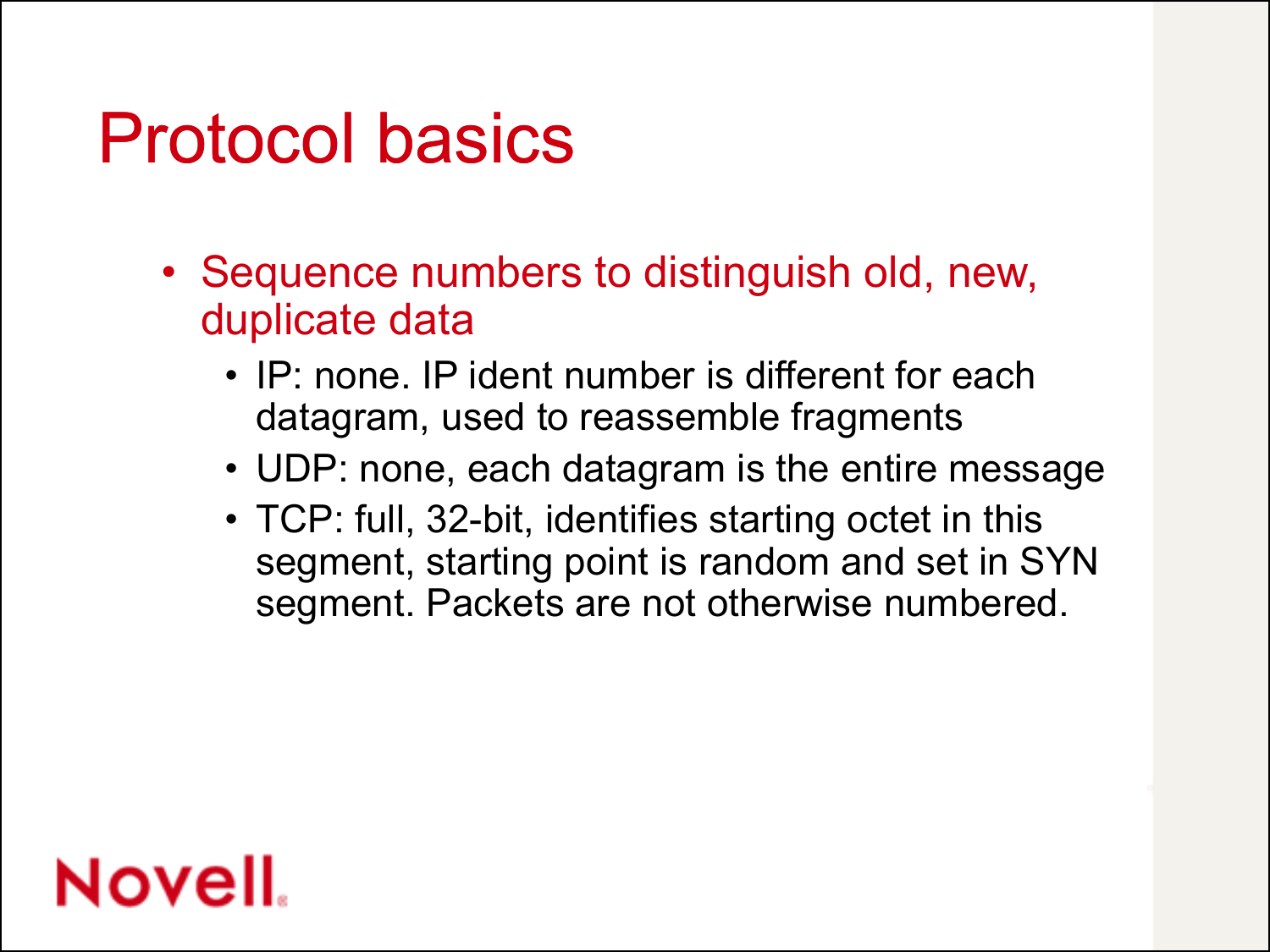- Timers to break deadlocks from lost packets
	- IP: none, no feedback
	- UDP: none, no feedback
	- TCP: full. Measure round trip delay to stop waiting for lost packets. ACKs may be delayed to group many into one, keep-alive probes, etc. Granularity is often tens to 200 milliseconds, which is very coarse.
	- TCP uses arriving ACKs to clock out new data, operates at full network speed

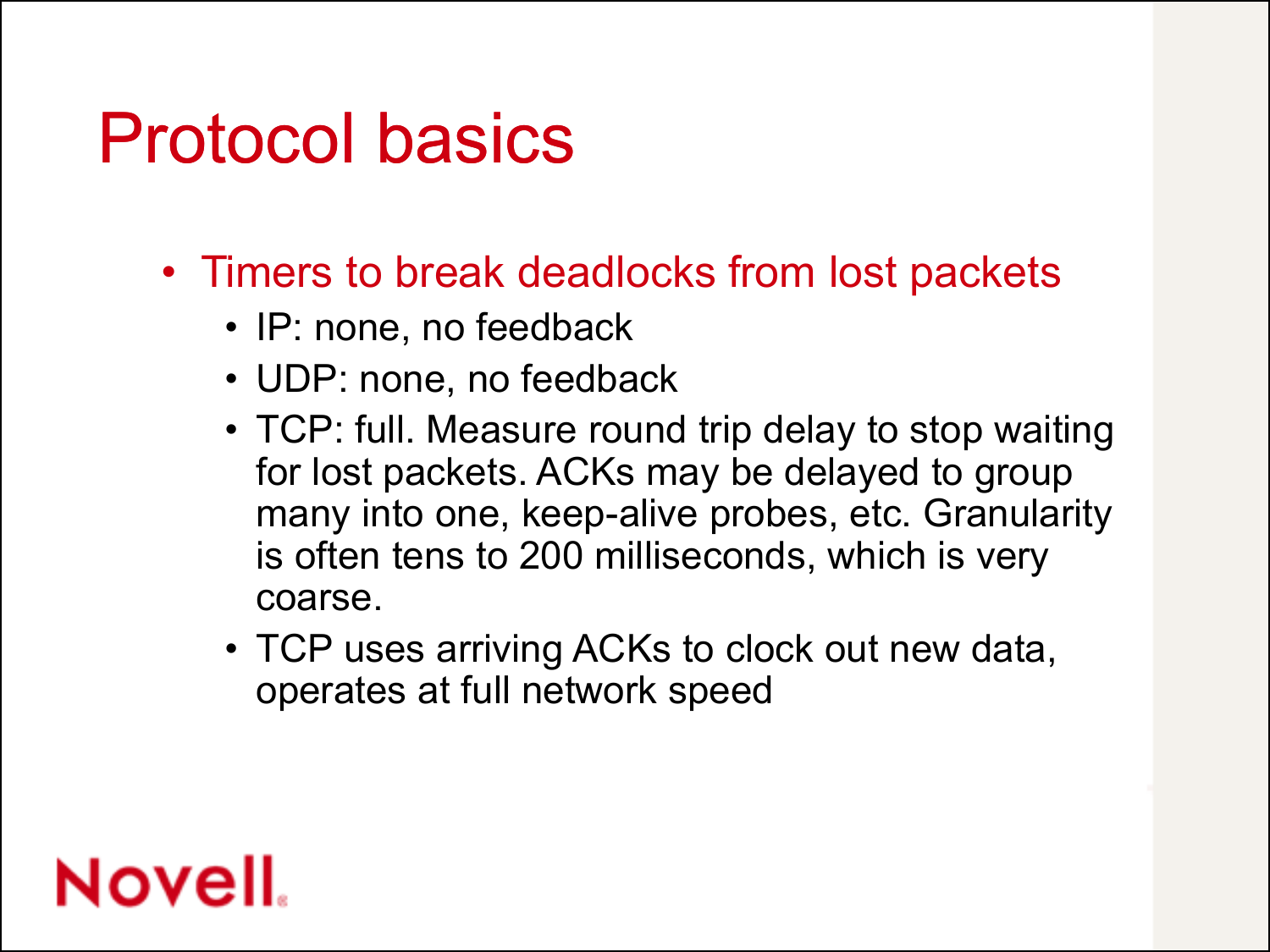- Flow control
	- IP: none except a few ICMP "source quench" pkts
	- UDP: never heard of the topic. Manual throttling required. Poor through congested networks.
	- TCP: full featured
		- Dynamic estimation of network capacity (Van Jacobson's work). Congestion avoidance adapts to changing network conditions.
		- Each packet announces receiver buffer space available: window size
		- Arriving ACKs can announce resource space

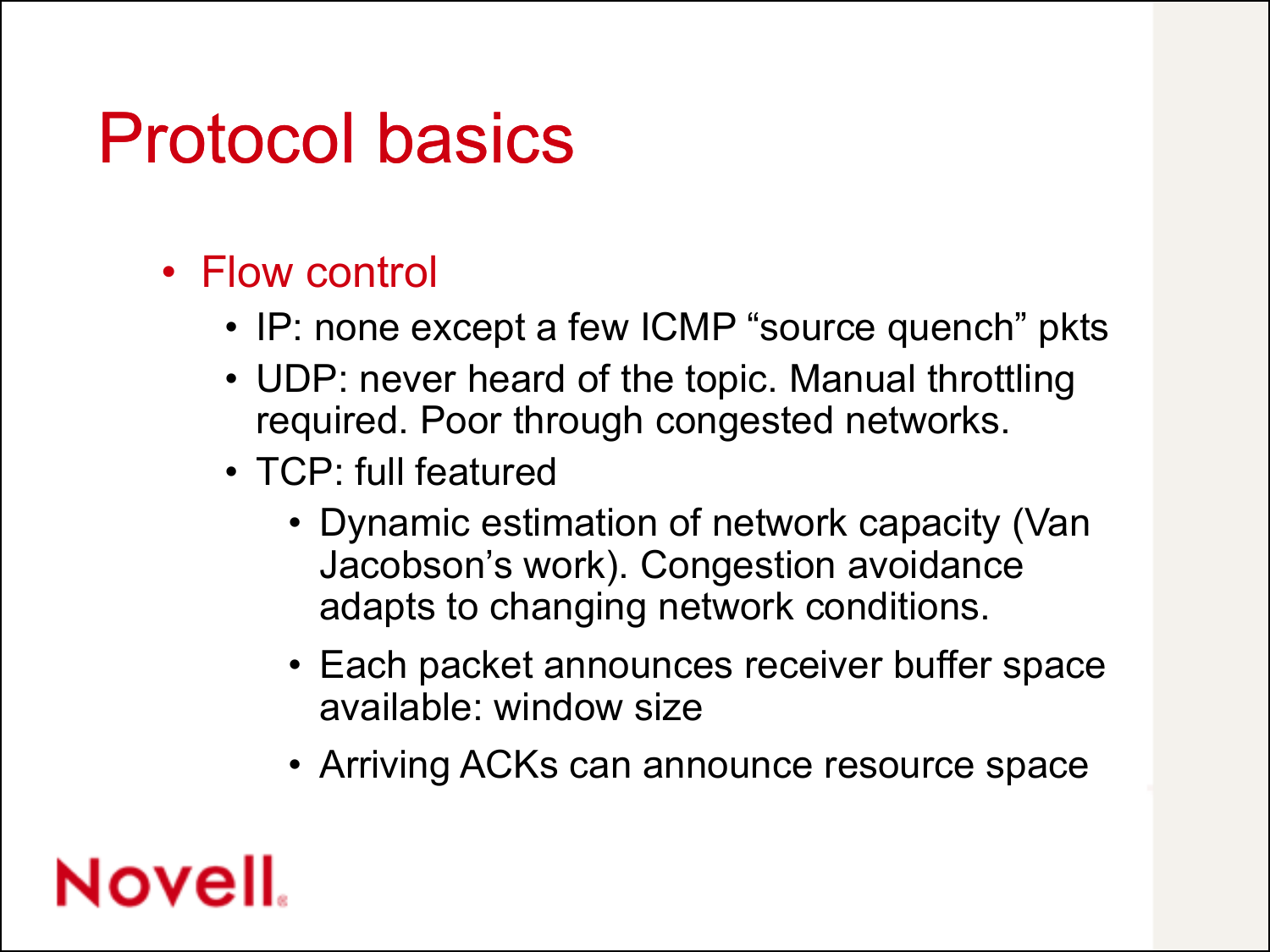#### IP Fragmentation original fragment fragment fragment

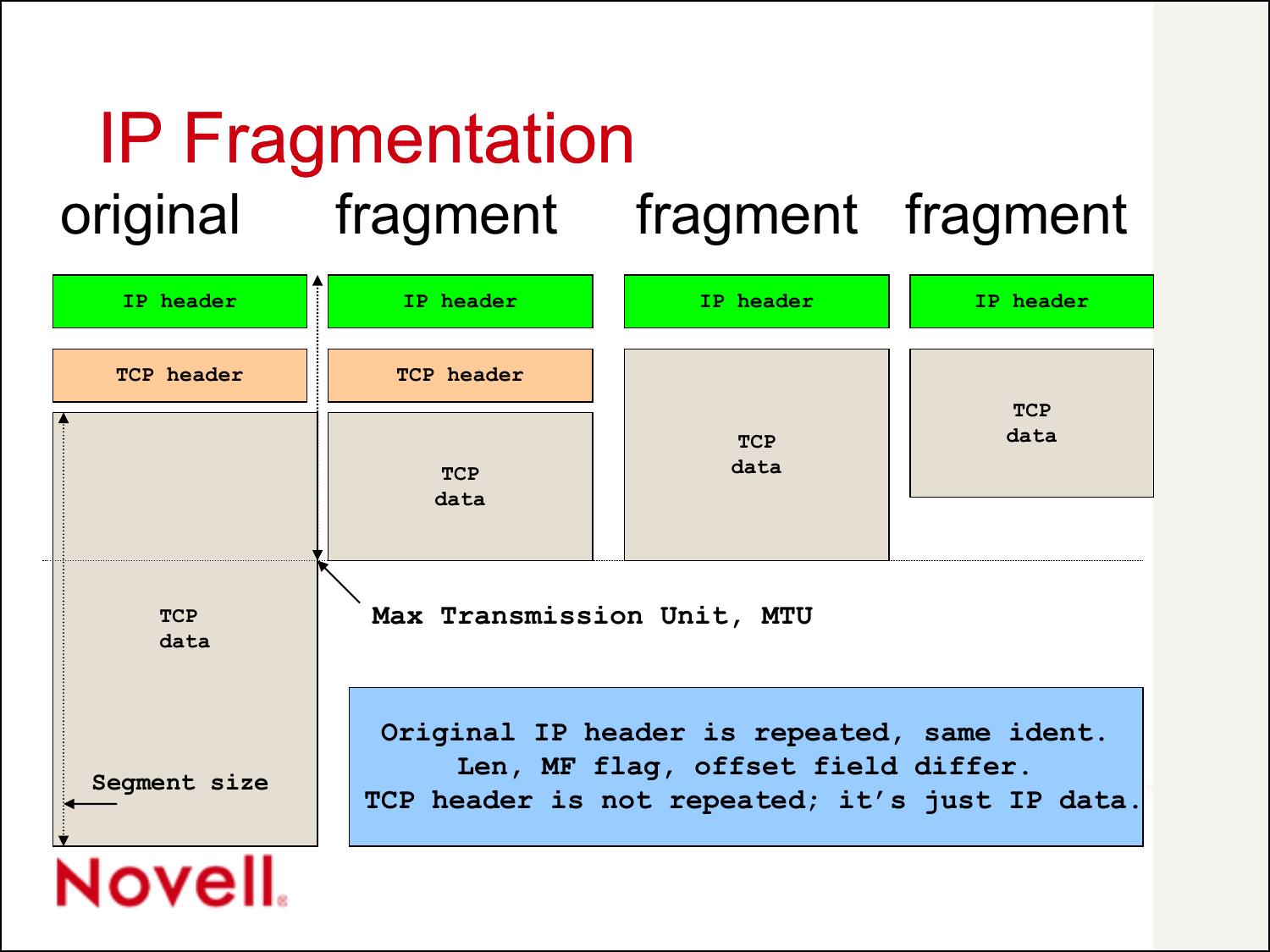### IP fragmentation

- 64KB max IP datagram (16-bit length field)
- If wire capacity is smaller then either generate smaller IP datagrams (MTU Path Discovery) or fragment this datagram
- Only receiver reassembles fragments, not done by routers

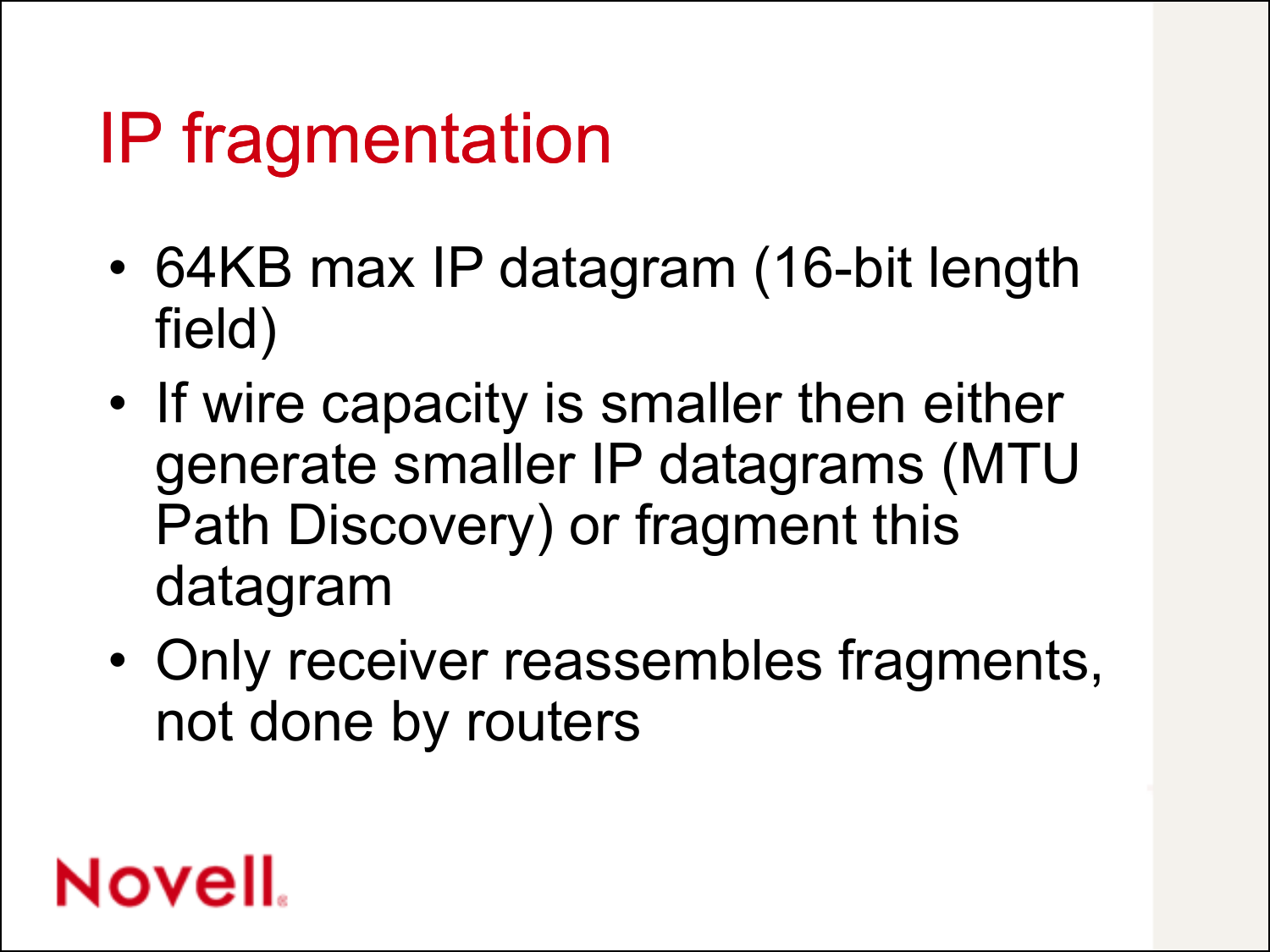### IP fragmentation

- Fragmentation is expensive in time and memory; avoid by generating smaller datagrams
- One lost component causes all parts to be lost
- Fragmentation is on 8 byte boundaries
- Routers can fragment if NDF bit is clear
- IPV6 requires transmitter to fragment, not routers (not clever)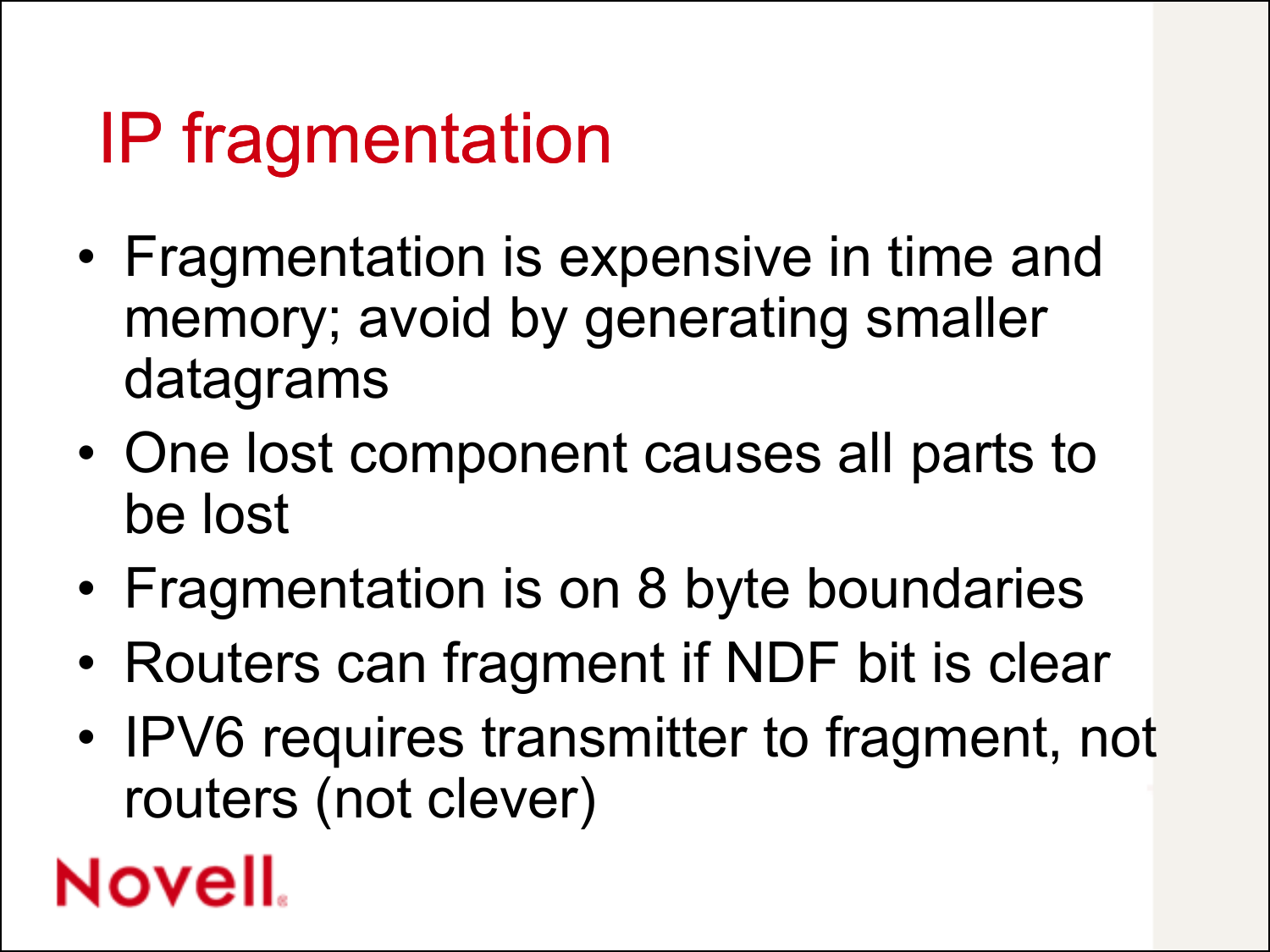#### TCP data streams

- SYN/FIN punctuate a stream of data
	- SYN bit FIN bit

data data data data data

- No record boundaries
- Bytes are put into packets as TCP sees fit and are sent when TCP and IP wish to do so
- SYN segment has starting sequence number, and both SYN and FIN bits are ACKed as pseudo data bytes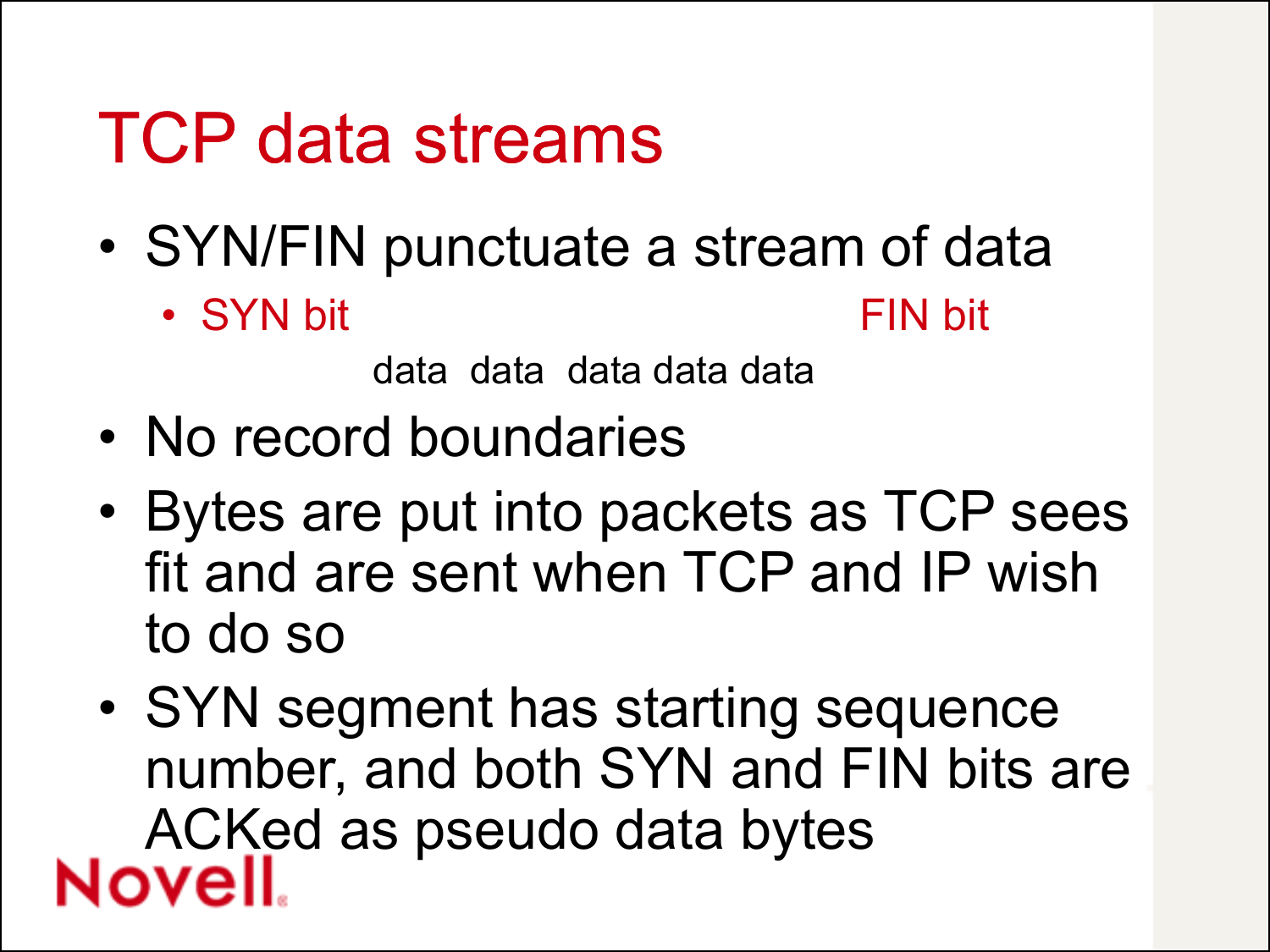# Three Way Handshake



- --->SYN (my seq number)
- $\leftarrow$  ACK (for their seq num  $+1$ ) <--- SYN (my seq number)
- $\bullet$  ---> ACK (for their seq num + 1)
- Each end opens its own stream to the other and uses its own starting sequence number
- Random start confuses wire snoopers

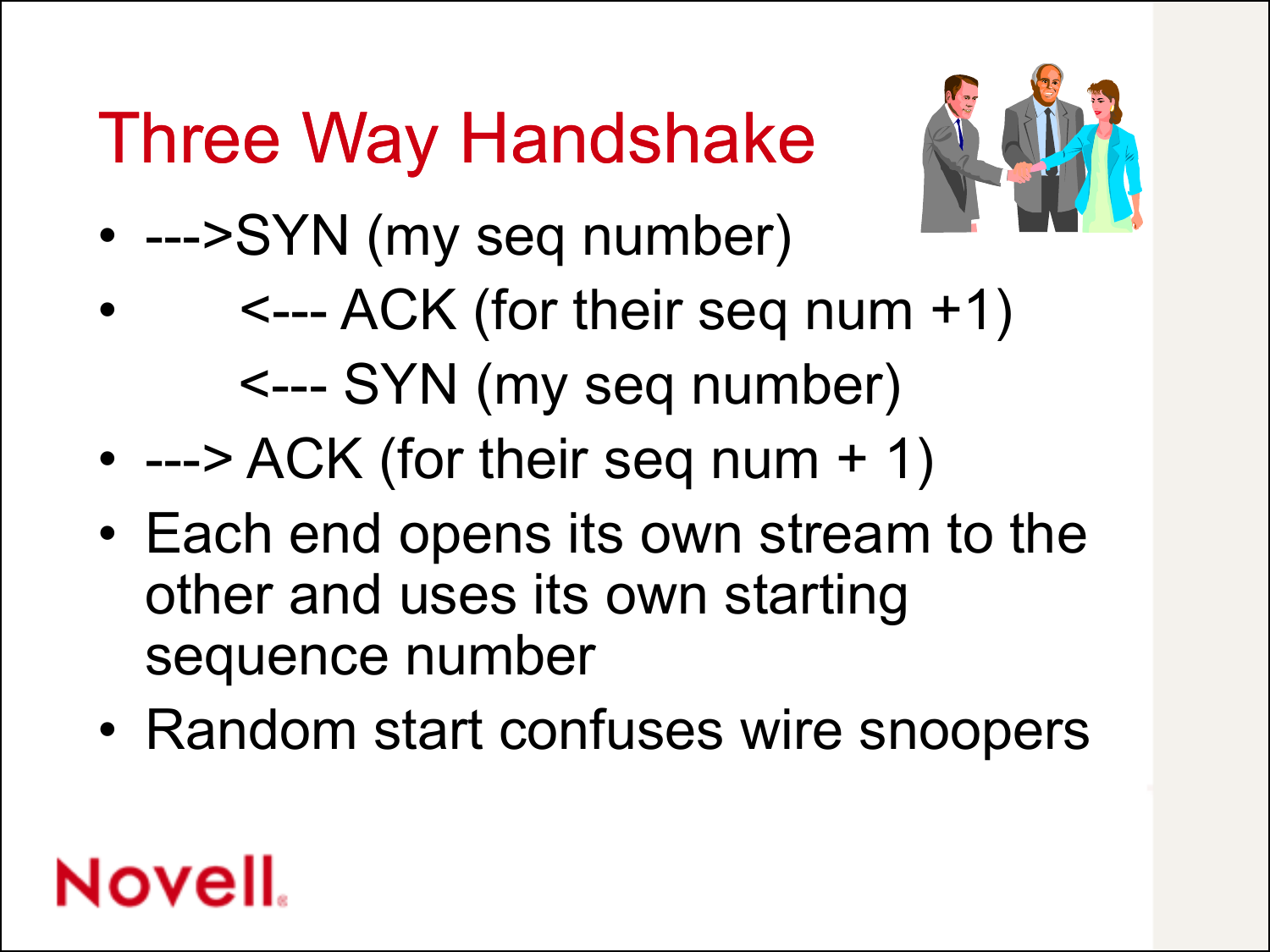### TCP session startup

#### **ARP for NS, DNS request & reply, ARP for host, TCP SYN PUSH means have sent all data from application**

| Source           | Destination      | Layer | Summary                            | Error Size | Interpacket Time                 |
|------------------|------------------|-------|------------------------------------|------------|----------------------------------|
| 08002074096A     | This_Workstation | arp   | Reply 129.123.1.2=08002074096A     | 641        | $0\,\mu s$                       |
| This_Workstation | 08002074096A     | dns   | Std Reg Allcclusuledul             | 741        | 74 µsl                           |
| 108002074096A    | This_Workstation | dns   | Std Rply cc.usu.edu A 129.123.1.85 | 3441       | 3 msl                            |
| IAA0004008761    | This Workstation | arp   | Reply 129.123.1.85=AA0004008761    | 64         | $30 \,\mathrm{ms}$               |
| This_Workstation | AA0004008761     | top   | Port:1288 -> TELNET SYN            |            | $\beta \mu s$<br>3 way handshake |
| IAA0004008761    | This Workstation | top   | Port:TELNET -> 1288 ACK SYN        |            | <del>ਹ</del> ⊤o µsi              |
| This_Workstation | AA0004008761     | top   | Port:1288 -> TELNET ACK            | 70.        | 124 µsl                          |
| IAA0004008761    | This Workstation | top   | Port:TELNET -> 1288 ACK PUSH       | 94         | 1 ms l                           |
| This_Workstation | AA0004008761     | top   | Port:1288 -> TELNET ACK PUSH       | 73.        | 47 ms                            |
| AA0004008761     | This Workstation | top   | Port:TELNET -> 1288 ACK PUSH       | 76.        | $355 \,\mathrm{\mu s}$           |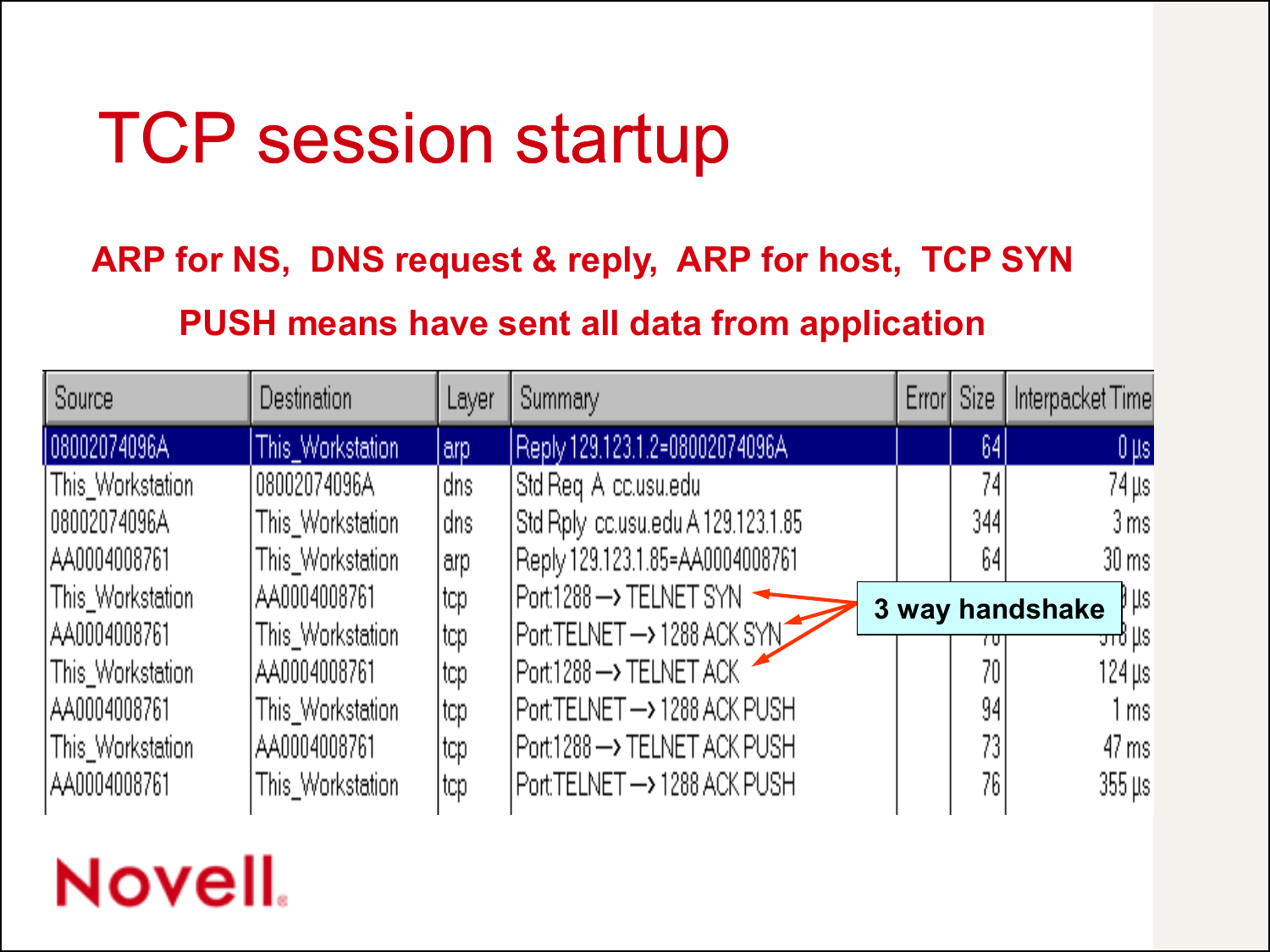#### Three Way Handshake

- --->FIN (my seq number), "no more data"
	- $\leftarrow$  ACK (for their seq num +1)
	- <--- FIN (my seq number) (after data)
- $\cdot$  ---> ACK (for their seq num + 1)
- Each end closes its stream independently
- FIN means no more data from here, but will listen for more arriving data
- A missing ACK to a FIN can cause holdup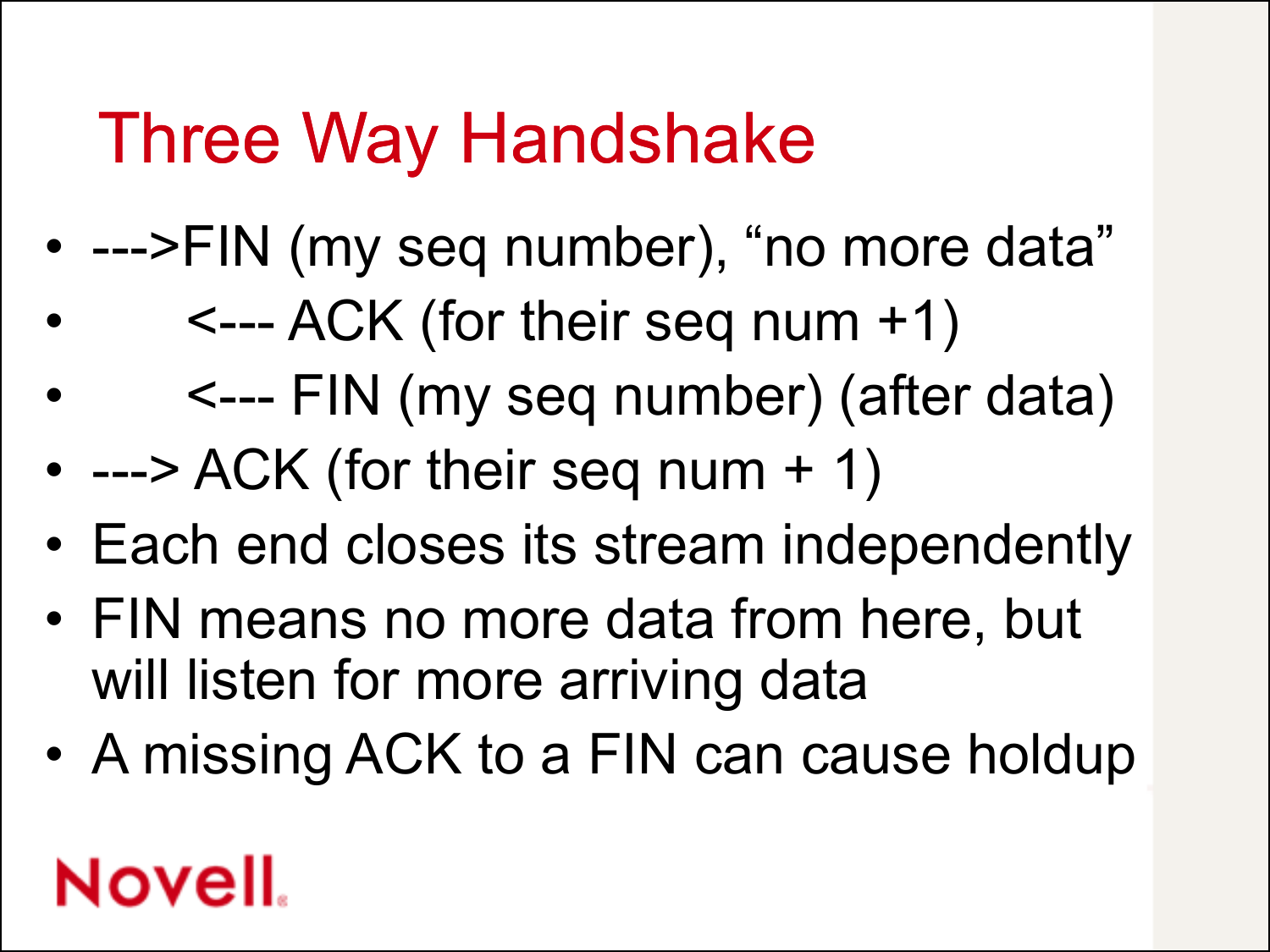#### Three Way Handshake

- SYN and FIN three way handshakes are tinygrams and take time to create/decode and route across the network.
- Web clients get faster service by using a keep-alive connection: making a request/reply channel from a single persistent connection and putting one request after another onto it.

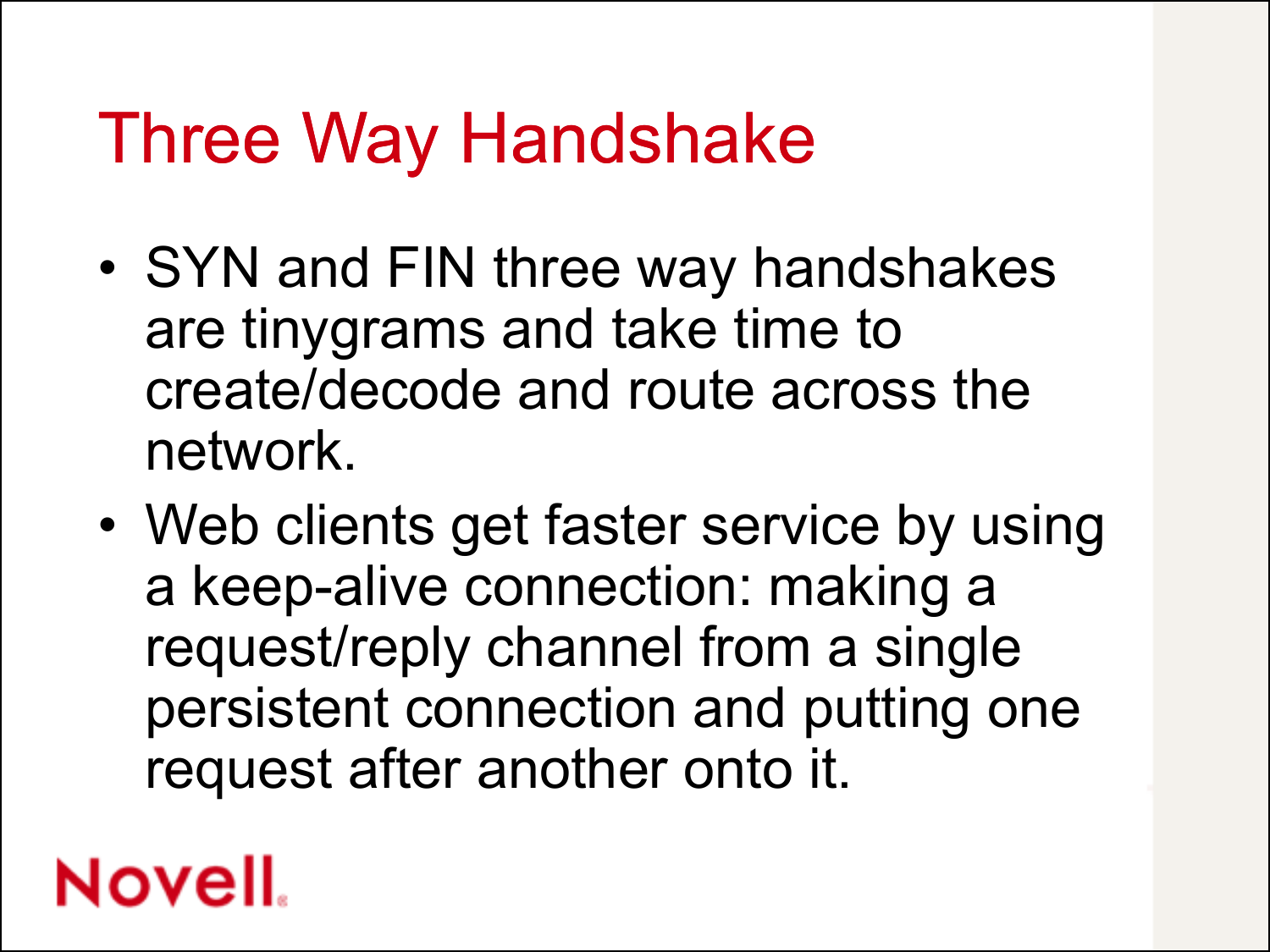# TCP Heuristic Park



- Heuristics can be defined as "Gee, it seemed like a good idea at the time."
- We look at two sets: for flow control with congestion avoidance, and for speedy yet plump packets on the wire.
- These try to make the system work better, faster, smoother.

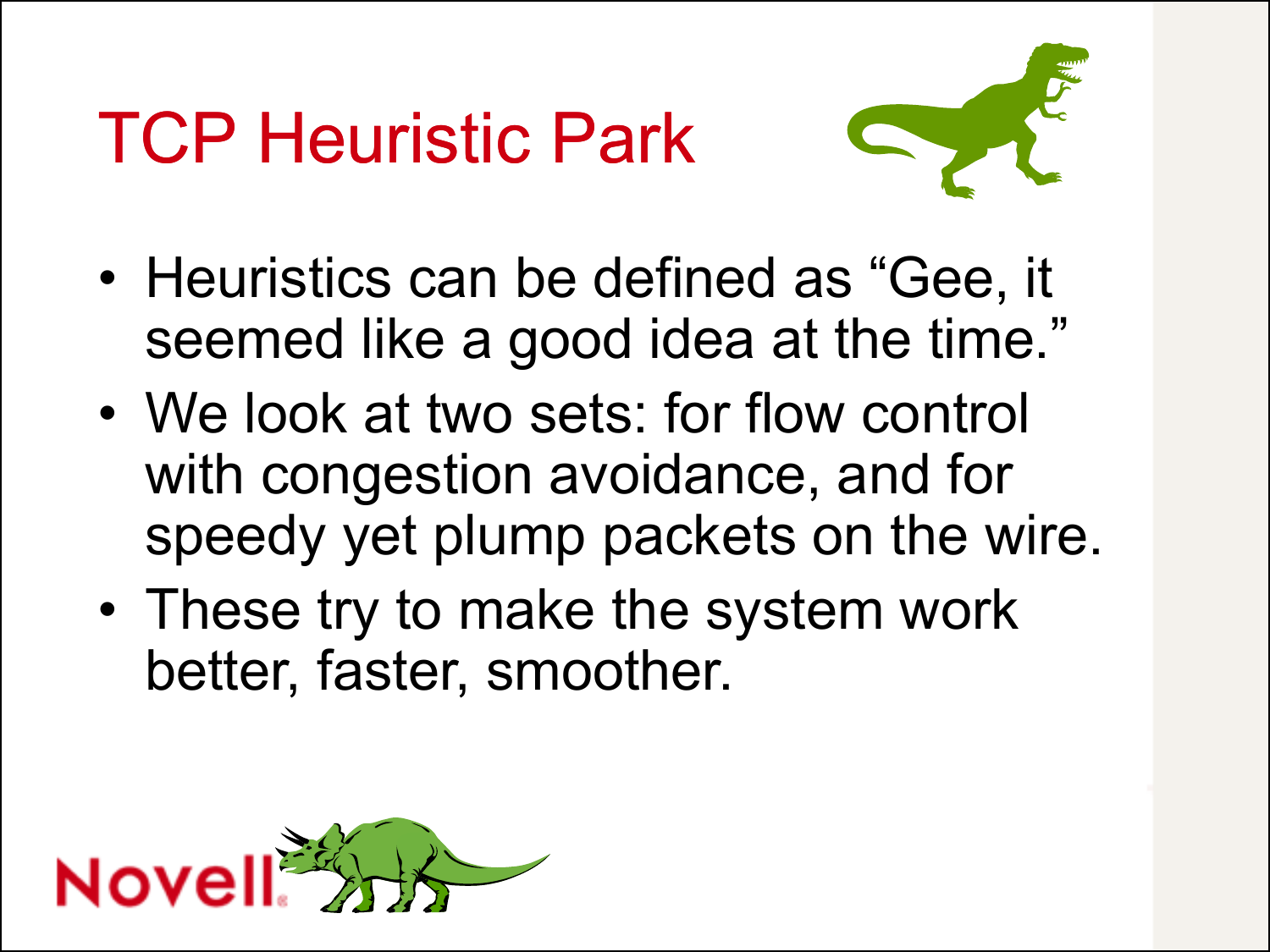### TCP Flow Control



- Van Jacobson: packets are lost from net congestion, rarely from bit-rot or routing confusion
- Test network capacity by sending packets
- ACK says packet has left the net (space on net is now available)
- ACK grants permission to send a replacement and often another datagram
- Net can drop a datagram from overload and further growth should be slow<br>Novell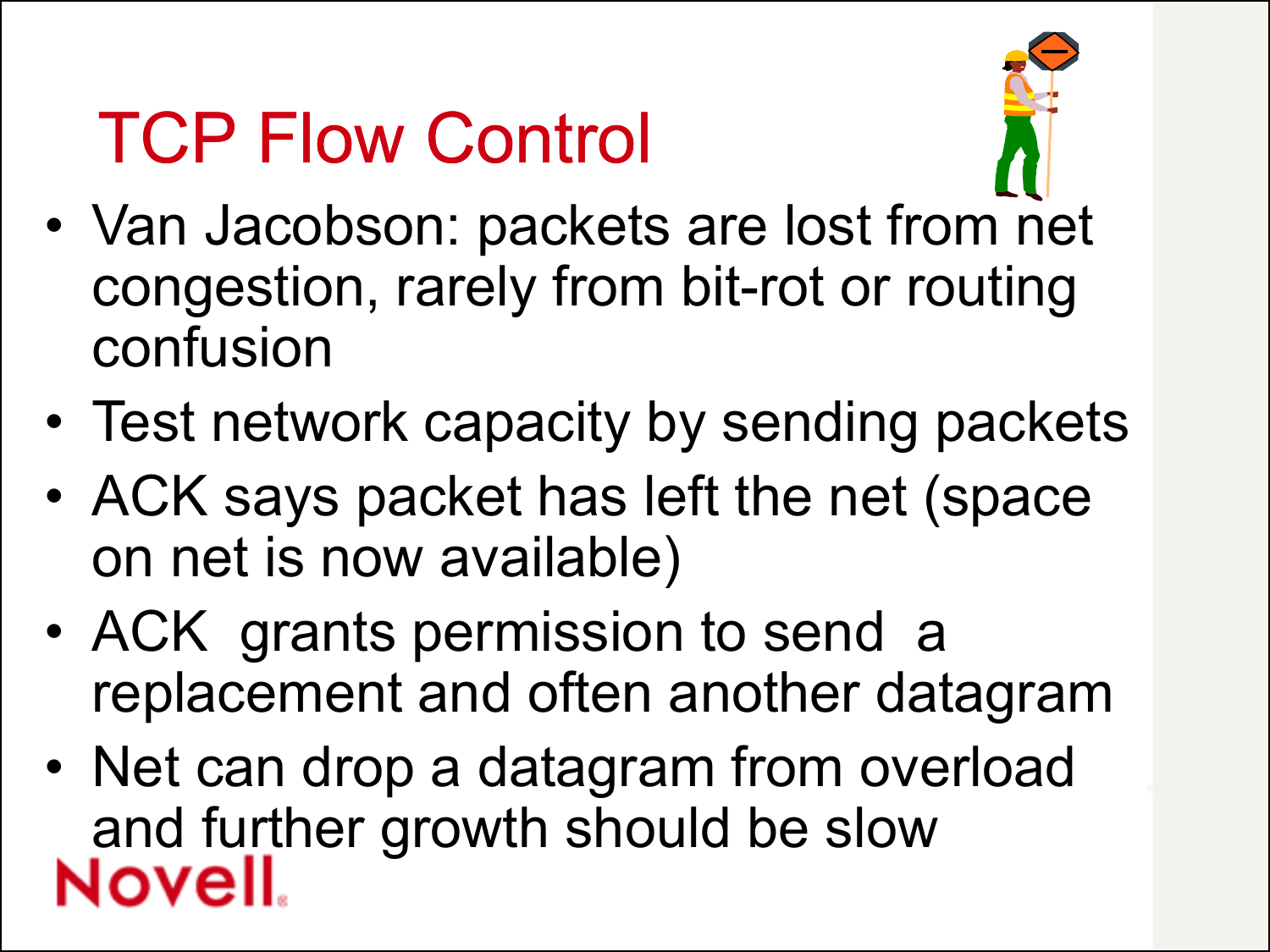### TCP Flow Control

- After a packet loss drop back to slow rate of testing network capacity
- The drop back is very quick to maintain network stability under impulsive loads
- Normal operation fills a "congestion" window's" worth of transmission credits or fills the receiver's window
- Each arriving ACK yields a new send opportunity. Sends become clocked by ACKs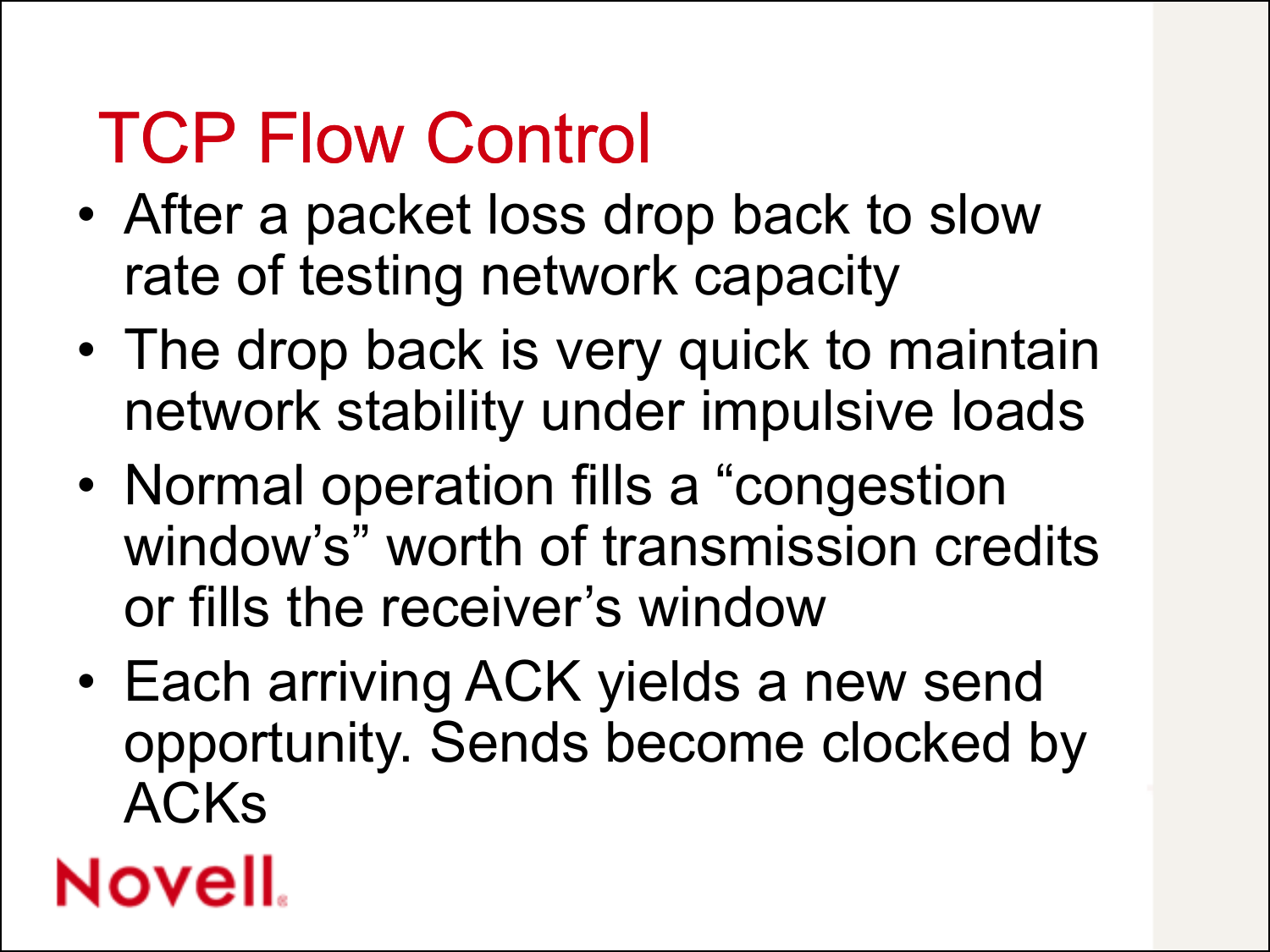# Congestion Avoidance



- Van Jacobson: ramp up, find network capacity, drop back, slowly increase
- Capacity: min(network, receiver window)

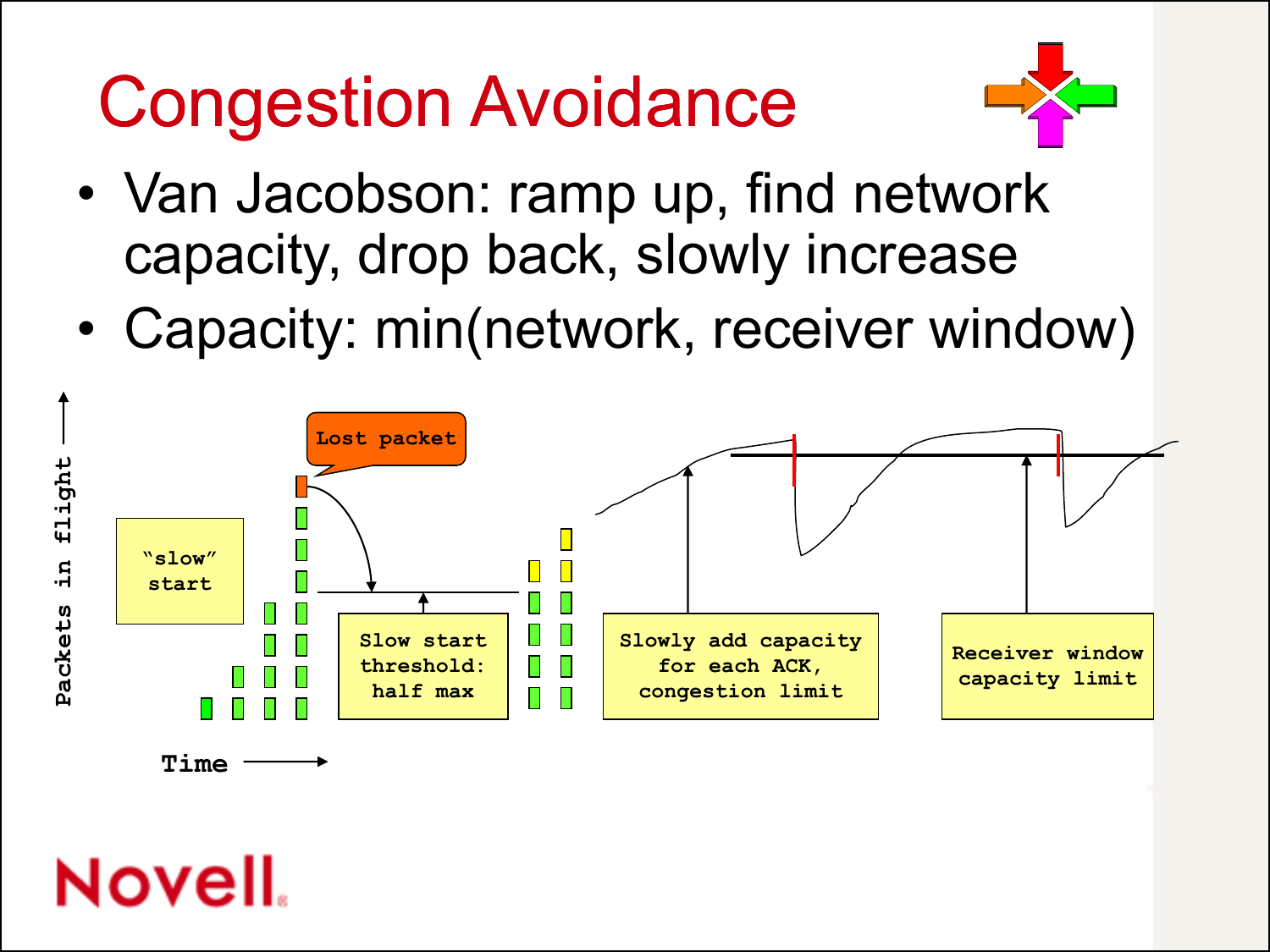#### Congestion Avoidance

- Measure round trip time (ACK arrival)
- Use rtt to estimate time to wait for missing ACKs (and hence when to retransmit)
- Allow for chaotic style network traffic (variance in rtt) to avoid too many repeated transmissions
- Timeout varies with network conditions

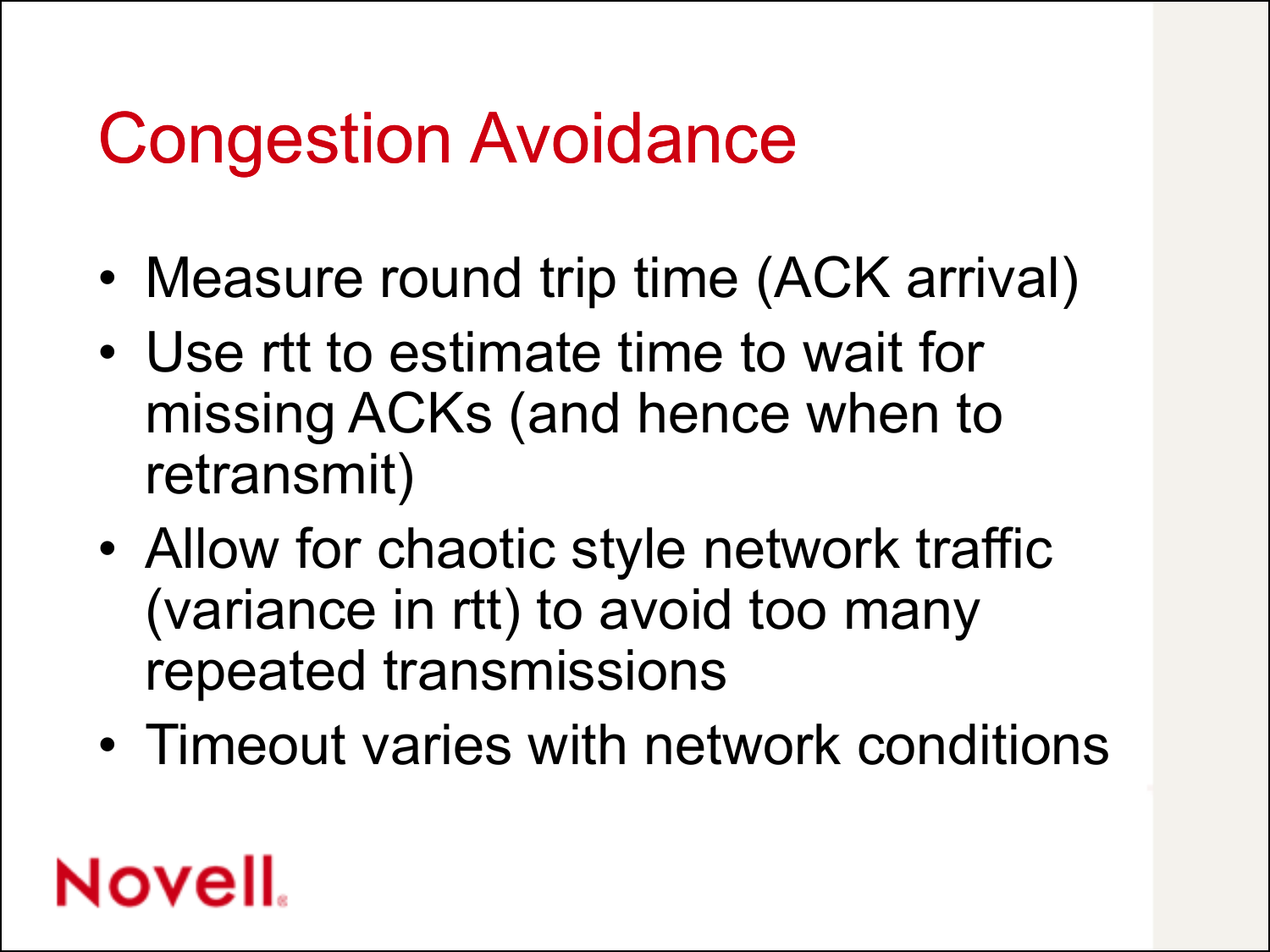#### TCP, NYC to Utah

**Gaps are caused by lost packets**

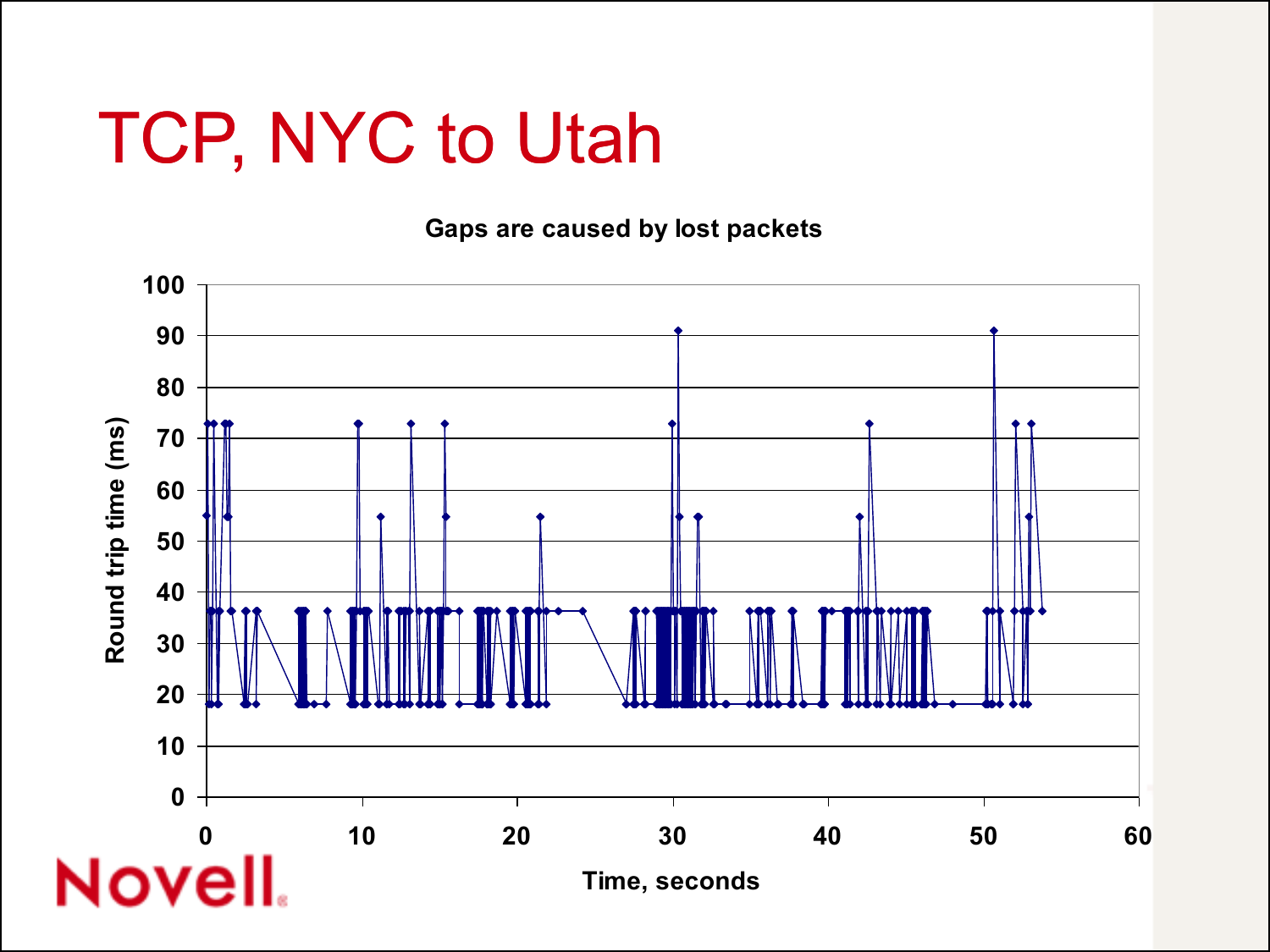### TCP, NYC to Utah

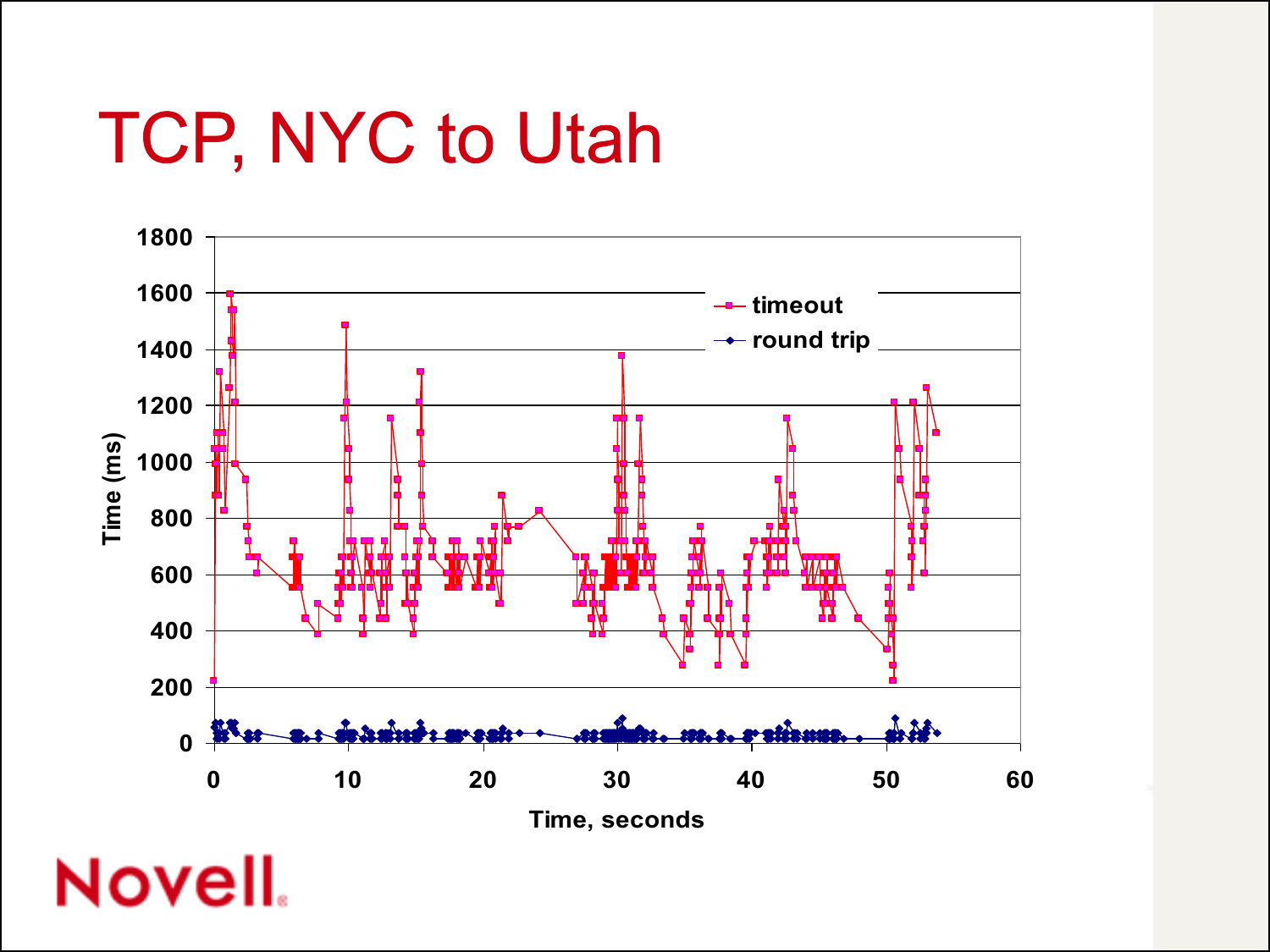### Statistical queueing results

arrivals **Waiting queue (yawn...) servicing**

- a = average arrival rate (say packets/sec)
- s = average service rate (say packets/sec)
- Number of items waiting in queue  $= s/(s-a) = 1/(1 - a/s)$
- Time to exit system =  $1/(\mathbf{s} \mathbf{a})$
- Queue length & waiting time go infinite as a nears s
- Traffic queues in routers; delay, overflows. Novell.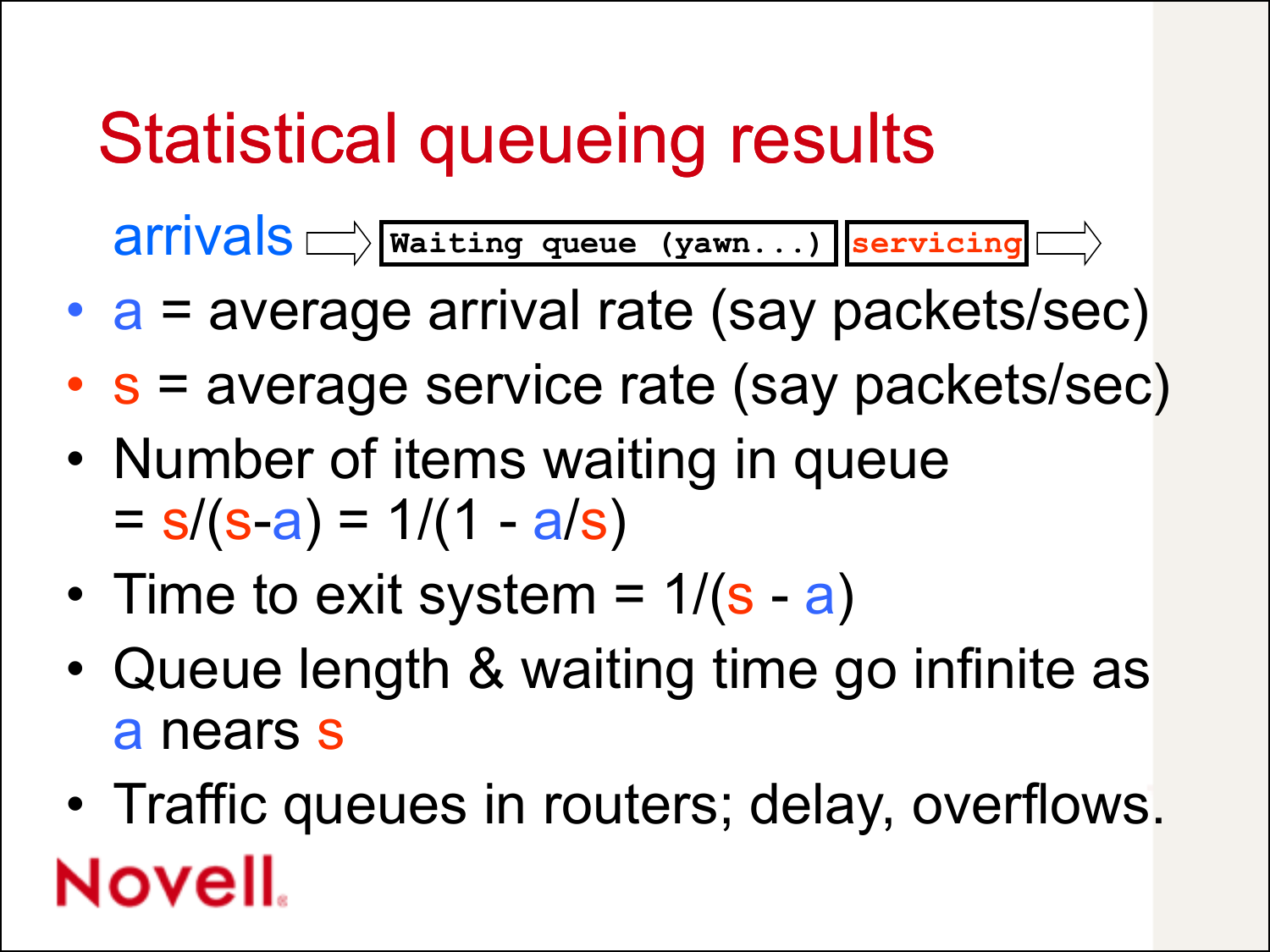### Path length effect on throughput

- Direct connection, stop & wait: • Bridged/switched/routed, stop & wait: • Any connection, streaming: **data ACK ACK** data | data | data **ACK data data data data ACK ACK ACK data data data data data data data ACK ACK ACK ACK ACK ACK ACK**
	- **Time**

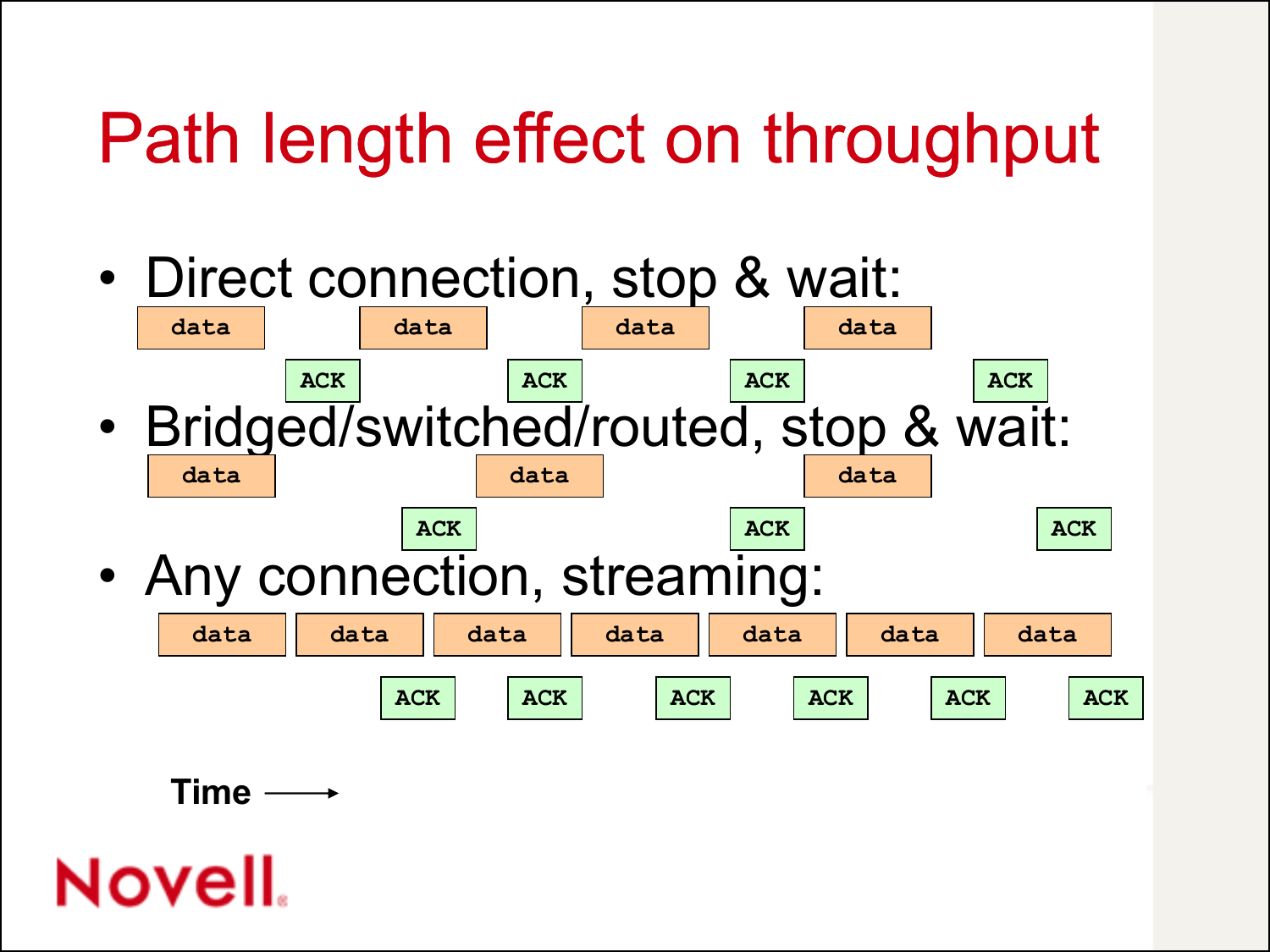### TCP more heuristics



- Delayed ACKs save sending extra tinygrams (recall: must ACK "sooner or later", often later). Receiver hopes more data will come soon.
- Nagle condition says delay sending small packets, hoping more app data will arrive to make full packets. Hold small packets until all previous data have been ACKed.

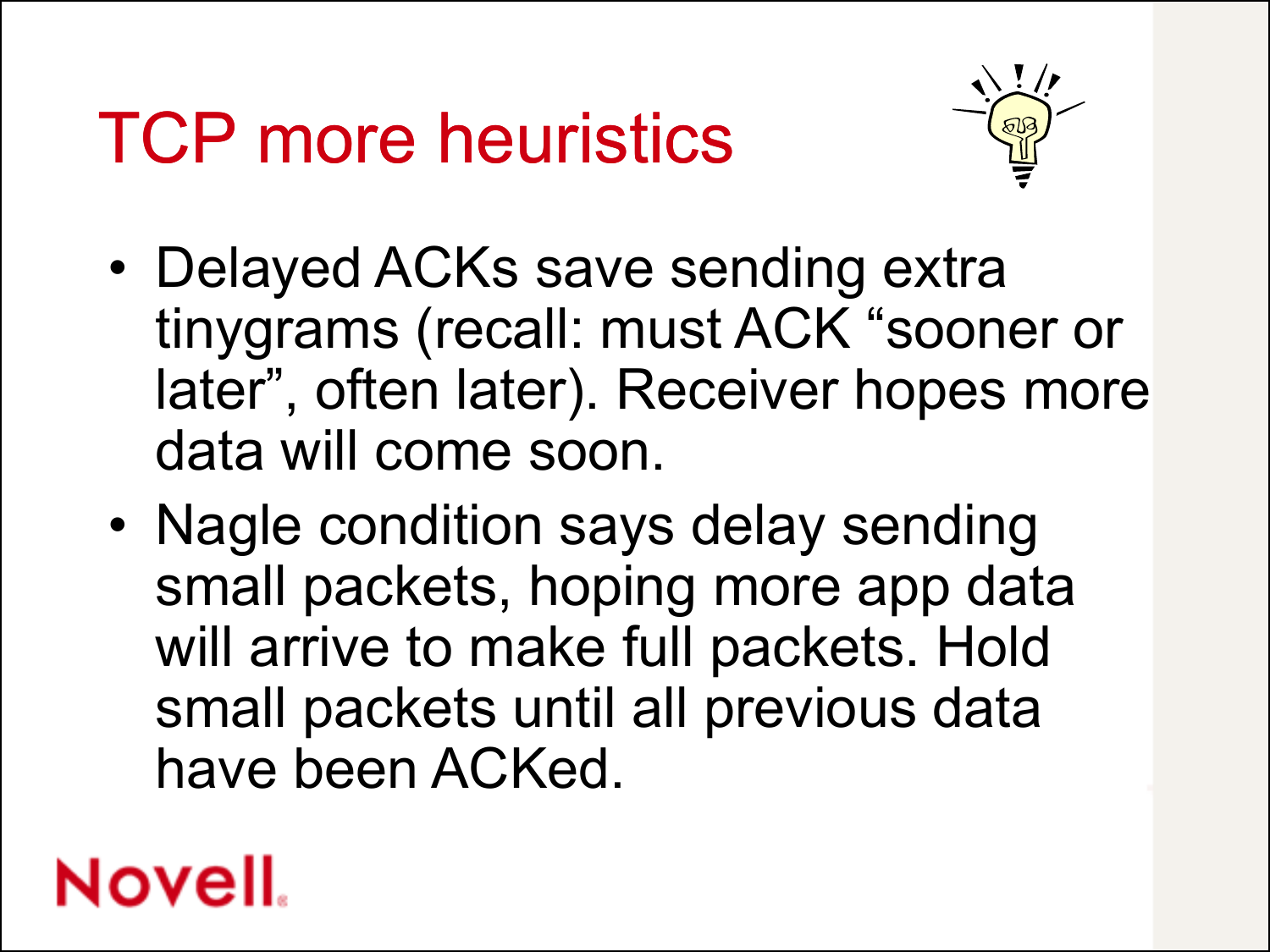#### TCP heuristics cont'd

- Nagle condition holding back plus delayed ACKs creates a deadlock situation where each end waits on the other.
- Both ends "guess" more app data will arrive shortly, but often there isn't any
- Deadlock is broken by delayed ACK timer firing, often 200ms later
- Deadlock in request/response systems often leads to five exchanges/sec max.Novell.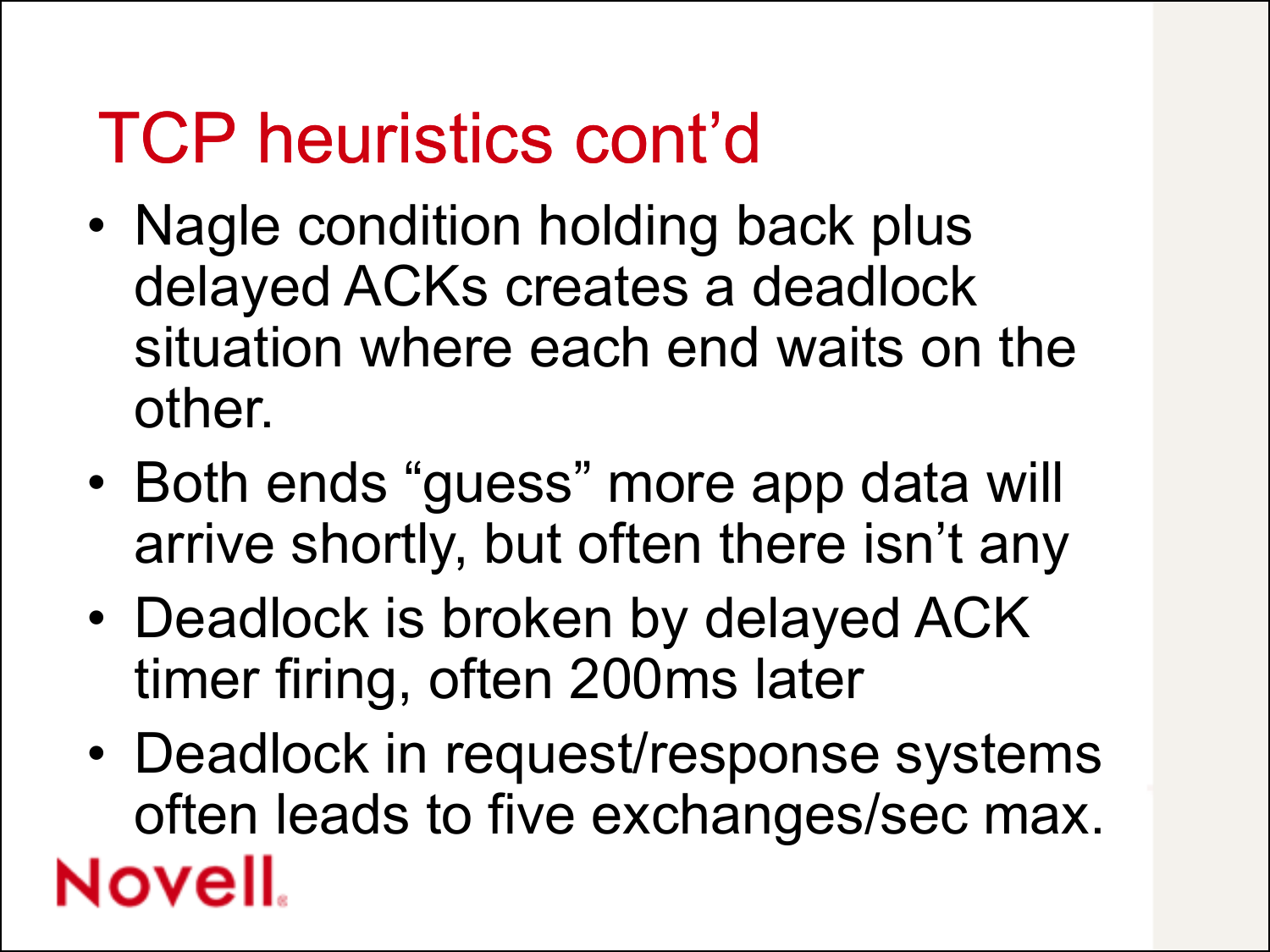#### TCP heuristics finished off

- Recent work by the author replaces Nagle mode with a new transmission policy which sends small TCP packets only when the application says it has no more data available.
- No dependence on ACKs and variable network delays, no guesses, no deadlock is possible, full packets, goes fast.
- Draft-doupnik-tcpimpl-nagle-mode-00.txt in the IETF material at http://www.ietf.org.Novell.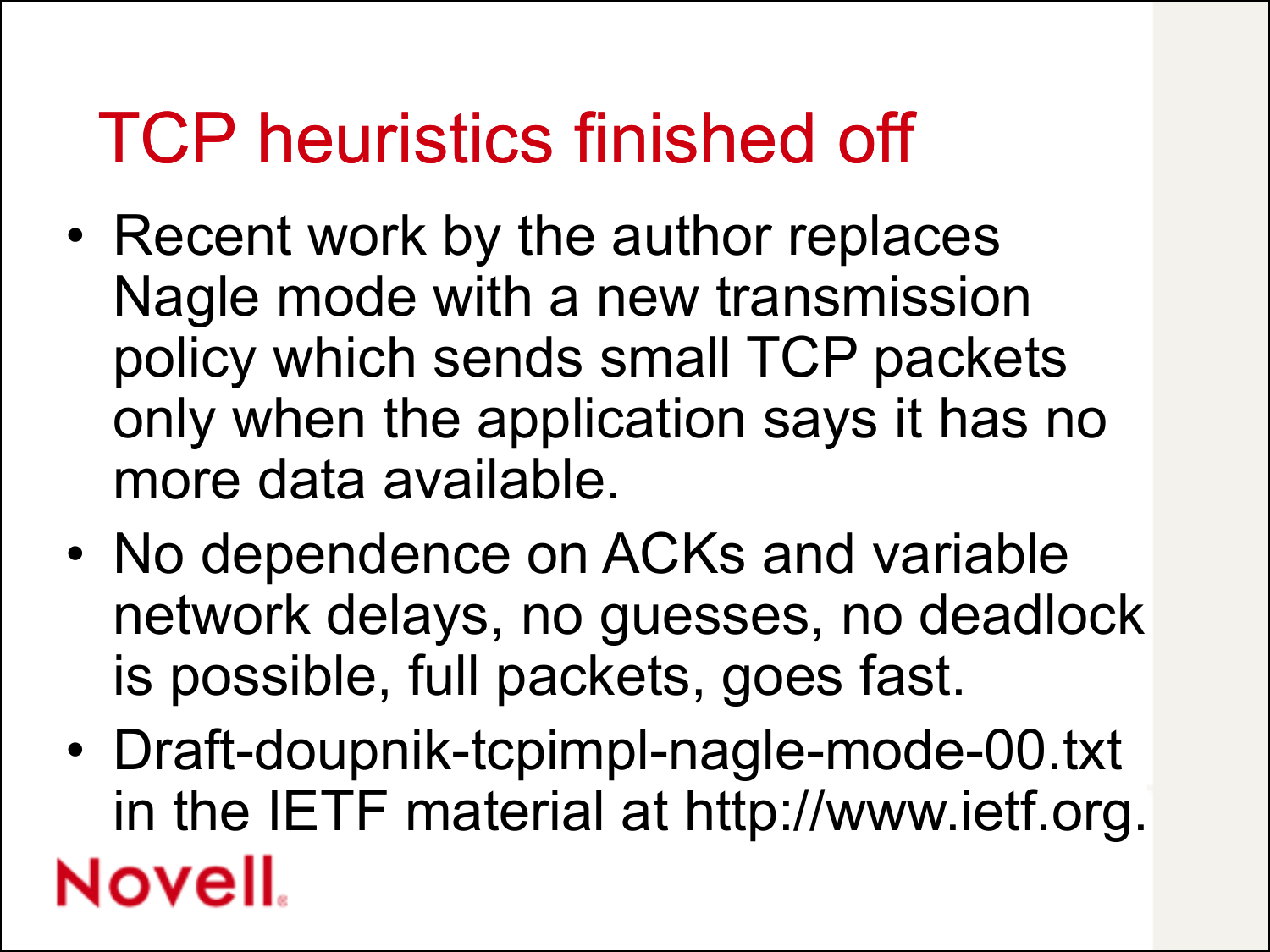#### Nagle+delayed ACK deadlock

| No. | Source                | Destination | Layer | Summary                          | Error Size | Interpacket Time Absolute Time Relative Time |                                          |                          |  |
|-----|-----------------------|-------------|-------|----------------------------------|------------|----------------------------------------------|------------------------------------------|--------------------------|--|
|     | Inetlab6              | Netlab1     | arp   | Reply 129.123.1.109=009027190777 | 64         |                                              | $0\,\mu\mathrm{s}$   $10$ :15:33 AM $\,$ | 0 µs                     |  |
|     | 2 Netlab1             | netlab6     | top   | Port:39968 ---> 6601 SYN         | 64         |                                              | 63 µs 10:15:33 AM                        | $63 \,\mathrm{\upmu s}$  |  |
|     | 3  netlab6            | Netlab1     | top   | Port:6601 --- > 39968 ACK SYN    | 64         |                                              | 228 µs 10:15:33 AM                       | $290 \,\mathrm{\upmu s}$ |  |
|     | 4 Netlab1             | netlab6     | top   | Port:39968 --- > 6601 ACK        | 64         |                                              | 106 μs  10:15:33 AM                      | 396 µs                   |  |
|     | 5 Netlab1             | netlab6     | top   | Port:39968 ---> 6601 ACK PUSH    | 165        |                                              | 177 μs 10:15:33 AM                       | 573 µs                   |  |
|     | 6   netlab6           | Netlab1     | top   | Port:6601 --- > 39968 ACK PUSH   | 137        |                                              | 33 ms 10:15:33 AM                        | 33 msl                   |  |
|     | 7 Netlab1             | netlab6     | top   | Port:39968 --- > 6601 ACK        | 64         |                                              | 59 µs 10:15:33 AM                        | 33 ms                    |  |
|     | 8 netlab <sub>6</sub> | Netlab1     | top   | Port:6601 --- > 39968 ACK PUSH   | 82         |                                              | 110 μs 10:15:33 AM                       | 33 ms                    |  |
|     | 9 Netlab1             | netlab6     | top   | Port:39968 ---> 6601 ACK         | 64         |                                              | 60 µs 10:15:33 AM                        | 33 ms                    |  |
|     | 10 netlab6            | Netlab1     | top   | Port:6601 --- > 39968 ACK        | 1,518      |                                              | 7 ms 10:15:33 AM                         | 41 ms                    |  |
|     | 11 Netlab1            | netlab6     | top   | Port:39968 --- > 6601 ACK        | 64         |                                              | 156 ms  10:15:34 AM .                    | 197 ms                   |  |
|     | 12   netlab6          | Netlab1     | top   | Port:6601 ---> 39968 ACK PUSH    | 828        |                                              | 145 μs 10:15:34 AM                       | 197 ms                   |  |
|     | 13 Netlab1            | netlab6     | top   | Port:39968 --- > 6601 ACK        | 64         |                                              | 93 µs 10:15:34 AM                        | 197 ms                   |  |
|     | 14 Netlab1            | netlab6     | top   | Port:39968 ---> 6601 ACK PUSH    | 165        |                                              | 137 μs 10:15:34 AM                       | 197 msl                  |  |
|     | 15  netlab6           | Netlab1     | top   | Port:6601 ---> 39968 ACK PUSH    | 137        |                                              | 260 μs 10:15:34 AM                       | 197 ms                   |  |
|     | 16 Netlab1            | netlab6     | top   | Port:39968 ---> 6601 ACK         | 64         |                                              | 60 µs 10:15:34 AM                        | 197 ms                   |  |
|     | 17 netlab6            | Netlab1     | top   | Port:6601 ---> 39968 ACK PUSH    | 82         |                                              | 95 µs 10:15:34 AM                        | 197 ms                   |  |
|     | 18 netlab6            | Netlab1     | top   | Port:6601 --- > 39968 ACK        | 1,518      |                                              | 161 μs 10:15:34 AM                       | 198 ms                   |  |
|     | 19 Netlab1            | netlab6     | top   | Port:39968 --- > 6601 ACK        | 64         |                                              | 12 μs  10:15:34 AM                       | 198 ms                   |  |
|     | 20 Netlab1            | netlab6     | top   | Port:39968 --- > 6601 ACK        | 64         |                                              | 193 ms  10:15:34 AM                      | 391 msl                  |  |
|     | 21   netlab6          | Netlab1     | top   | Port:6601 ---> 39968 ACK PUSH    | 828        |                                              | 154 μs 10:15:34 AM                       | 391 ms                   |  |
|     | 22 Netlab1            | netlab6     | top   | Port:39968 --- > 6601 ACK        | 64         |                                              | 54 µs 10:15:34 AM                        | 391 ms                   |  |

**Novell** 

**Delayed ACKs**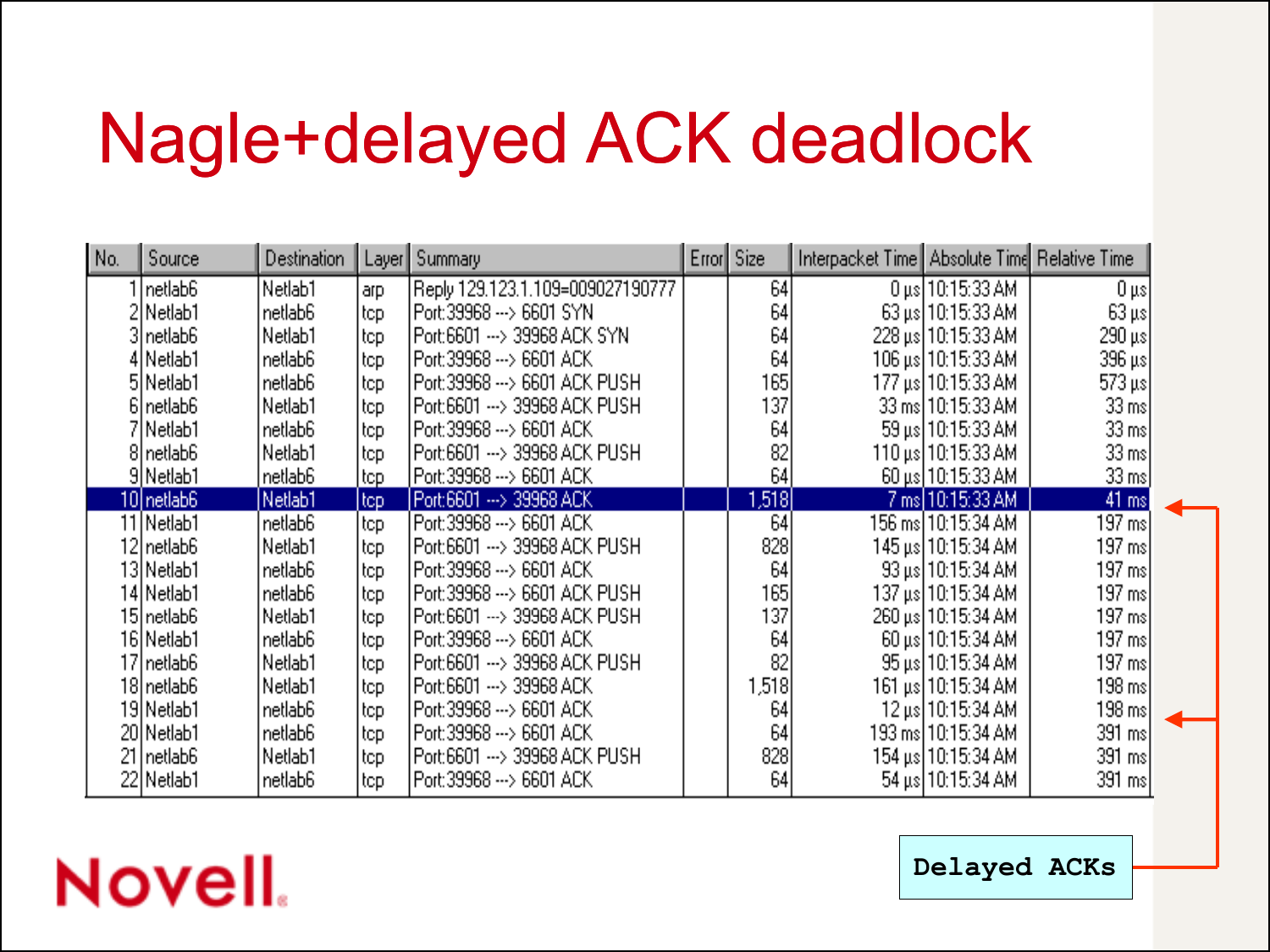### New transmission policy

|     | <b>Capture Buffer</b> |             |       |                                |       |       |                                              |                         |                           |
|-----|-----------------------|-------------|-------|--------------------------------|-------|-------|----------------------------------------------|-------------------------|---------------------------|
| No. | Source                | Destination | Layer | Summary                        | Error | Size  | Interpacket Time Absolute Time Relative Time |                         |                           |
|     | 1   Netlab1           | netlab6     | top.  | Port:39974 ---> 6601 SYN       |       | 64    |                                              | $0 \mu s$   10:20:59 AM | 0 µs                      |
|     | netlab6               | Netlab1     | tcp.  | Port:6601 ---> 39974 ACK SYN   |       | 64    |                                              | 231 µs 10:20:59 AM      | $231 \text{ }\mu\text{s}$ |
|     | 3 Netlab1             | netlab6     | tep   | Port:39974 ---> 6601 ACK       |       | 64    |                                              | 139 μs 10:20:59 AM      | $370 \,\mathrm{\upmu s}$  |
|     | 4 Netlab1             | netlab6     | top   | Port:39974 ---> 6601 ACK PUSH  |       | 165   |                                              |                         | 548 μs                    |
|     | 5 netlab <sub>6</sub> | Netlab1     | top   | Port:6601 ---> 39974 ACK PUSH  |       | 137   |                                              | 2 ms 10:20:59 AM        | 2 ms                      |
|     | 6 netlab6             | Netlab1     | top   | Port:6601 ---> 39974 ACK PUSH  |       | 82    |                                              | 12 μs 10:20:59 AM       | 2 msl                     |
|     | 7 Netlab1             | netlab6     | top   | Port:39974 ---> 6601 ACK       |       | 64    |                                              | 68 µs 10:20:59 AM       | 2 ms                      |
|     | 8 Netlab1             | netlab6     | top   | Port:39974 ---> 6601 ACK       |       | 64    |                                              | 12 μs 10:20:59 AM       | 2 msl                     |
|     | 9 netlab6             | Netlab1     | tep   | Port:6601 ---> 39974 ACK       |       | 1,518 |                                              | 378 μs  10:20:59 AM     | 3 ms                      |
|     | 10 netlab6            | Netlab1     | top.  | Port:6601 ---> 39974 ACK PUSH  |       | 828   |                                              | 45 µs 10:20:59 AM       | 3 ms                      |
|     | 11 Netlab1            | netlab6     | top   | Port:39974 ---> 6601 ACK       |       | 64    |                                              | 76 μs 10:20:59 AM       | 3 ms                      |
|     | 12 Netlab1            | netlab6     | top   | Port:39974 ---> 6601 ACK PUSH  |       | 165   |                                              | 71 µs 10:20:59 AM       | 3 ms                      |
|     | 13  netlab6           | Netlab1     | top   | Port:6601 --- > 39974 ACK PUSH |       | 137   |                                              | 243 μs  10:20:59 AM     | 3 ms                      |
|     | 14  netlab6           | Netlab1     | top   | Port:6601 ---> 39974 ACK PUSH  |       | 82    |                                              | 12 μs 10:20:59 AM       | 3 ms                      |
|     | 15 Netlab1            | netlab6     | top   | Port:39974 ---> 6601 ACK       |       | 64    |                                              | 50 µs 10:20:59 AM       | 3 ms                      |
|     | 16 Netlab1            | netlab6     | top   | Port:39974 ---> 6601 ACK       |       | 64    |                                              | 11 μs 10:20:59 AM       | 3 ms                      |
|     | 17  netlab6           | Netlab1     | tep   | Port:6601 ---> 39974 ACK       |       | 1,518 |                                              | 213 µs 10:20:59 AM      | 3 ms                      |
|     | 18 netlab6            | Netlab1     | tep   | Port:6601 ---> 39974 ACK PUSH  |       | 646)  |                                              | 13 μs  10:20:59 AM      | 3 ms                      |
|     | 19  netlab6           | Netlab1     | top.  | Port:6601 ---> 39974 ACK PUSH  |       | 240   |                                              | 40 μs 10:20:59 AM       | 3 ms                      |
|     | 20 Netlab1            | netlab6     | top   | Port:39974 ---> 6601 ACK       |       | 64    |                                              | 54 µs 10:20:59 AM       | 4 ms                      |
|     | 21   Netlab1          | netlab6     | top   | Port:39974 --- > 6601 ACK      |       | 64    |                                              | 12 μs 10:20:59 AM       | 4 msl                     |
|     | 22 Netlab1            | netlab6     | top   | Port:39974 ---> 6601 ACK PUSH  |       | 165   |                                              | 122 μs 10:20:59 AM      | 4 ms                      |

#### **Novell**

**No waiting on Delayed ACKs**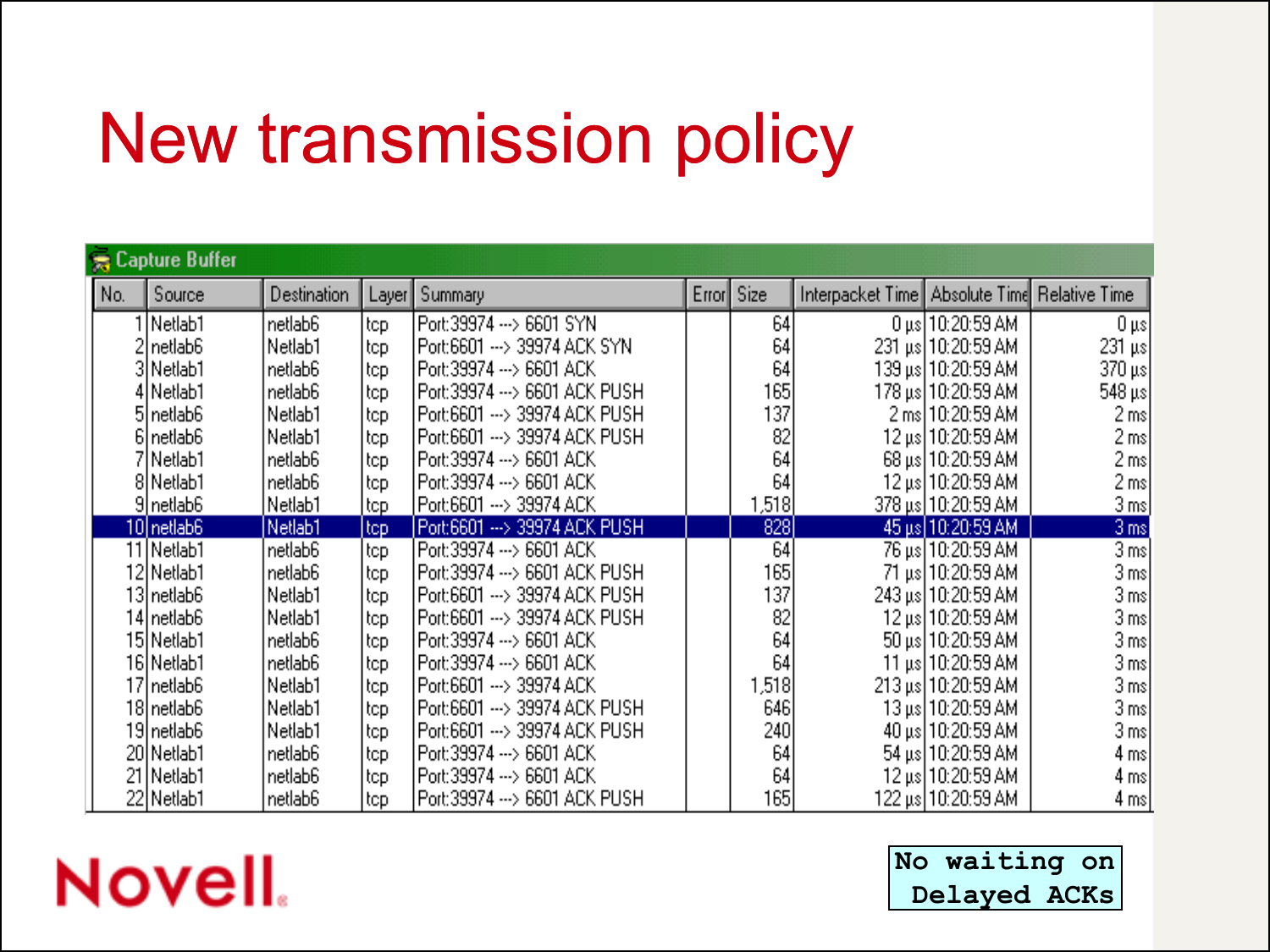#### Why connection startup is slow

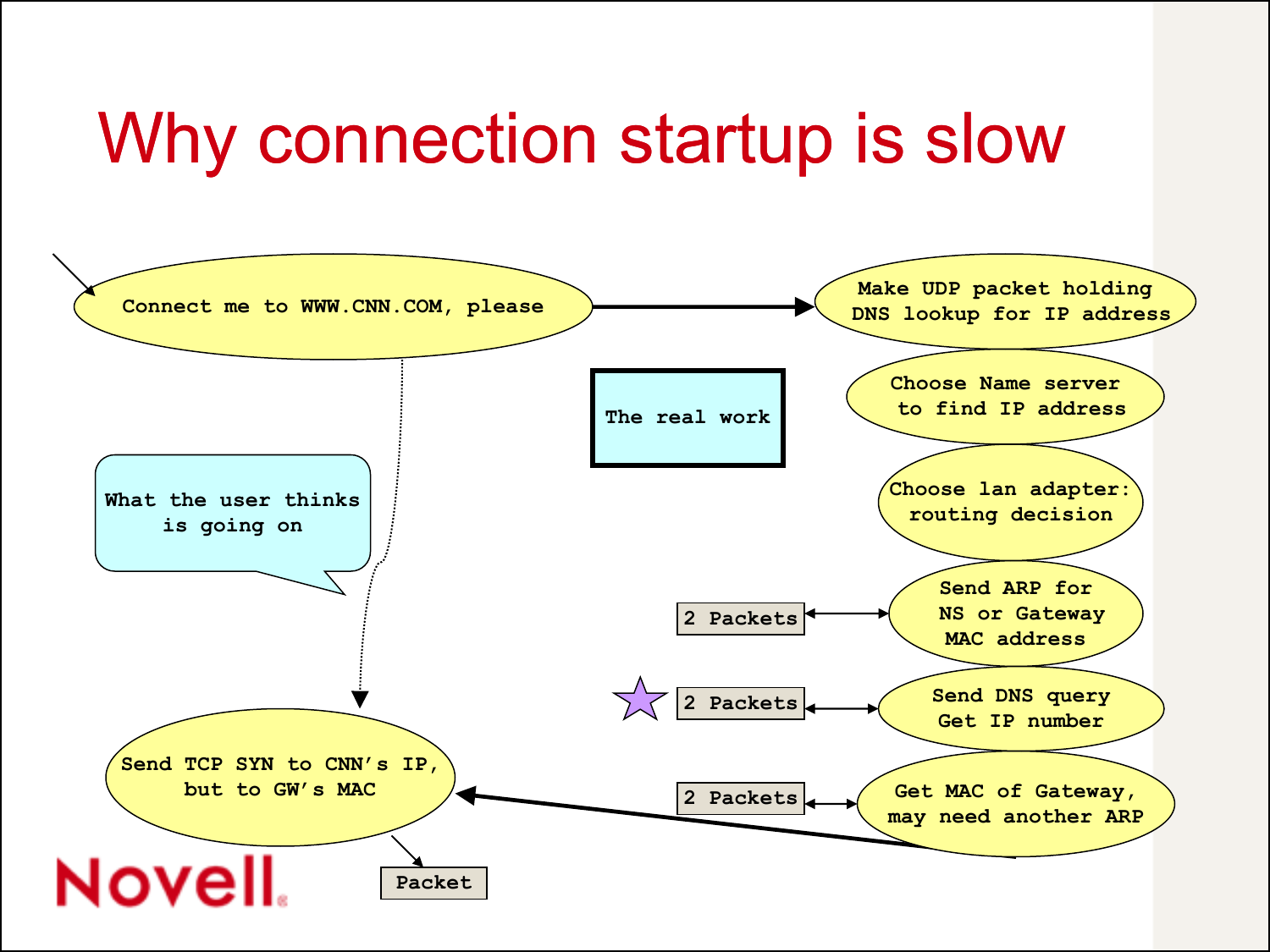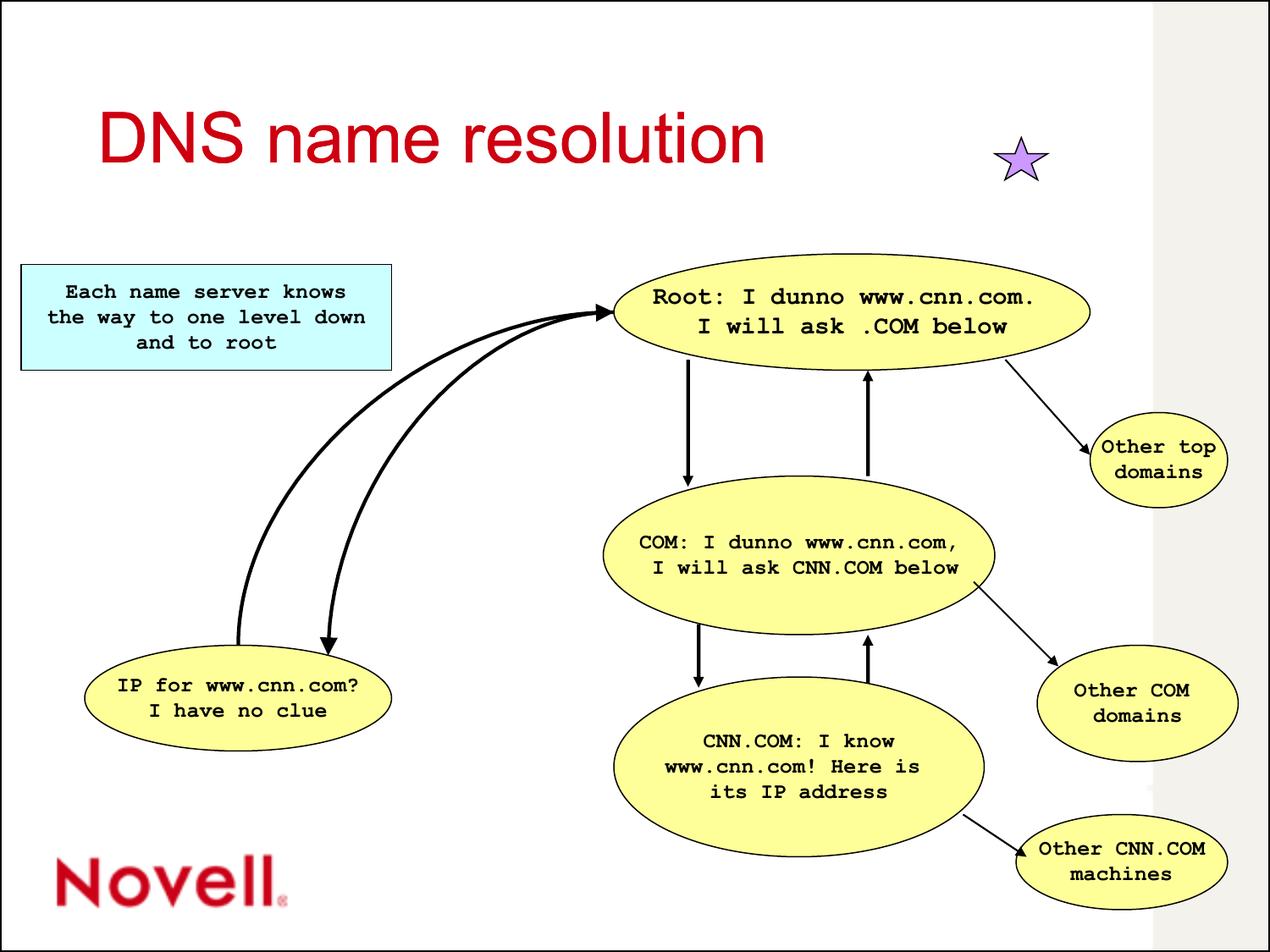#### DNS name resolution

- DNS servers cache/remember answers to recent queries
- Caching-only DNS server asks a local friend (forwarding) or root (otherwise) for answers it does not have cached. This is a good item to keep on a wire.
- Reference DNS server is BIND, Berkeley Internet Name Daemon, see www.isc.org

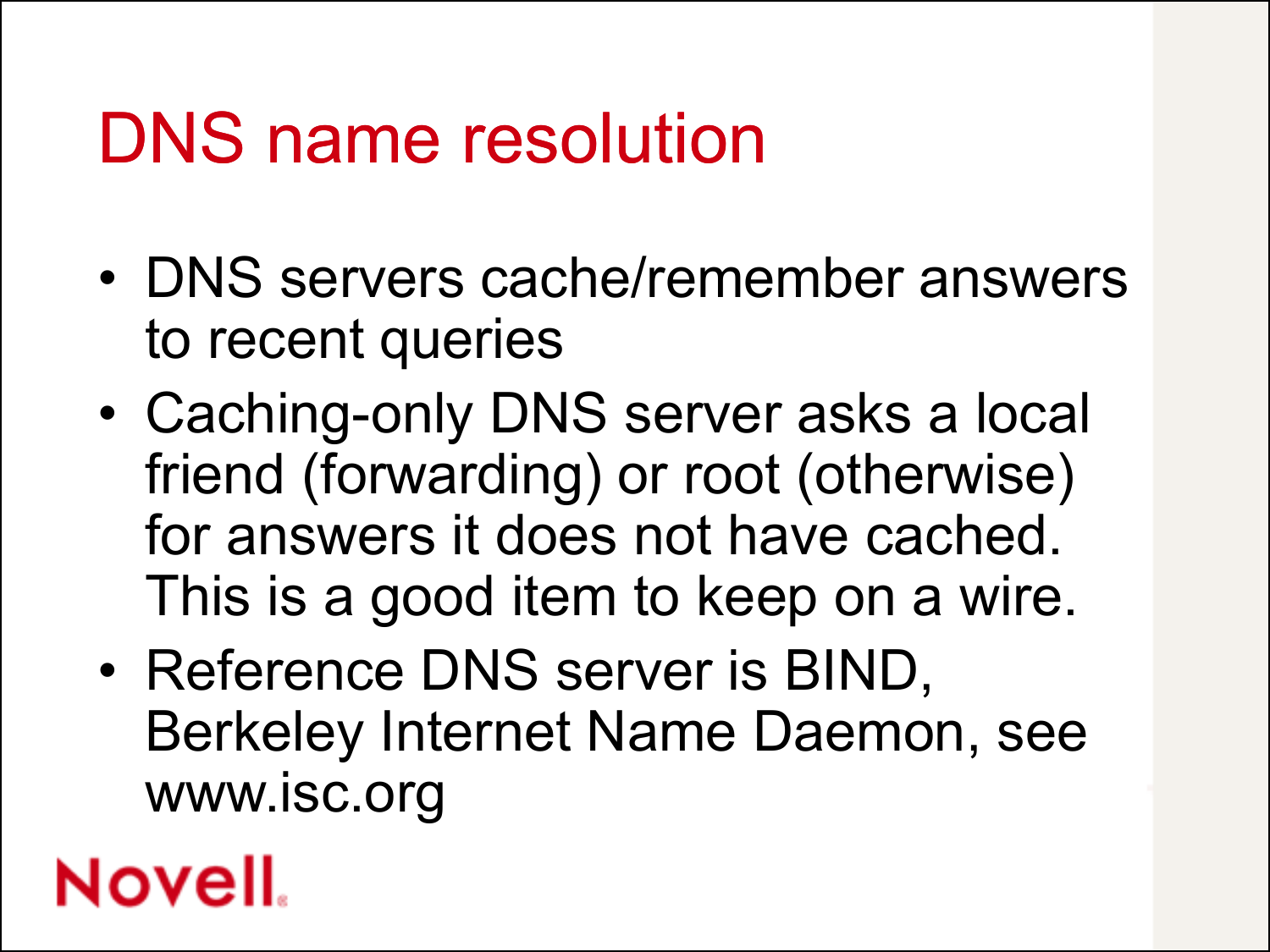### Ports and Five-tuples



- One client with two Telnet sessions to same remote host:
	- protocol (TCP) same for both sessions
	- src IP same for both sessions
	- dest IP same for both sessions
	- dest port (23) same for both sessions
	- src port different for each session
- Thus the five-tuple distinguishes each session

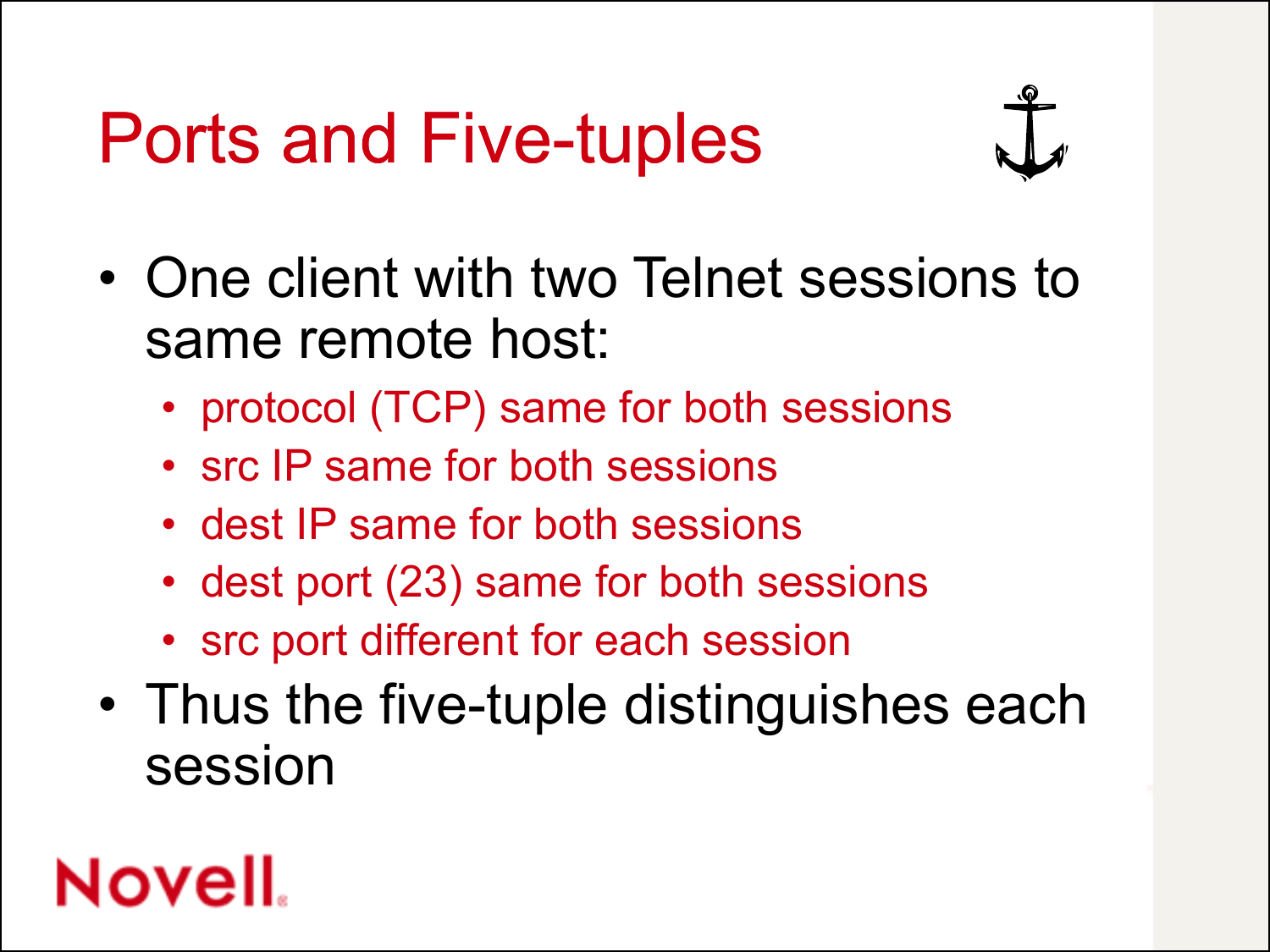### TCP and UDP Ports

- Port numbers are unique to each protocol, so port 20 for UDP is unrelated to port 20 for TCP
- A service must be registered for each port, else no place to deliver the data (and a packet will be rejected in that case)
- Traceroute bounces off a randomly chosen port number to receive an ICMP "Port Unreachable" message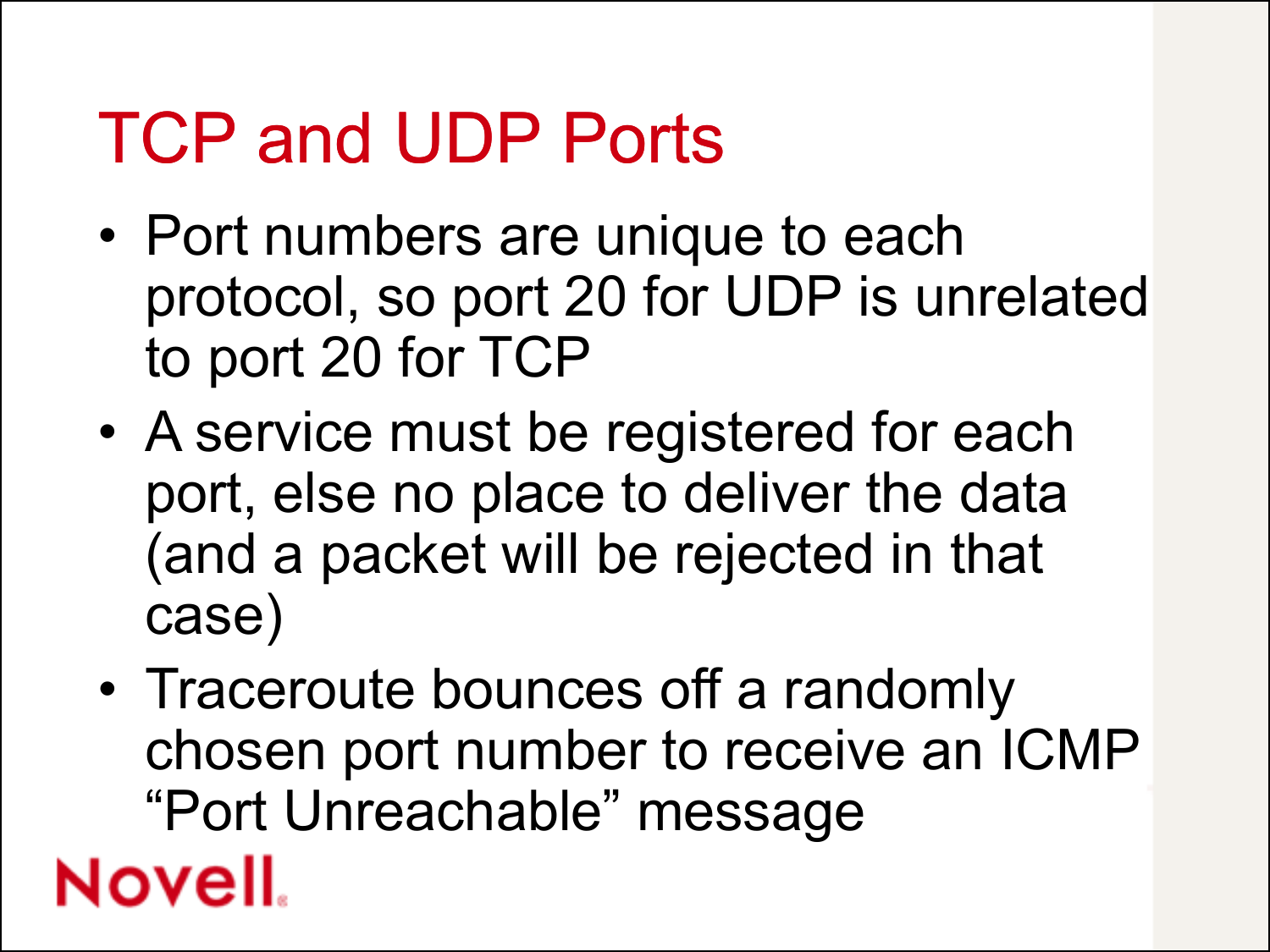#### Ports, cont'd

- Some well known ports are
	- 13 Daytime (for Rdate), TCP & UDP
	- 21 FTP server, TCP
	- 23 Telnet server, TCP
	- 25 SMTP mail, TCP
	- 53 DNS server,TCP & UDP
	- 80 HTTP web server, TCP
	- 123 NTP server (Network Time Protocol), UDP
- TCP ports are independent of UDP ports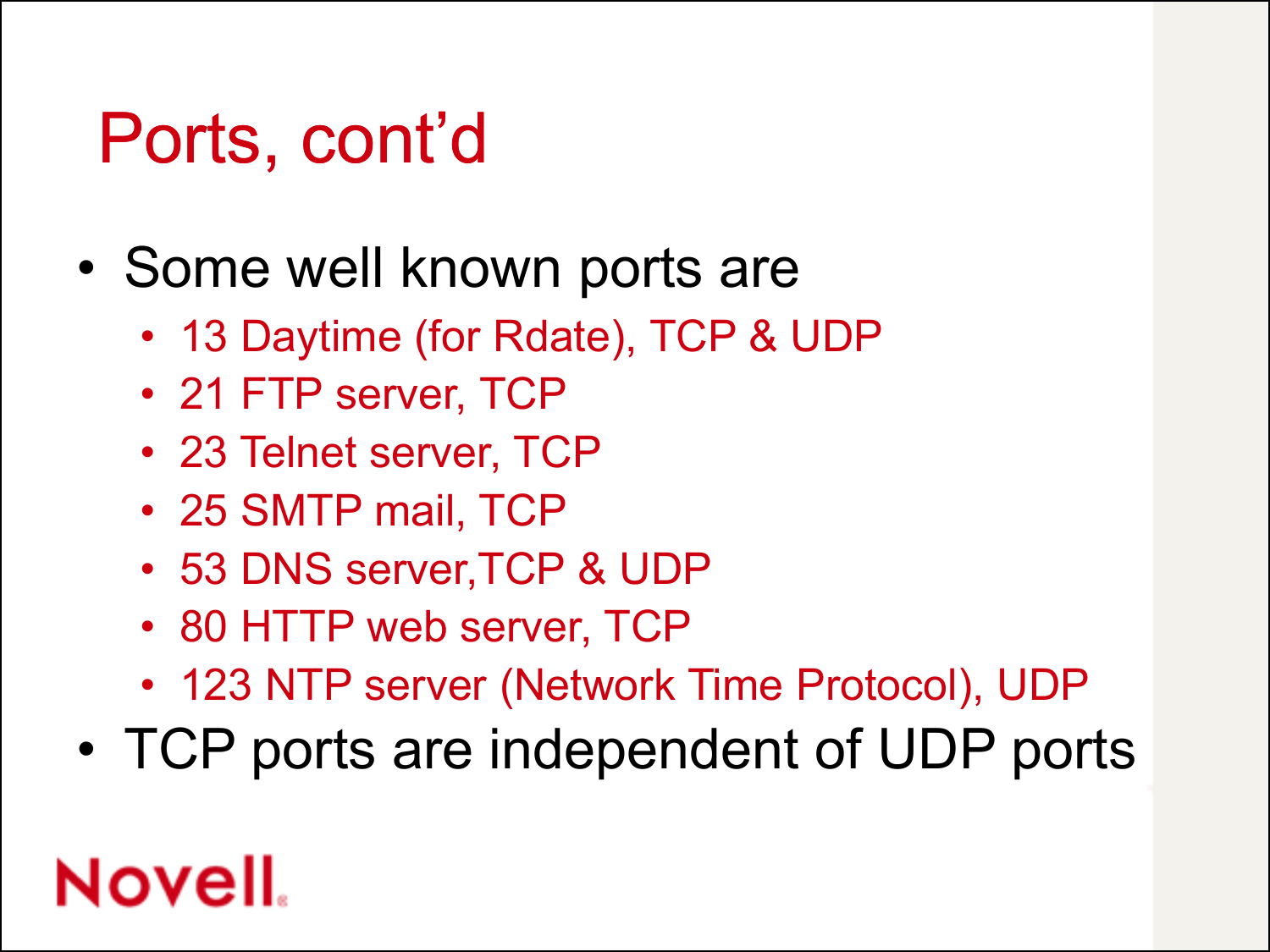### All this number stuff, made easy

- MAC address selects adapter on wire
- MAC Type field selects protocol stack
- IP num selects attachment point on net
- IP Protocol field selects higher protocol
- Port selects which application over this protocol
- This is just a bunch of direction signs